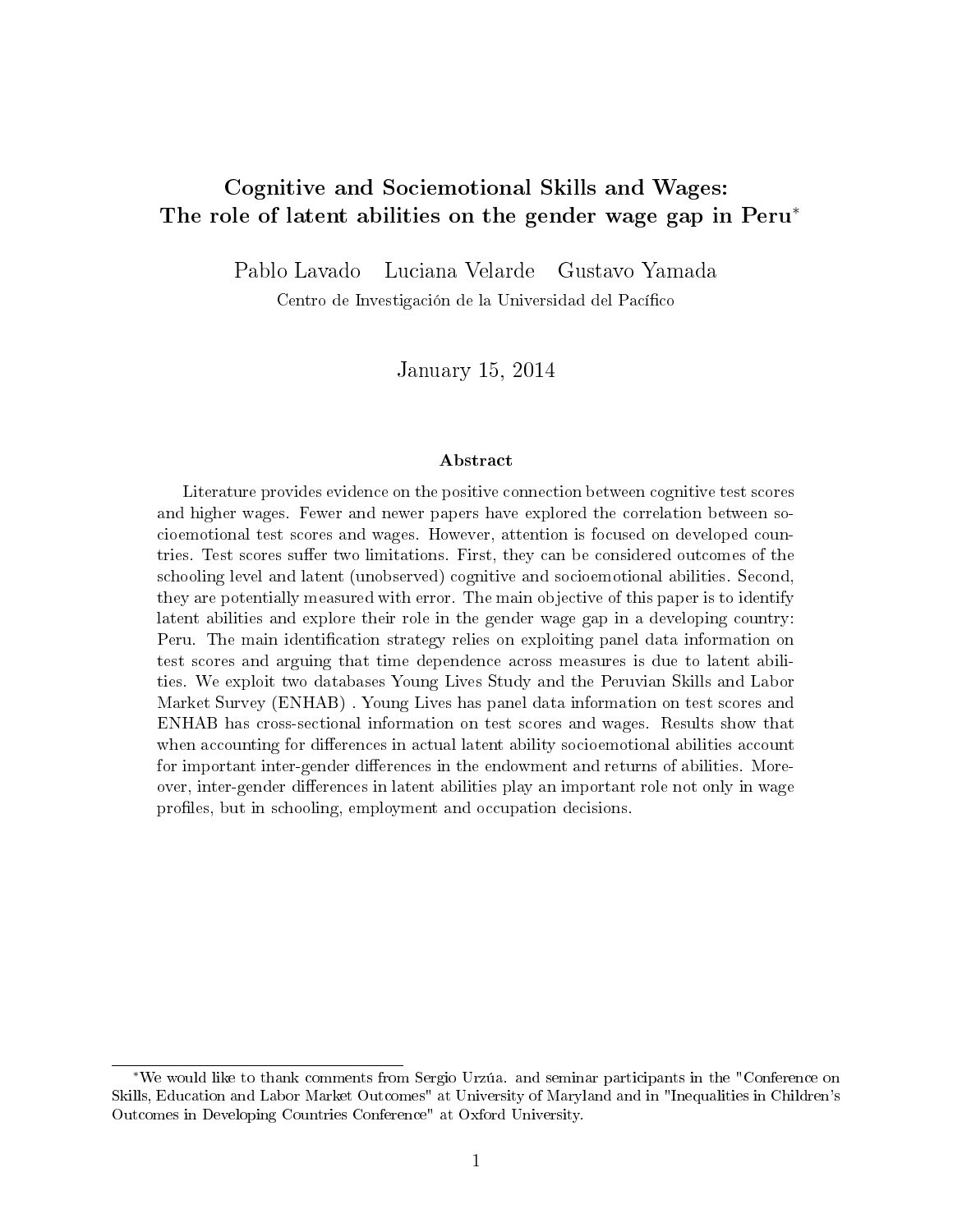# 1 Introduction

Differences in cognitive skills are strongly related to differences in wages between females and males. Specifically, males have higher cognitive test scores than females on average and this contributes to higher wages for the former than for the latter. Differences in cognitive skills could contribute to the gender wage gap not only because of differences in means but also because of differences in returns: scoring an additional point on a cognitive test results in a bigger gain in terms of wage for a male than for a female, ceteris paribus.

Recently, literature has focused on the relationship between socioemotional skills and productivity. First, regarding the relationship between socioemotional test scores and labor market outcomes, the main finding is that there exists a positive connection between wages and certain socioemotional skills. Second, regarding how socioemotional skills are formed, it has been proposed that test scores are bad proxies of abilities due to measurement errors and endogeneity with schooling. The main important features that drive wages are latent abilities. However, to the best of our knowledge, there are few studies about the contribution of differences in latent socioemotional skills to the gender wage gap. Moreover, this question has not been addressed for the developing world and in Latin American Countries in particular.

Based on the latent ability model proposed by Heckman et al. (2006) we propose a method to estimate latent cognitive and socioemotional abilities. In contrast to Heckman et al. (2006) my identification strategy is based on panel data information collected by the Young Lives Study (YL) for Peru. we argue that dependence through time between test scores is due to latent abilities. After estimating latent abilities we used them in a Oaxaca-Blinder decomposition in order to explore the role that abilities and their returns play in explaining the gender wage gap. Moreover, we estimate a joint model of schooling, employment, occupational choice and earnings in order to disentangle the effect of intergender differences in ability in each of this choices. Since the Young Lives database lacks information on wages, we estimate latent abilities as linear combinations of characteristics common to both YL and ENHAB. The ENHAB is a recent survey in Peru which gathers data on cognitive and socioemotional test scores, individidual's characteristics, educational trajectory and wages. we predict latent abilities in this data base and, afterwards, use these predictions in a Oaxaca-Blinder decomposition.

The main objective of this paper is twofold. First, we want to document differences in the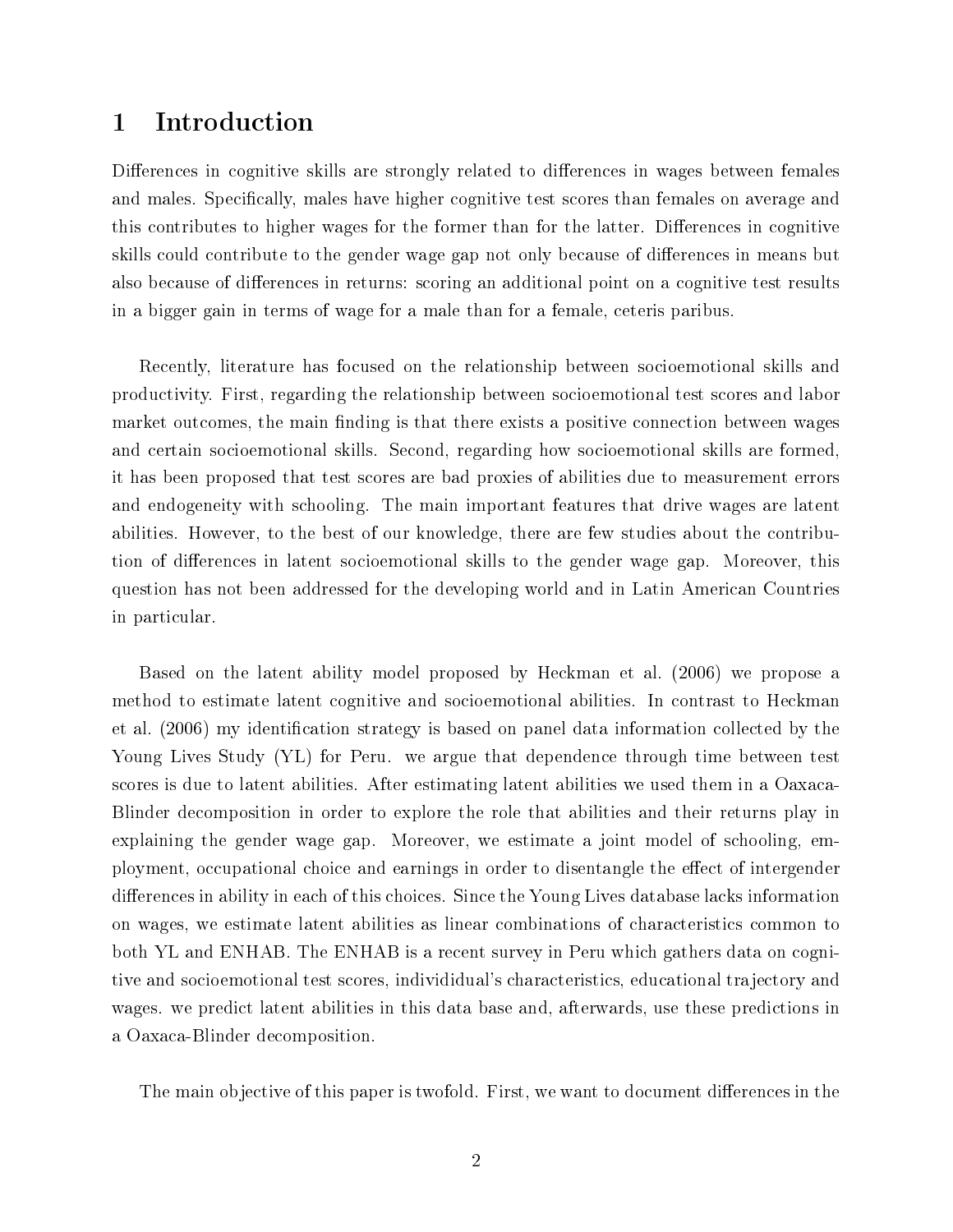distribution of socioemotional skills by gender. Second, we seek to estimate the contribution of socioemotional skills to the gender wage gap . Using a recent survey of the working age (14-50) urban population in Peru we apply the Oaxaca-Blinder decomposition for the gender wage gap. In an attempt to disentangle the forces behind the returns to socioemotional abilities, we will present a standard production function model where schooling, employment, occupational choice and earnings are a function of cognitive and socioemotional abilities and try to identify the parameters with the available information.

The main contribution of this paper is to analyze the role of latent socioemotional and cognitive abilities to the gender wage gap in a developing country by estimating and accounting for proxies of latent abilities. In order to achieve this we inspire my approach with that of Heckman et al.  $(2006)$ , but exploiting panel data information to achieve identification.

Preliminary results show that there is a significant gender wage gap in Peru. In fact, in a model with measured abilities, we find significant intergender differences in the endowment of cognitive skills but no relevant differences in terms of socioemotional abilities (in endowment or returns). Estimating the joint model evidences that differences in socioemotional abilities between men and women are important but on choices prior to wage determination. Cognitive skills seem to be relevant in determining years of schooling and occupational choice and measured socioemotional ability for wages and employment. Applying our proposed estimation procedure revealed that actual latent ability turned out to be highly statistically significant for mean wages as well as accounting for inter-gender differences. In particular differences in the endowment of socioemotional abilities contribute (negatively) to the gender wage gap. No significant intergender differences in the returns to cognitive abilities were found. Moreover, the estimation of the joint model sheds light towards the fact that the observed gender wage gap is mainly attributed to differences within occupational choice. Cognitive and socioemotional abilities are valued differently for men and women in terms of schooling, employment and wages, but basically men seem to earn higher wages because their equilibrium assignation is towards occupations with higher rewards to cognitive skills, which they are most endowed with.

The paper is organized as follows. The following section presents a review of the literature. Section 3 presents our empirical baseline model of wages in terms of abilities as well as the Oaxaca-Blinder decomposition. Section 4 describes the data and sample. Section 5 develops our econometric implementation for estimating latent abilities. Section 6 presents results. Section 7 concludes and proposes issues for further research.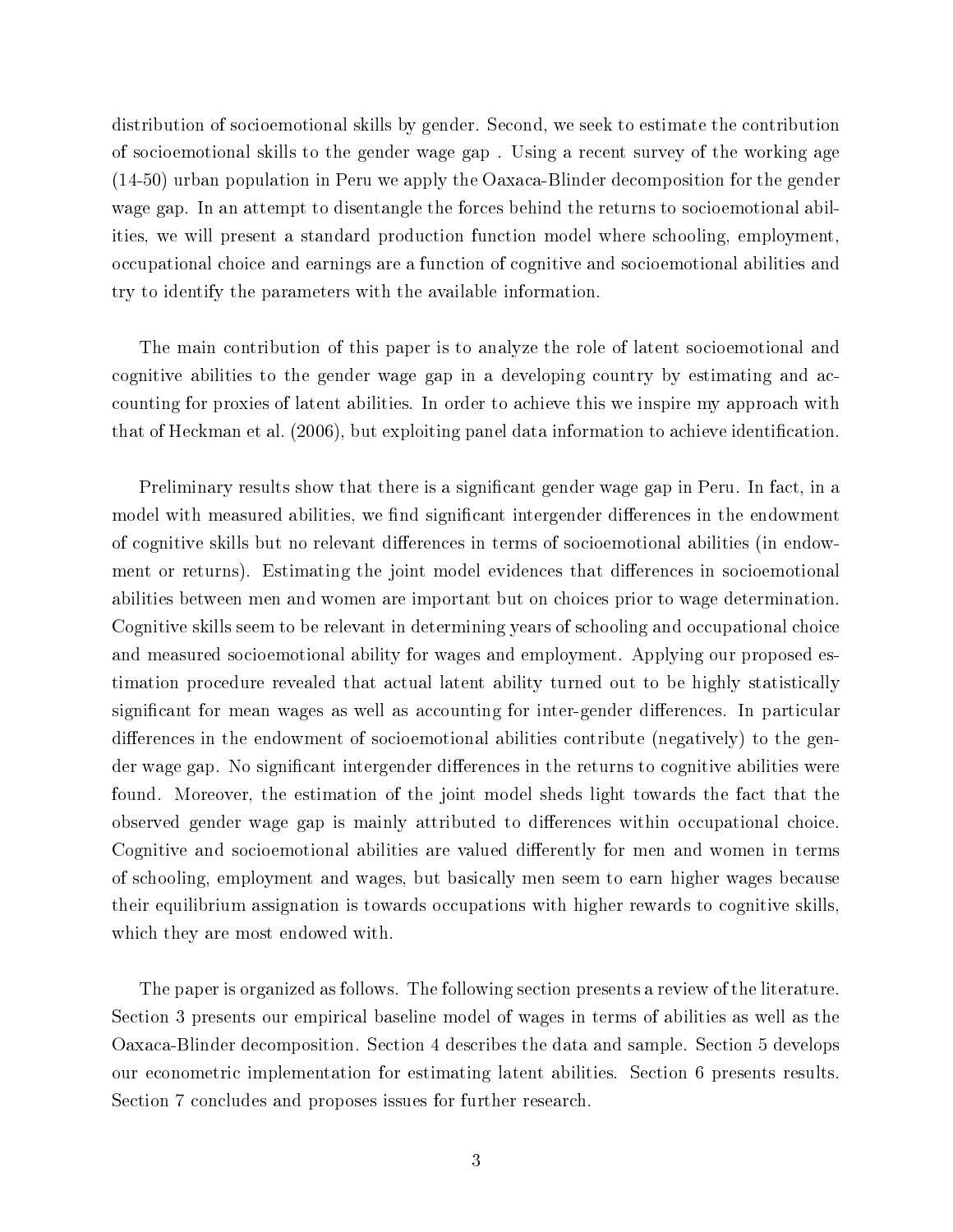# 2 Literature Review

For decades researchers have focused on studying the relationship between test scores and labor market outcomes. These studies are mostly related to cognitive test scores. Murnane et al. (1995) assess the role of mathematics skills of graduating high school senior on their wages at age 24 and found a positive and increasing effect of cognitive skills on wages (specially in years closer to graduation). In a more recent study, Cunha et al. (2006) state that cognitive ability seems to affect the likelihood of acquiring higher levels of education and advanced training as well as the economic returns to these activities.

Attention is growing towards socioemotional abilities and their relationship with labor market outcomes. Early work by Bowles and Gintis (1976), Edwards (1976) and Klein et al. (1991) show that socioemotional skills such as dependence and persistence are highly valued by employers. Recent studies such as that of Heckman et al. (2006) also support this fact with evidence of a positive relation between results in socioemotional test scores and labor market outcomes.

Differences in skills have heterogeneous effects on labor market outcomes. Specifically, literature has focused on explaining differences in wages betwen men and women due to differences in cognitive skills (Neal and Johnson, 1996; Ritter and Taylor, 2011). However few studies address the contribution of socioemotional skills to differences in wages between males and females.

For instance, Fortin (2008) investigates the impact of traits such as self-esteem, external locus of control, the importance of money/work and the importance of people/family on the gender wage gap. Using two single-cohort longitudinal surveys, the NLS72 and the NELS88, she finds that socioemotional factors account for a small but not trivial part -about 2 log points-of the gender wage gap of workers in their early thirties. In particular, regarding the importance of "money/work" and "people/family" rather than self-esteem and confidence, i.e. men tend to be more ambitious and value money more and women tend to choose altruistic jobs.

Grove et al. (2011) explore whether socioemotional variables can explain more of the wage gap in MBA professionals than human capital variables. Using a longitudinal survey of individuals who registered for the Graduate Management Admission Test (GMAT) between 1990 and 1998 they find that that  $82\%$  of the gender wage gap is explained by socioemotional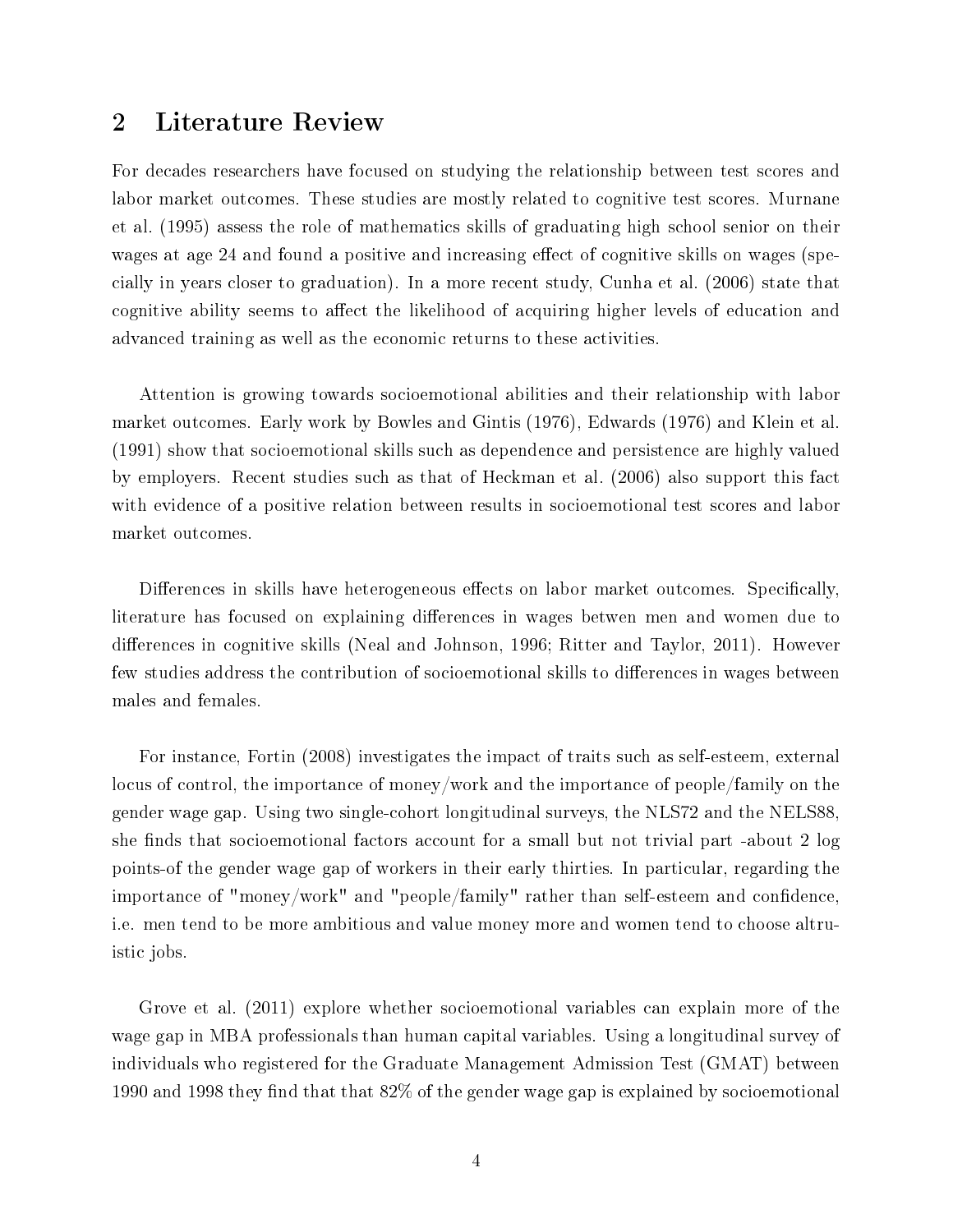skills and preferences regarding family, career and jobs which on average pay lower wages. Women in the sample reveal their preference for altruistic jobs whereas men placed more importance on wealth.

Cobb-Clark and Tan (2009) examine whether men's and women's socioemotional skills influence their occupational attainment and whether this contributes to the disparity in their relative wages. Using the Household, Income and labor Dynamics in Australia (HILDA) and focusing on employees aged 25 to 65 years for 2001 through 2006 they find that men's and women's socioemotional skills have a substantial effect on occupational attainment. Nonetheless, while the overall gender wage gap is 0.143 log points, 96.6% is due to disparity in the wages of men and women employed in the same activity. Thus, the most substantial component of the gender wage gap occurs within occupations and remains largely unexplained.

Most of the research regarding the role of cognitive and socioemotional test scores on labor market outcomes has been focused in developed countries. To the best of our knowledge only few address this issue in developing countries, in particular in Latin American Countries (LAC).

Bassi and Galiani (2009) use a survey with nation-wide data for young adults aged 25 to 30 in order to explore the role of cognitive and socioemotional test scores on log earnings. They find significant coefficients of both types of test scores and that these are smaller after controlling for education. This is likely related to the fact that measured skills (as opposed to latent skills) are affected by schooling, generating biased coefficients for test scores in regressions that don't control for schooling.

Díaz et al. (2012) estimate the returns to education, cognitive and socioemotional skills in Peru using the ENHAB on a sample of working age population and applying an instrumental variable approach in order to address issues regarding endogeneity of schooling. They find that schooling, cognitive and socioemotional skills are valued in the Peruvian labor market. In particular, one standard deviation increase on years of schooling generates an increase of 15% on earnings, while a change in cognitive skills and socioemotional skills of a similar magnitude generate a 9% and 5% to 8% increase on earnings, respectively.

Urzúa et al. (2009) go a step further into analyzing gender labor market discrimination in Chile using a data set containing information on labor market outcomes, schooling attainment, schooling performance and others related to individual's family environment.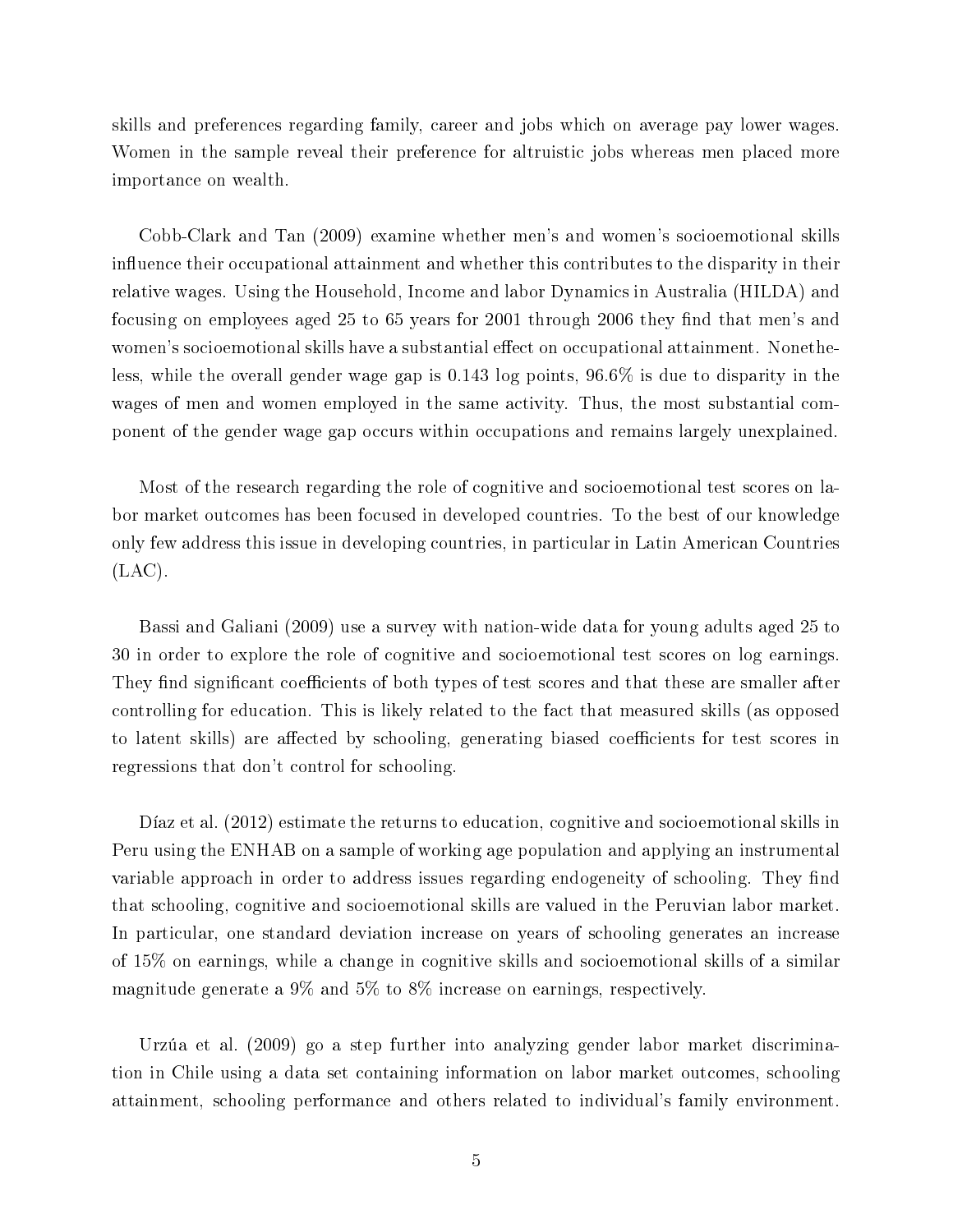They follow previous papers that estimate labor market models with multiple sources of unobserved heterogeneity through cognitive and socioemotional abilities. Nonetheless, due to data limitations, they consider only one underlying source of unobserved heterogeneity as a combination of cognitive and socioemotional abilities. Their results suggest the existence of gender gaps in labor market variables such as experience, employment, hours worked and hourly wages that cannot be explained by observable or unobservable characteristics or underlying selecion mechanisms generating endogeneity. Nonetheless they find that results depend on the schooling level analyzed, in particular, women seem to be discriminated against in the labor market but among less educated groups. As far as we know, this is the only paper that addresses the role of cognitive and socioemotional (latent) abilities (accounting for the endogeneity of schooling) in the gender wage gap in a developing country.

The problem of using test scores is that they do not reflect real (latent) abilities because they are measured with error Heckman et al. (2006). Therefore, using these test scores in wage and schooling regressions is troublesome. Conditioning on schooling, both cognitive and socioemotional tests predict wages. However, schooling is a choice variable and thus the endogeneity of schooling must be addressed. Omiting schooling from the wage equation increases the correlation of both abilities with wages. Estimates comprise both the direct (on productivity) and indirect (on schooling) effects of abilities on wages. Nonetheless, there is an important difference between cognitive (and socioemotional) tests (for example,  $IQ$ ) and achievement tests. Although IQ is well set by age 8, achievement tests have been demonstrated to be quite malleable and increasing with schooling. This creates a reverse causality problem.

Hansen et al. (2004) develop two methods for estimating the effect of schooling on achievement test scores that control for the endogeneity of schooling by postulating that both schooling and test scores are generated by a common unobserved latent ability. They find that the effects of schooling on test scores are roughly linear across schooling levels and are larger for lower ability levels. Schooling increases the AFQT score on average 2-4 pp. They contribute in estimating the impact of schooling on measured test scores at various quantiles of the latent ability distribution. They present evidence that the measure of IQ used by Herrnstein and Murray is strongly affected by schooling. They use a model of test scores as function of latent ability (and other determinants) and schooling as function of latent ability (and other determinants). They account for ceiling effects (on easy tests perfect scores are achieved by children with different ability levels) and endogeneity of schooling (choice of date of entry into schooling and of final schooling level).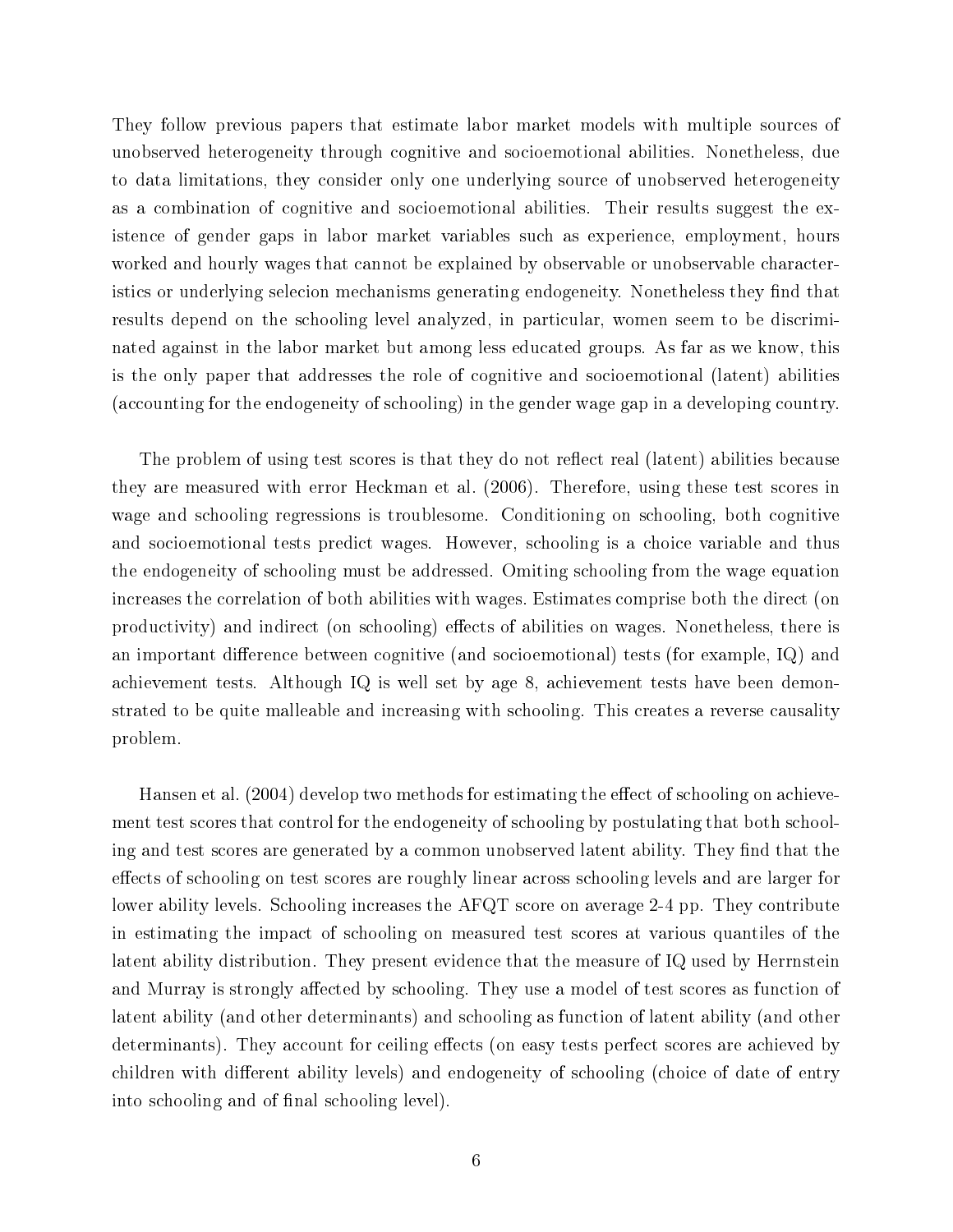Helmers and Patnam (2011) investigate the determinants of children's cognitive and socioemotional test scores in Andhra Pradesh, India using a rich database for two cohorts aged between one and twelve. Exploiting panel data information, they estimate a Linear Structural Relations (LISREL) model which allows for the estimation of latent cognitive and socioemotional skill levels and parental investment and allows to link these variables to observed child, parental and household characteristics. They build on Cunha and Heckman  $(2007)$  in an effort to examine the dynamics of both cognitive and socioemotional scores as well as their relationship over time. They find evidence of self-productivity for cognitive skills and cross-productivity effects from cognitive on socioemotional skills. They focus their research on exploring the determinants behind the formation process of both skills. They find evidence in favor of the importance of parental investment and child health at age one (parental care during pregnancy and early childhood).

Thus, the main contribution of our analisis is exploring the role that latent cognitive and socioemotional abilities and their returns in terms of wages play in explaining the gender wage gap in a developing country. In this vein, one of our main objectives is to estimate the latent abilities that are unobserved for the econometrician but permanent over time.

### 3 Model

The model is based on Heckman et al. (2006), Cunha et al. (2010) and Cunha and Heckman (2008). Latent cognitive and socioemotional abilities are two underlying factors. Conditioning on observables, these factors explain all the dependence across choices and outcomes. Individuals make decisions regarding schooling, working and occupation. If the individual works, she will earn a wage.

### 3.1 The Model for Wages

As in Heckman et al. (2006), we let  $f^C$  and  $f^N$  denote the latent cognitive and socioemotional abilities, respectively, and assume they are independent. Logarithm of wages are given by:

$$
LnW_i = \beta_Y X_Y + \alpha_Y^C f^C + \alpha_Y^N f^N + e_Y \tag{1}
$$

where  $X_Y$  is a vector of observed controls,  $\beta_Y$  is the vector of returns,  $\alpha_Y^C$  and  $\alpha_Y^N$  are the latent cognitive and socioemotional abilities, respectively and  $e<sub>Y</sub>$  represents and idiosyncratic error term independent of all other factors. We assume that the prices are the same for workers of different schooling categories. We also assume that the returns of latent abilities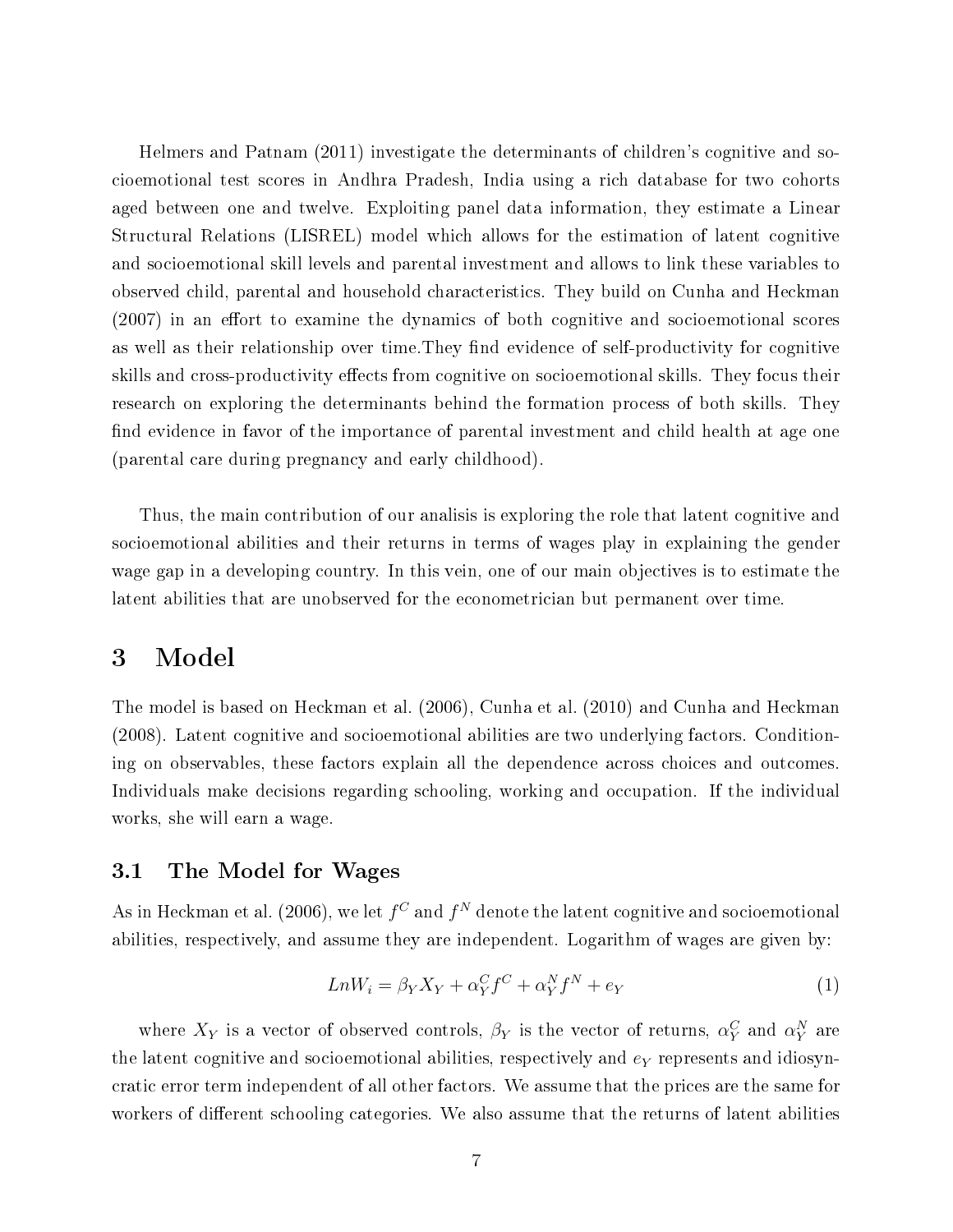are constant between schooling levels.<sup>1</sup>

The identification strategy is somewhat similar as that in Heckman et al. (2006). We restrict that latent cognitive ability only affects cognitive measures and latent socioemotional ability only affects socioemotional measures. The model of the cognitive measure is:

$$
C = \beta_C X_C + \alpha_C f^C + e_C \tag{2}
$$

Likewise, the model of the socioemotional measure:

$$
N = \beta_N X_N + \alpha_N f^N + e_N \tag{3}
$$

Our assumptions imply that conditional on X variables, the dependence across time of measurements come from  $f^N$  and  $f^C$ .

#### 3.2 The Model for Schooling

Each individual chooses the level of schooling that maximizes her lifetime expected benet. Following a linear-in-the-parameters specification, and letting  $I_s$  represent the net benefit associated with schooling level s:

$$
I_s = \beta_S X_S + \alpha_s^C f^C + \alpha_s^N f^N + e_s \tag{4}
$$

where s is the schooling level chosen by the individual among  $\overline{S}$  possibilities,  $X_s$  is a vector of observed variables affecting schooling,  $\beta_s$  is its associated vector of parameters,  $\alpha_s^C$ and  $\alpha_s^N$  are the factor loadings associated with cognitive and socioemotional latent abilities, respectively, and e<sup>s</sup> represents an idiosyncratic component assumed to be independent of  $f^N$ ,  $f^C$  and  $X_s$ . The error terms for each schooling level are mutually independent.

The observed schooling level corresponds to:

$$
D_s = argmax_{s \in 1, \dots, \bar{S}} [I_s]
$$
\n<sup>(5)</sup>

We consider two educational levels: (i) complete secondary education or higher, and (ii) up to incomplete secondary education. Thus, we will employ an indicator variable  $D_s = 1(I_s > 0)$  is an indicator of choice of attaining complete secondary education or a higher educational level.

<sup>&</sup>lt;sup>1</sup>Allowing for different returns by schooling level is left for further research.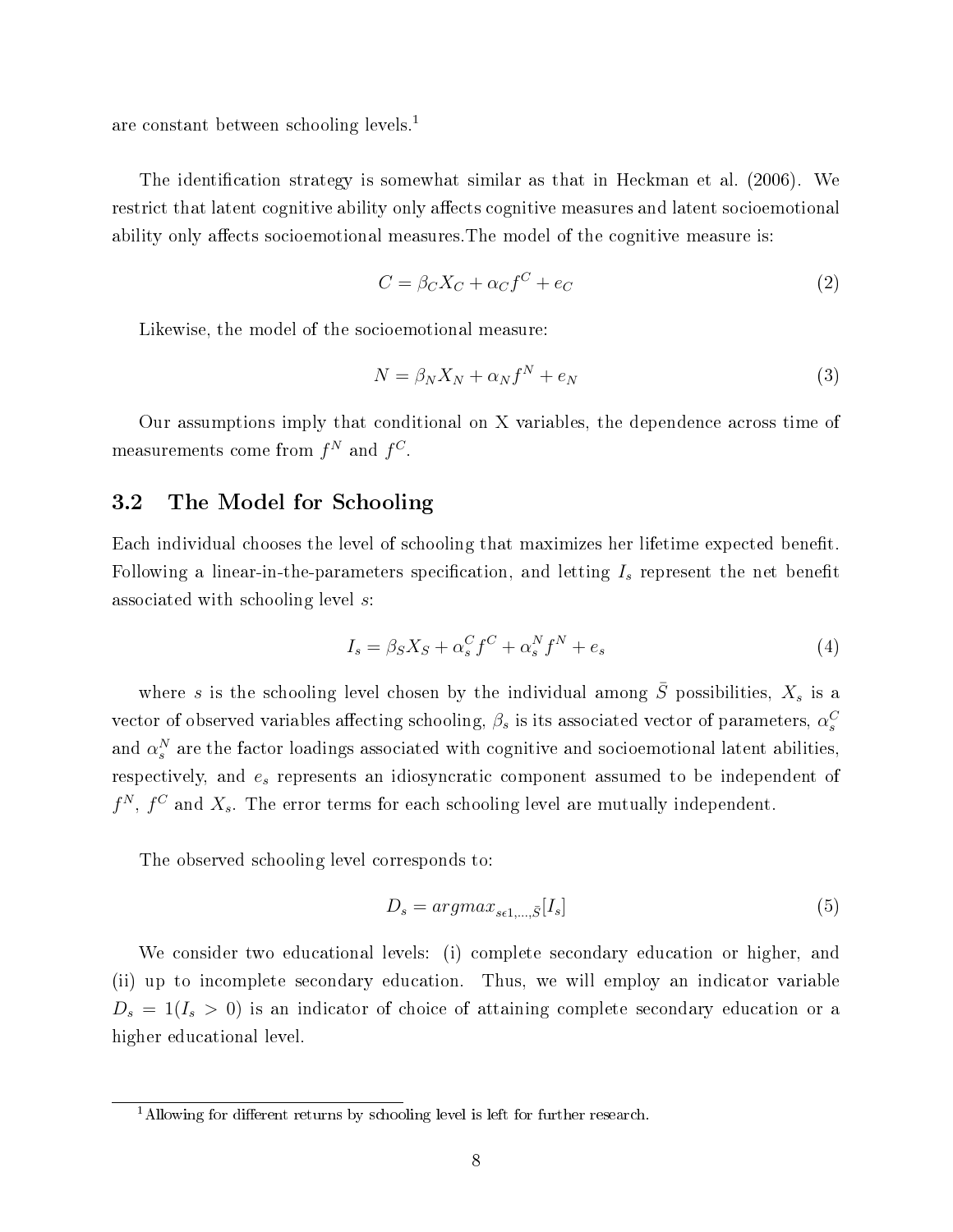#### 3.3 The Model for Employment

Let  $I_E$  denote the net benefit associated with working and assuming a linear-in-the-parameters specification:

$$
I_E = \beta_E X_E + \alpha_E^C f^C + \alpha_E^N f^N + e_E \tag{6}
$$

where  $\beta_E$ ,  $X_E$ ,  $\alpha_E^C$ ,  $\alpha_E^N$  and  $e_E$  are defined as in the schooling model. Then we observe whether the individual is employed which corresponds to a binary variable  $D_E = 1(I_E > 0)$ that equals 1 if the individual is employed and 0 otherwise. The error term is orthogonal to the control variables.

#### 3.4 The Model for Occupational Choice

Let  $I_0$  denote utility associated with choosing a white collar occupation (where the alternative is a blue collar occupation). we postulate the following linear model for  $I_0$ :

$$
I_0 = \beta_0 X_0 + \alpha_E^C f^C + \alpha_E^N f^N + e_0 \tag{7}
$$

where  $\beta_0$ ,  $X_0$ ,  $\alpha_0^C$ ,  $\alpha_0^N$  and  $e_0$  are defined as in the schooling and employment models.  $D_0 = 1(I_0 > 0)$  is an indicator of choice of white collar occupational status (high skilled labor). The error term is orthogonal to the control variables.

Both cognitive and socioemotional factors are known by each individual but not for the econometrician and they are fixed by the time the individual makes her labor market choices. Controlling for this dependence is equivalent to controlling for the endogeneity in the model. The main problem is that latent abilities are unobserved for the econometrician. Wage equations usually are functions of measured abilities or test scores. However these test scores functions of schooling and latent abilities. For that purpose, using measured abilities does not reflect the parameters associated with the effect of abilities on choices and labor market outcomes. This problem is even worse when exploring the gender wage gap and estimating by gender wage equations as functions of abilities.

In order to deal with this endogeneity problem, Heckman et al. (2006) estimate the distributions of latent abilities relying on having at least three measurements. In contrast, our identification strategy relies on having panel data information on certain measurements. specifically, having information on the same measure in two different moments in time. Finally, even though we are assuming a linear-in-the-parameters specification, the model can be interpreted as an approximation of a more flexible behavioral model as in Heckman et al. (2006).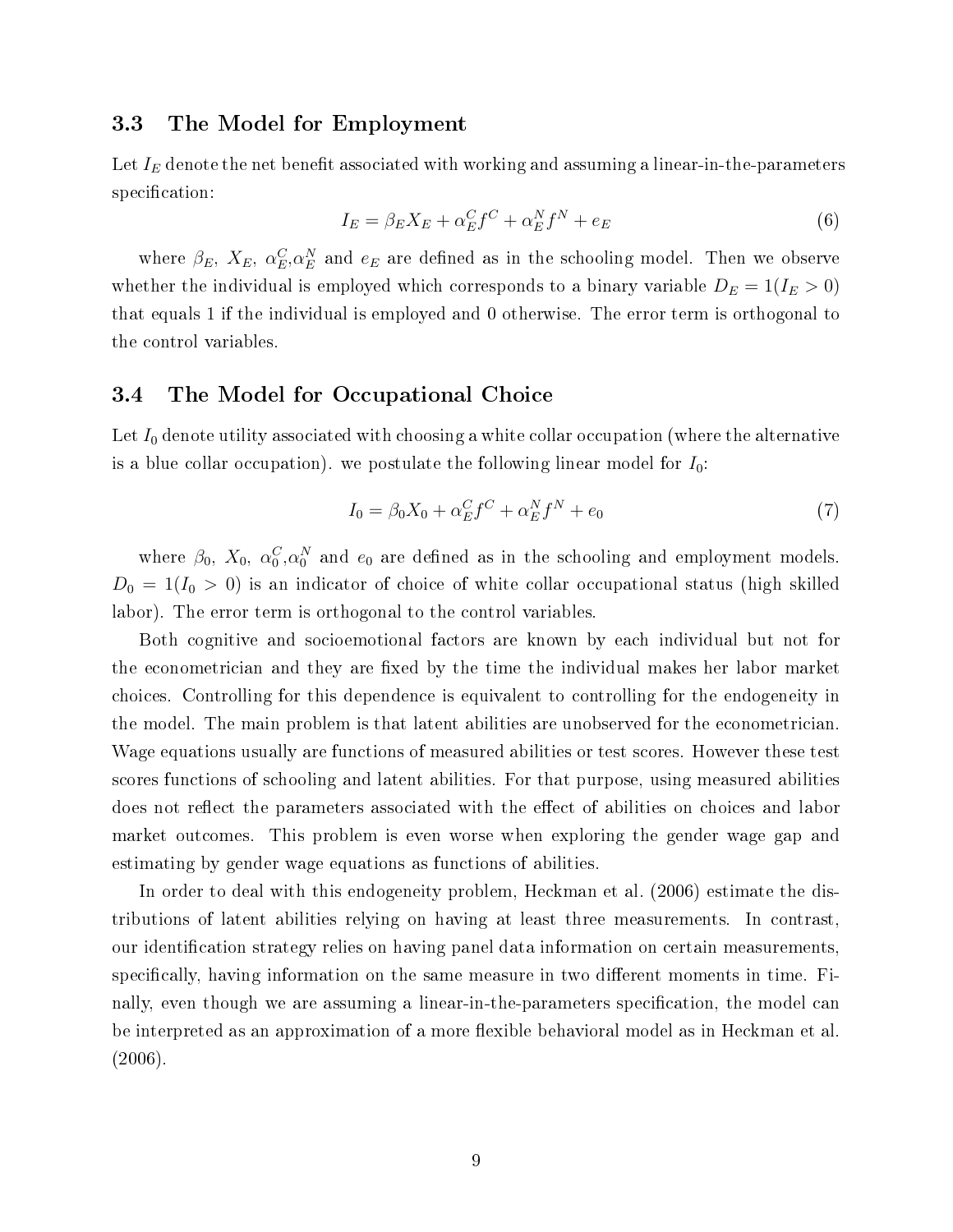# 4 Data and Sample

The identification strategy relies on having panel data information on measured abilities, schooling, labor force participation, occupational choices and wages. Unfortunately, this database is not available in developing countries. We propose an empirical methodology which exploits two datasets. The first one is the Young Lives Study database for Peru. The Young Lives Study contains longitudinal information on two cohorts of children (Younger Cohort and Older Cohort) for each of four countries: Ethiopia, India (Andhra Pradesh), Peru and Vietnam. In Peru, data was collected on 20 sites of 14 regions and represents 95% of the peruvian children population (excluding the 5% with higher incomes). Children and their caregivers were interviewed three times: in 2002 (baseline survey), when they were 8 years old, in 2006-2007, when they were 12 years old and again in 2009-2010, when they were around 15 years old. The survey contains information on aspects related to child development, cognitive test scores, psychosocial traits (attitudes and aspirations), anthropometric measures and a rich set of other individual and household characteristics. In particular, household characteristics such as household socio-status, wealth indices, log household consumption and caregivers' measured ability are also shown as well as other individual characteristics.

In order to analyze the distribution of skills among peruvian children, we focus on the Older Cohort which, for Peru, comprises around 700 children that were 8 years old by the beginning of the study (born in 1994-5). we work with the subsample of children with available information on items related to cognitive and socioemotional abilities as well as individual characteristics for Rounds 2 and 3.<sup>2</sup> Finally, we work with the subsample of children living in urban areas. The final sample comprises 349 individuals.

This subsample is evenly distributed among boys and girls (165 and 184, respectively), with an average age of 149 months and have a mean of 6 years of schooling in Round 2. Table I presents descriptive statistics on the main variables of interest from both Rounds as well as information on the child's mother tongue and parents' educational level from Round 1 (what we call "permanent characteristics"). Some facts worth highlighting are that in both rounds, while girls score below average in items related to cognitive ability, boys do so in self efficacy items (results are mixed for self-esteem between rounds). Most household characteristics and family background appear to be similar between genders. Caregivers'

<sup>&</sup>lt;sup>2</sup>Information regarding socioemotional abilities wasn't collected during the first round for the Older Cohort or in the later Rounds for the Younger Cohort.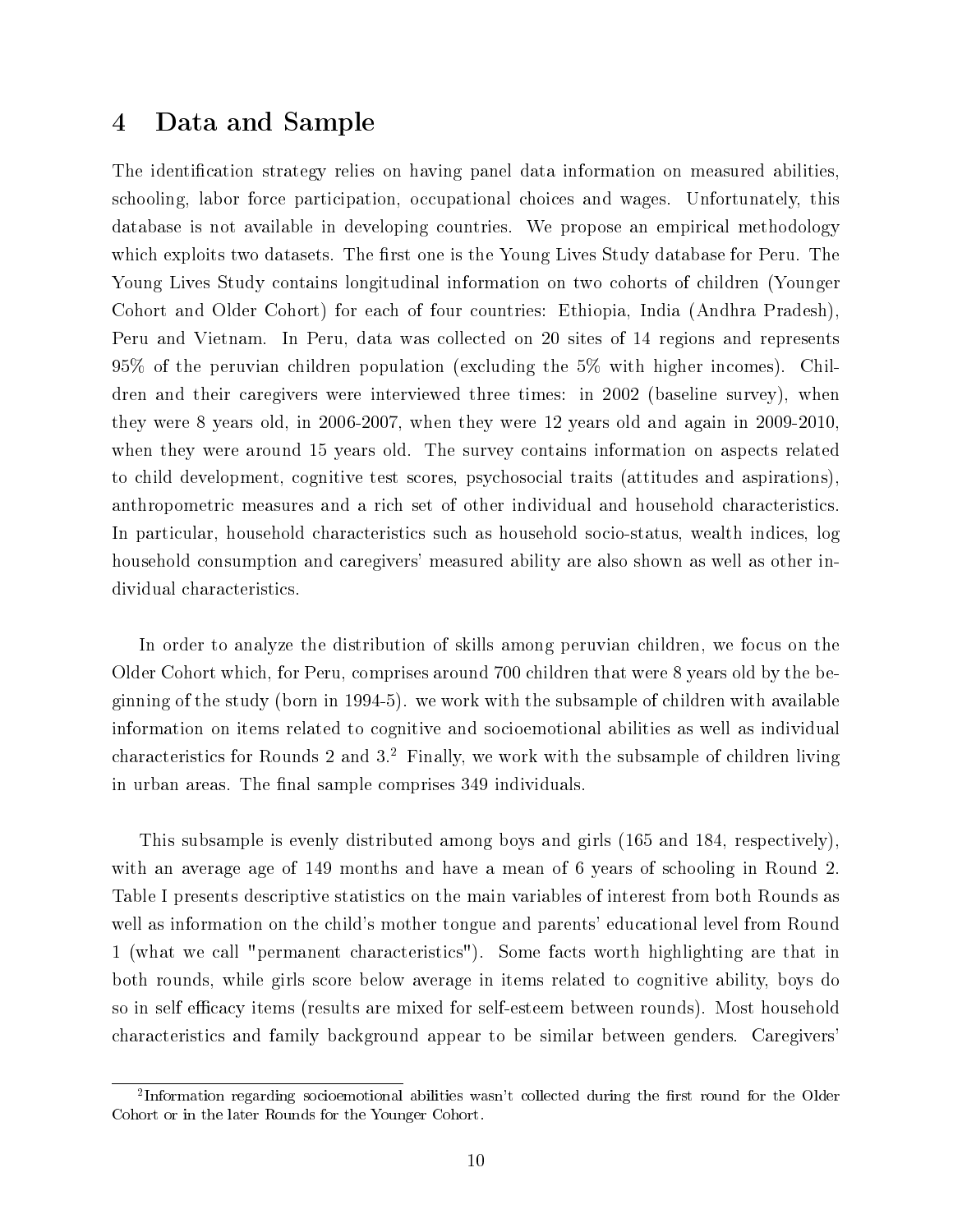measured socioemotional abilities differ between childs' gender; boys' cargeviers show higher levels of self efficacy by the time of Round 2 and lower levels of self-esteem by the time of Round 3. Important differences appear between both rounds of the survey, fact that will be helpful for our identification strategy. The measures used to represent socioemotional abilities were built based on respondents' degree of agreement or disagreement with a number of statements related to psychosocial traits such as self-esteem and self-efficacy.<sup>3</sup>.

The second database corresponds to a novel household survey collected by the World Bank in 2010 that not only contains information on wages and individual characteristics, but also on measured cognitive and socioemotional abilities for a sample of currently employed working age individuales. The Skills and Employability National Survey (ENHAB) is a nationally representative household survey that comprises information on urban areas (2600 households in cities with more than 70 000 inhabitants) of the country. Data collected contain information on household living conditions, demographic information, academic achievement, employment/earnings and novel information on (i) cognitive and socioemotional test scores, (ii) schooling trajectories, (iii) early labor market participation, and (iv) family characteristics. Measured abilities were assessed by means of cognitive tests evaluating numerical and problem solving skills, working memory, verbal fluency and receptive language, and socioemotional abilities according to GRIT scales (Duckworth et al., 2007) and the Big Five Personality Factors (Goldberg, 1990). For this analysis we focus on 7 of these measures, the standarized values of each the big-five factors (emotional stability, extraversion, agreableness/kindness, agreeableness/cooperation, conscientiousness strong and openness) and a compound of the two measures of Grit, as well as a compound of cognitive measured abilities. Information regarding individual characteristics include personal educational background, family characteristics and socio-economic status (parental education and occupations, family size, information on access and school characteristics when parents attended basic and secondary education, perceived socio-economic status, etc.).

We will work with three subsamples that resemble each other in most statistics: (i) individuals with available information on measured abilities (test scores),  $N=2421$ ; (ii) in-

<sup>3</sup>For self-esteem, the statements explored in the Young Lives survey focus on positive and negative dimensions of pride and shame based on the Rosenberg Self-Esteem Scale, focused on dimensions of children's living circumstances. For self-efficacy we focused on 5 items: "If we try hard we can improve my situation in life", "Other people in my family make all the decisions about how we spend my time", "I like to make plans for my future studies and work" and "I (don't) have choice about the work we do". The degree of agreement is measured on a 4-point Likert scale that ranges from strong agreement to strong disagreement. we constructed two indices (one for each trait) as the average score of these items and used the standarized indices for our estimations.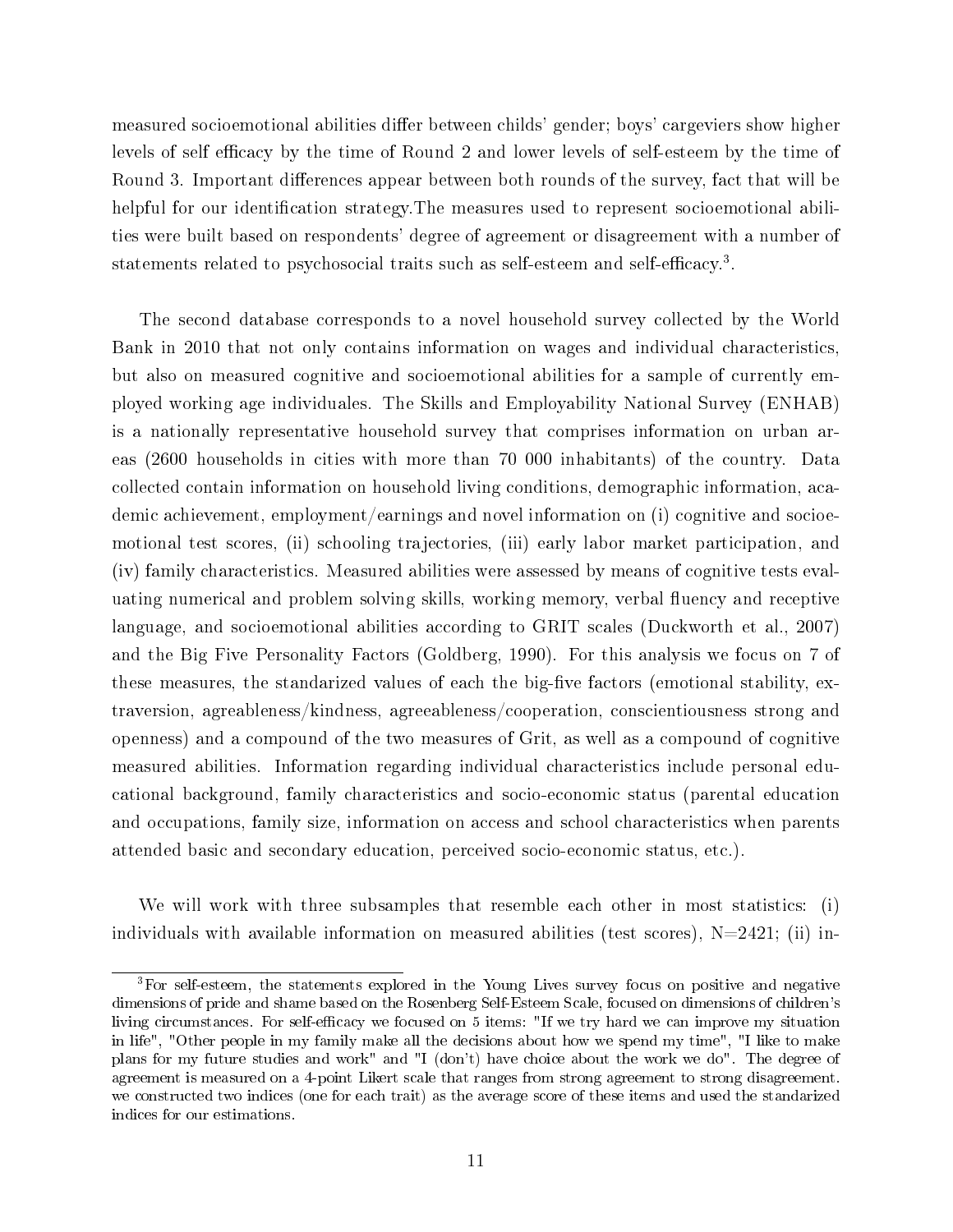dividuals with positive earnings,  $N=4063$ ; (iii) individuals with available information on relevant individual characteristics,  $N=7499$ . In general terms, individuals in the data set are evenly distributed among men and women, have a mean age of 33 years, monthly earnings of around 1000 soles in constant peruvian currency to year 2010 (around 350 USD), work an average of 51 hours a week and have on average complete secondary education. Table II show some other relevant descriptive statistics for the three subsamples and the difference in each between men and women. Some facts worth highlighting are that men earn higher earnings (monthly and hourly), work longer hours and have higher levels of measured cognitive abilities than women. However, results are mixed regarding socioemotional skills. While women appear to be more consistent, kind, cooperative and conscientious, men appear to be more persistent, extravertive, emotionally stable and open.

# 5 Econometric Implementation

The main objective of this paper is to identify the contribution of abilities to the gender wage gap. The main equation is a function of schooling and ability:

$$
LnW_i = \alpha + \gamma S_i + \beta_A A_i + \mu_i \tag{8}
$$

where  $LnW_i$  are log earnings,  $S_i$  represents years of schooling and  $A_i$  is ability: Cognitive (C) and Socioemotional (N). The main problem of this equation is that  $A_i$  is unobserved by the econometrician. Thus, if schooling is correlated with ability, and ability is ommitted, the estimation of  $\gamma$  is inconsistent. In particular, if ability is positively correlated with schooling,  $\gamma$  will be overestimated. The empirical literature has dealt with this issue by including tests scores as proxies of these abilities:

$$
LnW_i = \alpha + \gamma S_i + \beta_T T_i + v_i \tag{9}
$$

where  $T_i$  are standarized test scores for measured cognitive and/or socioemotional abilities. However using test scores does not solve the problem satisfactorily. Test scores are likely to be determined not only by schooling but also by latent abilities of the individual. Thus, the coefficient corresponding to test scores would be partially capturing the indirect effect of schooling on earnings through the measured skills, thus, the true effect of schooling on earnings cannot be obtained. Morover, since A is still ommitted,  $\gamma$  and  $\beta_T$  are overestimated.

We propose an econometric procedure to estimate latent abilities,  $A_i$ . For that purpose, we exploit panel data information on measured abilities in from the Young Lives (YL) database and information on wages and measured abilities from the ENHAB. Specifically,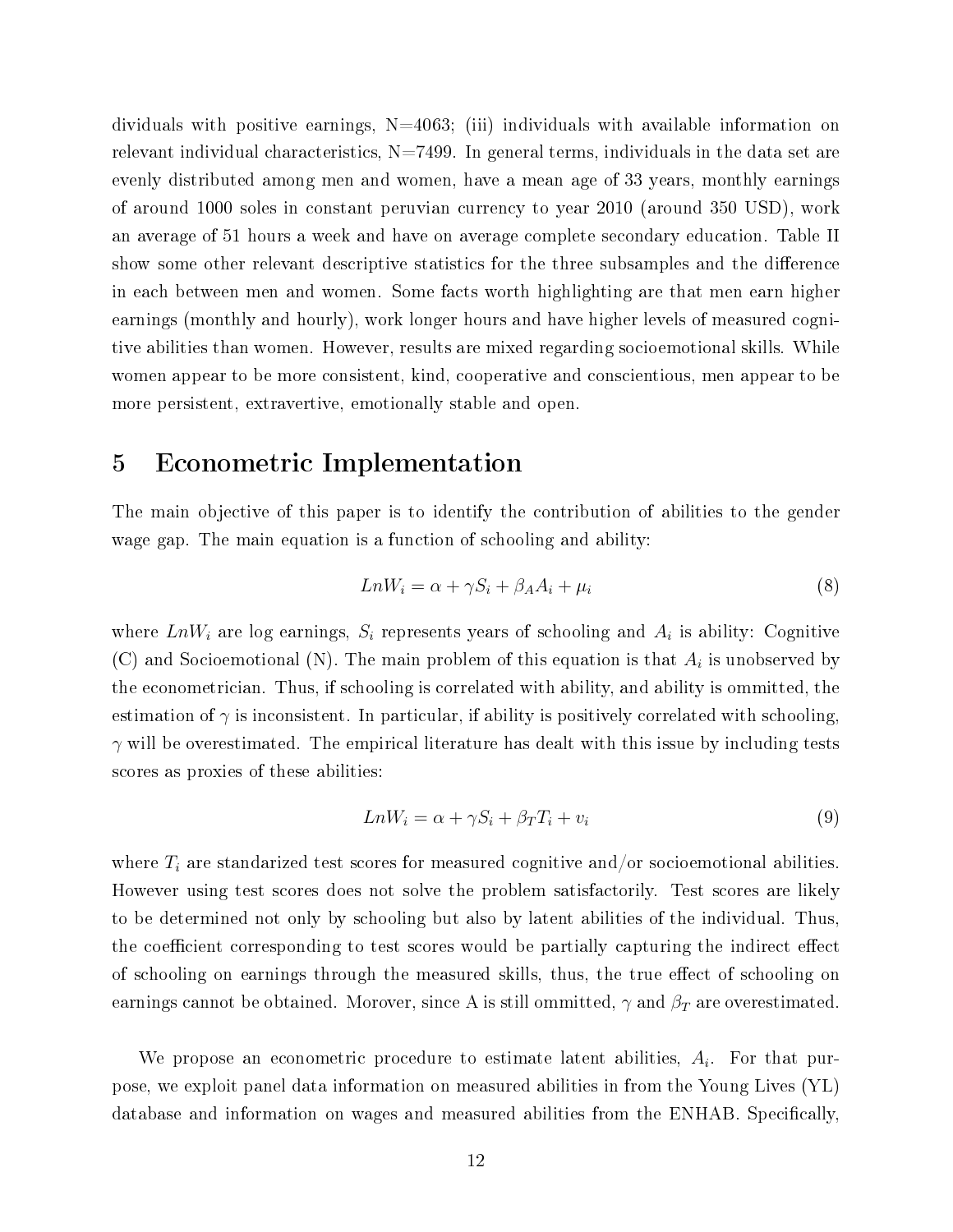the econometric implementation is divided in four stages.

First, we use time variation (from Round 2 to Round 3) in measured cognitive and socioemotional test scores and years of schooling among children in the YL sample to recover the (unobserved) fixed effects. In particular, we try to explain variation in three measures of ability, two socioemotional abilities (self-esteem and self efficacy) and one cognitive ability (Peabody Picture Vocabulary Test scores). The identification procedure requires controlling for characteristics that may have varied between the ages of 12 and 15, and that may explain variation in measured abilities during that period. In this way we will be able to explain changes in measured ability and partial out any unobserved fixed effect, which we interpret as the latent ability. This latent ability collects all the information about the ability formed up to age 12.

$$
\Delta M A_{it} = \gamma_X \Delta X_{it} + \Delta \mu_{it} \tag{10}
$$

Second, we estimate the correlation of characteristics that remain unchanged in the child's life from 12 to 15 years old, on these fixed effects. For this, we capture the fixed effect or unobserved component of each ability by using the first stage estimates to predict on the average value of the covariates in rounds 2 and 3, and deviating the predicted value of the measured ability with respect to the observed value of the variable.

$$
\hat{M}A_{it} = \hat{\gamma}_0 + \hat{\gamma}_X X_{it} \tag{11}
$$

$$
\hat{LA}_i = \frac{1}{2} \left[ \left( MA_{i1} - \hat{MA}_{i1} \right) + \left( MA_{i2} - \hat{MA}_{i2} \right) \right] \tag{12}
$$

With these estimated proxies of latent abilities, we estimate the effects of variables that remain constant through a child's life between 12 and 15 years old and which may determine latent ability using the YL sample. Since we are using two databases we require that these variables were available both in the YL questionnaire as well as for the ENHAB questionnaire. This allows predicting the value of the "latent ability" for the ENHAB sample, which has the information on wages. Good candidates are gender, mother tongue and parents' educational level (years of schooling).

$$
\hat{LA}_i = \gamma_0^{LA} + \gamma_1^{LA} Z_i + \mu_i^{LA} \tag{13}
$$

Third, we use the estimated parameters of the second stage to predict the fixed effects that would correspond to the ENHAB working age sample.This is possible due to the fact that the "permanent" characteristics are also available for the ENHAB sample.

$$
\hat{LA}_i = \hat{\gamma}_0^{LA} + \hat{\gamma}_1^{LA} Z_i \tag{14}
$$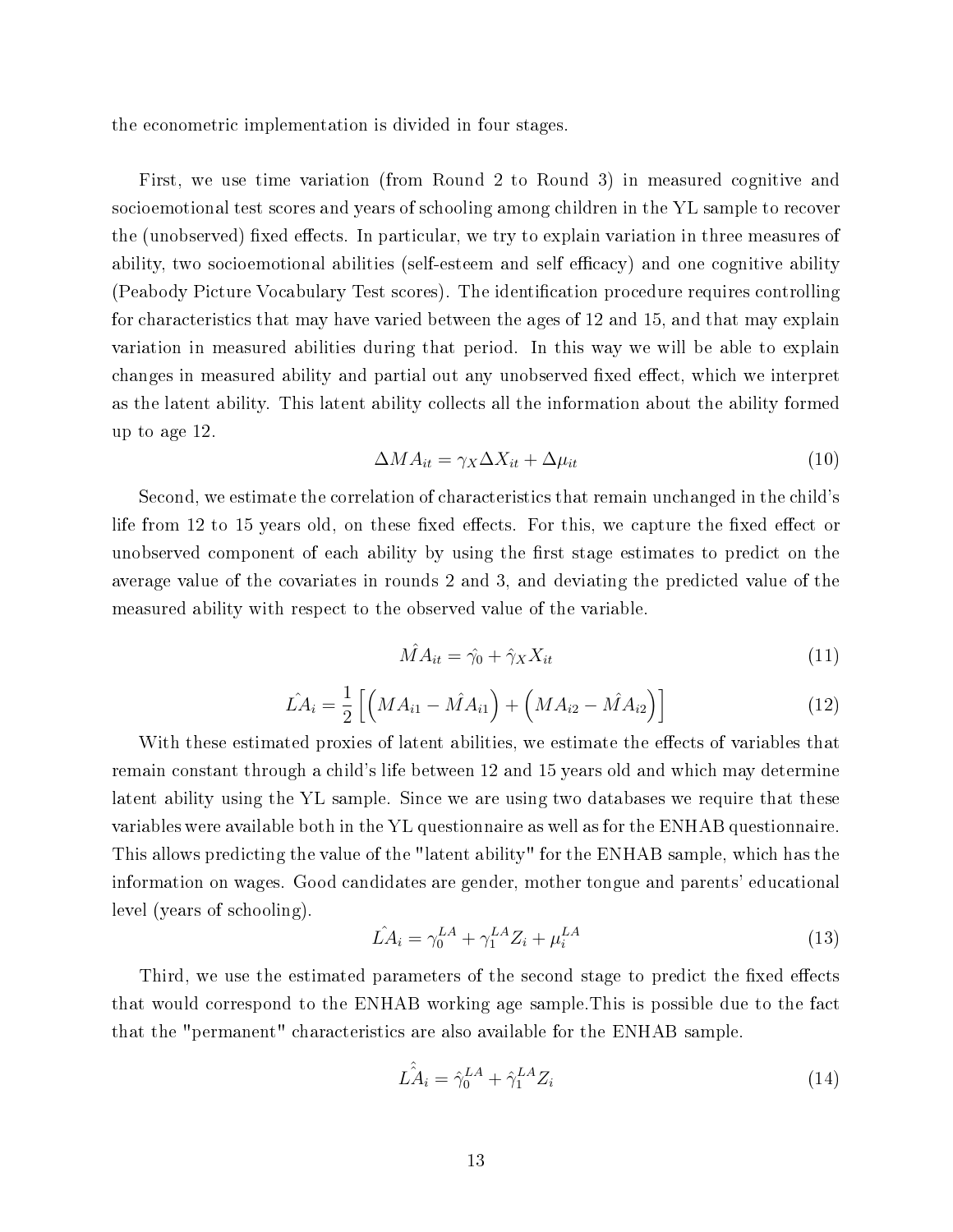An assumption in this "matching" procedure is that the YL and ENHAB samples share similar characteristics such nationally representativeness.<sup>4</sup> With this prediction we estimate the wage equation and we analyze the gender wage gap as the theoretical model suggests: modelling wages as a function (basically) of latent cognitive and socioemotional abilities. The usual empirical approach was to model wages as a function of measured abilities (test scores) which led to biased estimates. Thus, we will exploit the calculated proxies of latent abilities in ENHAB to compare the usual approach with this results.

Finally, we use the Oaxaca Decomposition based on those estimated fixed effects as controls in the wage equation and we estimate a theoretical model of log wages on latent ability as proposed by Heckman et al. (2006).

#### 5.1 Gender Wage Gap and Oaxaca-Blinder Decomposition

According to the model, measuring the wage gap based on test scores gives a wrong appreciation of the contributions of abilities and their returns to the gender wage gap. In particular, lets consider the following relationship between wages and test scores:

$$
LnW_i = \gamma_Y X_Y + \gamma_Y^C C + \gamma_Y^N N + \epsilon_Y \tag{15}
$$

Estimating this equation provides biased estimators of  $\gamma^C$  and  $\gamma^N$ . In this equation latent abilities are unobserved and considered in the error term  $\epsilon_Y$ . Since Cognitive (C) and Socioemotional (N) test scores are functions of latent abilities, they are correlated with the error term. Therefore, estimated coefficients are not reproducing the effect of latent abilities on wages. Once the gender wage gap is identied and the proxies of latent cognitive and socioemotional abilities are estimated/predicted we will apply one approach that allows us to evaluate the role of certain variables on the gender wage gap: the Oaxaca-Blinder decomposition.

The Oaxaca-Blinder decomposition is a method that aims to decompose differences in mean wages across two groups, in this case, between genders. The setting assumes a linear model that is separable in observable and unobservable characteristics:

$$
Y_g = X\beta_g + \eta_g \text{for g=male, female}
$$
\n(16)

Thus, letting d be an indicator variable for group membership,  $y^d$  be the scalar outcome of interest for a member group d,  $X^d$  be a vector of observable characteristics (including a

<sup>4</sup>We should consider that the YL sample ignores children at the top 5% of the national income distribution.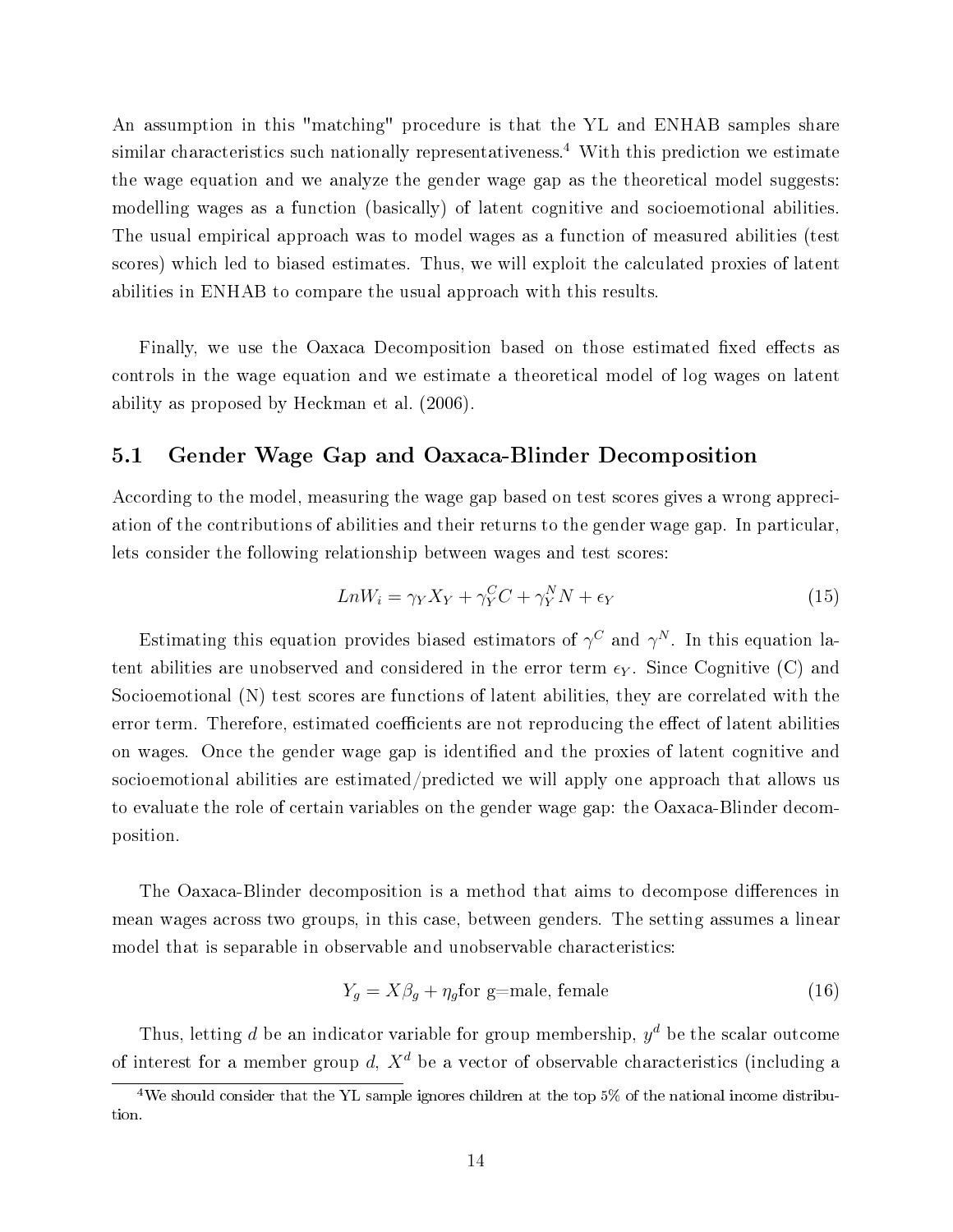constant),  $\hat{\beta^d}$  be the column vector of coefficients from a linear regression of  $y^d$  on  $X^d$ , and overbars denote means, one can reexpress difference wages between differences on observable characteristics or differences in coefficients:

$$
\bar{Y}^1 - \bar{Y}^0 = (\bar{X}^1 - \bar{X}^0)\hat{\beta}^1 + \bar{X}^0(\hat{\beta}^1 - \hat{\beta}^0) \tag{17}
$$

where the first and second terms on the right hand side of the equation represent the explained and unexplained components of the difference in mean outcomes, respectively. This is what we call "two-fold decomposition". An extension of this method is the called "threefold decomposition" which includes a third term that interacts (simultaneous) differences in observable characteristics and coefficients:

$$
\bar{Y}^1 - \bar{Y}^0 = (\bar{X}^1 - \bar{X}^0)\hat{\beta}^1 + \bar{X}^0(\hat{\beta}^1 - \hat{\beta}^0) + (\bar{X}^1 - \bar{X}^0)(\hat{\beta}^1 - \hat{\beta}^0) \tag{18}
$$

where the last term on the right hand side of the equation represents the interaction term.

# 6 Results

In this section we compare the results of estimating the effect of cognitive and socioemotional abilities on wages by using measures of these skills (test scores) with those obtained by using proxies of latent ability. In each case we start by presenting the mincer equation of log wages controlling for schooling and abilities. Then, we apply the Oaxaca-Blinder Decomposition method in order to estimate the impact of abilities on the gender wage gap. Finally, in order to disentangle the effect of abilities on the gender wage gap in each of the choices made by the individual before earning a certain wage we estimate a joint model of schooling, employment, occupational choice and wages. In order to proceed in this manner, we apply the procedure explained previously to obtain proxies of cognitive and socioemotional abilities and present the results obtained in each of the four stages.

#### 6.1 Wages and Measured Abilities

Considering the previous discussion on the issues of estimating the effect of abilities on wages, table III shows the results of a basic Mincer equation under the naïve assumption that there is no correlation between measured skills and schooling. Column 1 shows that after controlling for work experience, place of residence and mother tongue, an additional year of schooling leads to a 10.9% increase in log earnings. Column 2 controls for parent's schooling as this may explain part of the correlation between earnings and schooling. As suspected, the point estimate drops 15% to 0.934. Including measures of cognitive and socioemotional abilities reveals that cognitive ability and emotional stability lead to higher wages while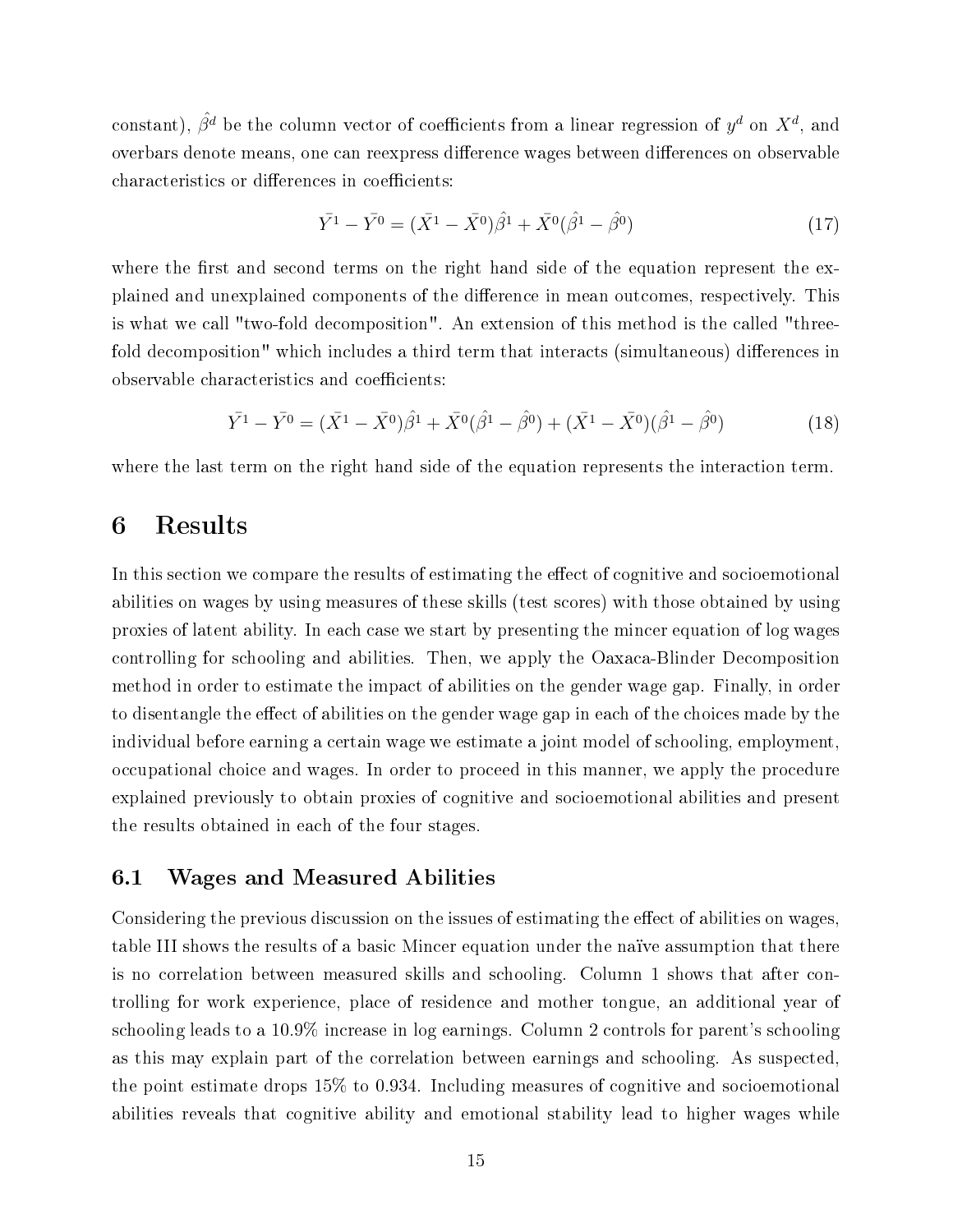agreeableness and consistency of effort seem to reduce it. Including test scores also results in a reduction on the return to schooling which suggests that, in fact, the coefficient on column 2 overestimates the effect of schooling on earnings.

#### 6.1.1 Oaxaca-Blinder Decomposition

In order to estimate the contribution of measured abilities on the gender wage gap we apply the Blinder-Oaxaca Decomposition. In our sample, the mean of log hourly wages is 1.417 for men and  $1.141$  for women, yielding a statistically significant wage gap of 0.276. Wage gap can be atributed to differences in the predictors and in the coefficients. Nonetheless, while there would be a significant increase in women's hourly wages if they had the same characteristics (mean values of the regresors) as men, more than 80% of the gender wage gap would be reduced if women shared the men's coefficients, given their own characteristics. The gender wage gap as well as the endowment effect and the differences in coeficients are significant even after controlling for standard individual characteristics. Columns 1 and 2 of Table IV illustrate the results obtained by means of the two-fold decomposition using a simple specification and after adding standard controls, respectively. Columns 3 and 4 present the results obtained by means of the three-fold decomposition.

A second line of analysis refers to the contribution of the individual predictors to the explained part of the gender gap. From now on, we will work with the composite measure of GRIT as the representative test for measuring socioemotional ability.<sup>5</sup> Table IV presents the portion of the wage gap in regresors and coefficients atributed to cognitive and socioemotional measured abilities. All four approximations show evidence that the "endowment effect" is due, basically, to different levels of (measured) cognitive abilities between men and women. No statistically significant effect were observed as a result of socioemotional (measures) abilities. In the case of differences in the coefficients, these were attributed to the individual controls or heterogeneity (between genders) in other unobserved characteristics.

The Oaxaca-Blinder decomposition could be approximated to a simple lifecycle model from a latent perspective. Cognitive and socioemotional abilities determine the schooling level. However, latent abilities are not observed. What is observed are the test scores as proxies of these abilities. Therefore, the returns estimated in the Oaxaca Blinder decompo-

<sup>5</sup> I chose to work with GRIT as literature on socioemotional abilities highlight its importance, and because Díaz et al. (2012) who also use the ENHAB find that it plays an important role on wage equations. Nonetheless, every estimation has been performed also with the measures of the rest of personality traits arriving to similar results.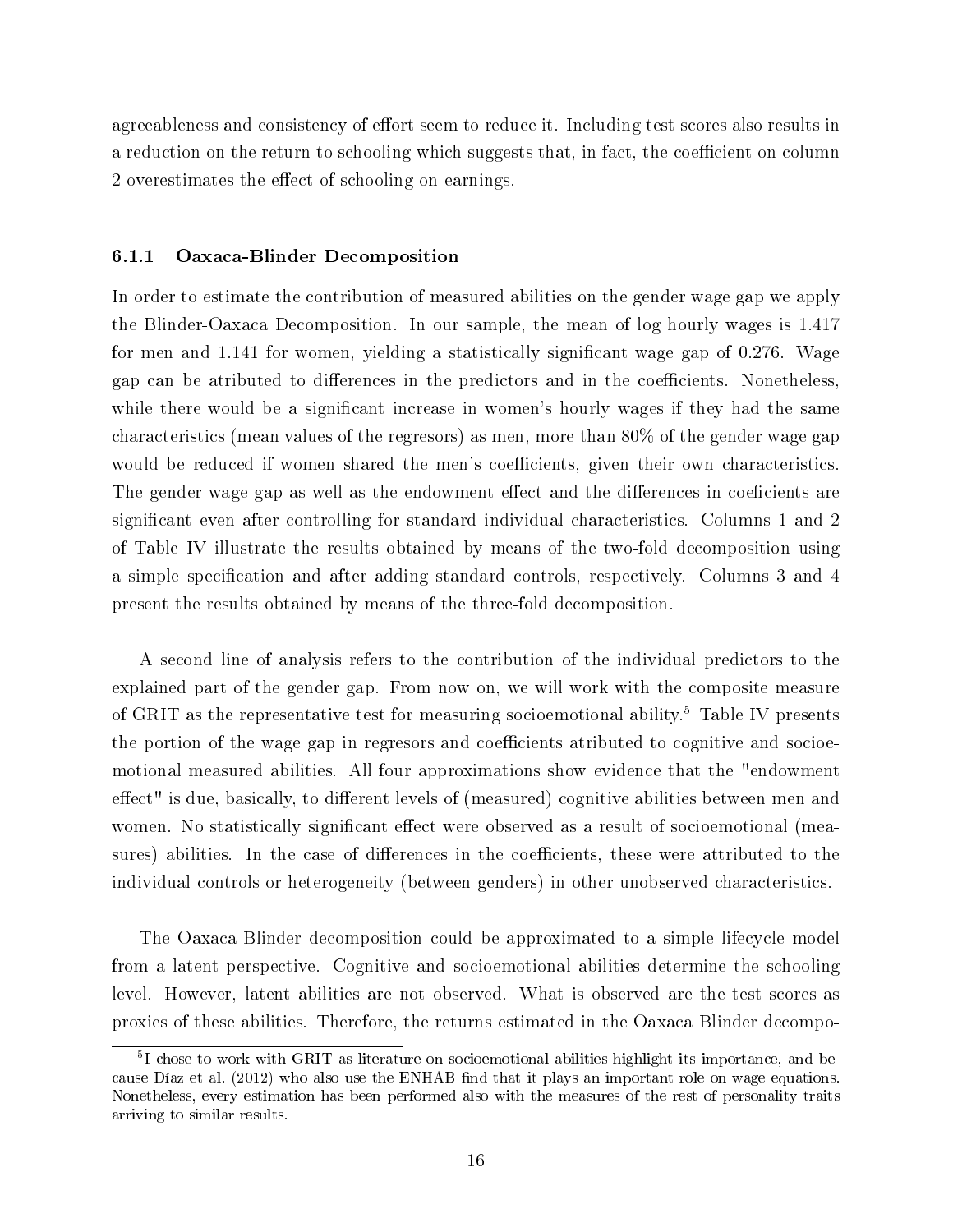sitions are functions of the return to schooling and the parameters governing the schooling level choice. Also, it is plausible that parameters influencing occupational choice are also affecting the overal estimated return.

#### 6.1.2 Joint Estimation: Schooling, Employment, Occupation and Wages

The previous results provide information on the role of measures of cognitive and socioemotional skills on wages but don't account for other choices made by the individual before receiving a certain wage. In order to disentangle the effect of measured skills on each of this choices, we proceed with a joint estimation that considers choices of schooling, employment and occupation. The model follows an individual's line of choice: the individual is aware of its own level of abilities and uses this information to choose the years of schooling she is able to complete, then chooses to enter or not the labor market and thus, is employed or not. Once she decides to participate in the labor market she chooses the occupation and, finally, receives a certain wage according to her skills. For this analysis we work with two educational levels (complete secondary studies being the cutting point), being employed and two occupational choices ("white collar" or high skilled labor, and "blue collar" or low skilled labor).

Table V shows the result of the maximum likelihood estimation of the joint model. The procedure requires the maximization of the joint likelihood of attaining certain level of education, being employed, choosing a certain occupation and earning a certain wage. Thus, the individual contribution to the Likelihood is:

$$
l_i = \underbrace{L_{si}(\theta_S|LA_i)}_{\text{Strooling}} \underbrace{L_{hi}(\theta_h|LA_i, s_i)}_{\text{Orcupation}} \underbrace{L_{oi}(\theta_O|LA_i, s_i, h_i = 1)}_{\text{Occupation}} \underbrace{L_{wi}(\theta_W|LA_i, s_i, h_i = 1, o_i)}_{\text{Orcupation}} \tag{19}
$$

Each column of table V corresponds to each of the choices involved in the model. Results indicate that while measured cognitive skills seem to matter more in determining years of schooling and occupational choice, measured socioemotional abilities gain relevance for wages and employment. In terms of intergender differences, men seem to have higher returns to socioemotional abilities than women in terms of being employed and earning higher wages. Women have a higher return to cognitive abilities only in the choice of schooling. Nevertheless, this estimated contributions consider measured abilities, which could be capturing the effect of other factors correlated with the outcome variables and measured abilities.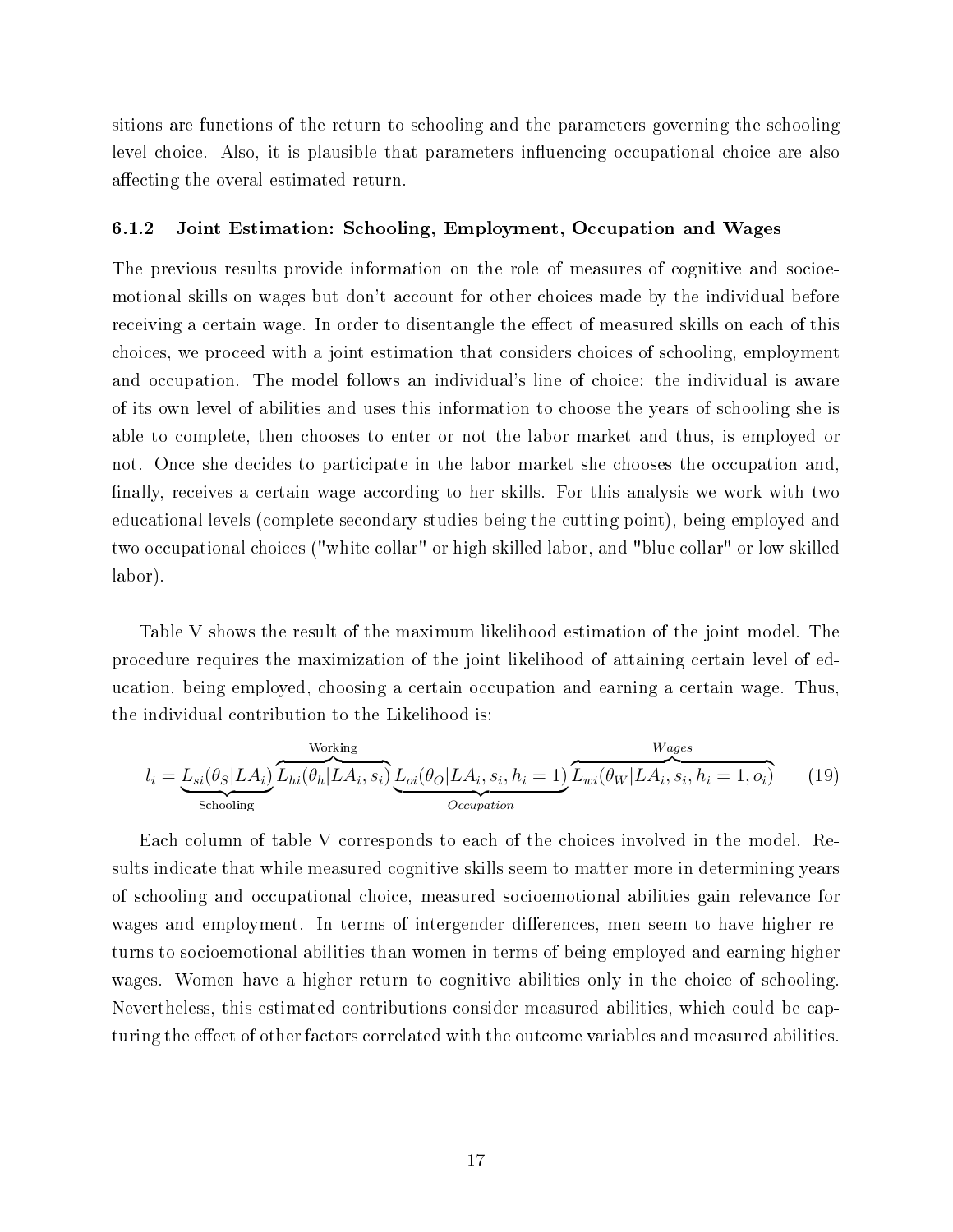#### 6.2 Wages and Latent Abilities

In order to properly estimate the contribution of abilities on the gender wage gap, we consider latent abilities. In the following sections we present the results of the proposed procedure for estimating latent cognitive and socioemotional abilities and, then, reestimate the previous models with this resulting proxies of latent abilities.

#### 6.2.1 Proxying Latent Abilities

Table VI shows the results of the first stage, where columns 1 to 3 correspond to cognitive ability (PPVT scores), self-esteem and self efficacy, respectively. Each regression controls for the child's caregiver's (corresponding) measured socioemotional ability $^6$ , child's standardized height for age, standardized body mass index, age, perceived household status, household's wealth index, an indicator for having missed school for more than one week due to illness (-not so- exogenous variation in schooling) and log real consumption per capita. Standard errors are clustered by community.

In the case of self-esteem, changes in caregiver's self-esteem, height for age, body mass index, "having missed school for more than one week due to illness" and perceived household socioeconomic status are statistically significant, this latter having the larger effect. The results for self efficacy are similar but changes in perceived household socioeconomic status lacks significance. In terms of cognitive measured ability, variation in all the included controls except for the wealth index were statistically significant, with height for age, body mass index and "having missed school for more than one week due to illness" having a negative impact on test scores.

Table VII shows the results of the second stage of our procedure. we control for gender and parents' educational level. Literature on skill formation suggest that latent ability is innate ability and thus, should be affected by characteristics that are determined for the child up to its first three years of life. What we estimate as latent ability is actually ability formed up to when the child was 12 years old, so one could expect, a priori, that variables that are fixed until that moment should be important for determining this latent ability. Covariates such as parents educational level, gender and child's first language should be important, but not others such as characteristics of secondary education (which would also be endogenous). This is what motivates the reduced model. For the proxies of all three latent ability, all included controls<sup>7</sup> are statistically significant. While women appear to have a

 $6N<sub>0</sub>$  measure of the caregiver's cognitive ability was available in the dataset.

<sup>7</sup>Mother tongue was omitted because more than 90% of the sample has spanish as their mother tongue,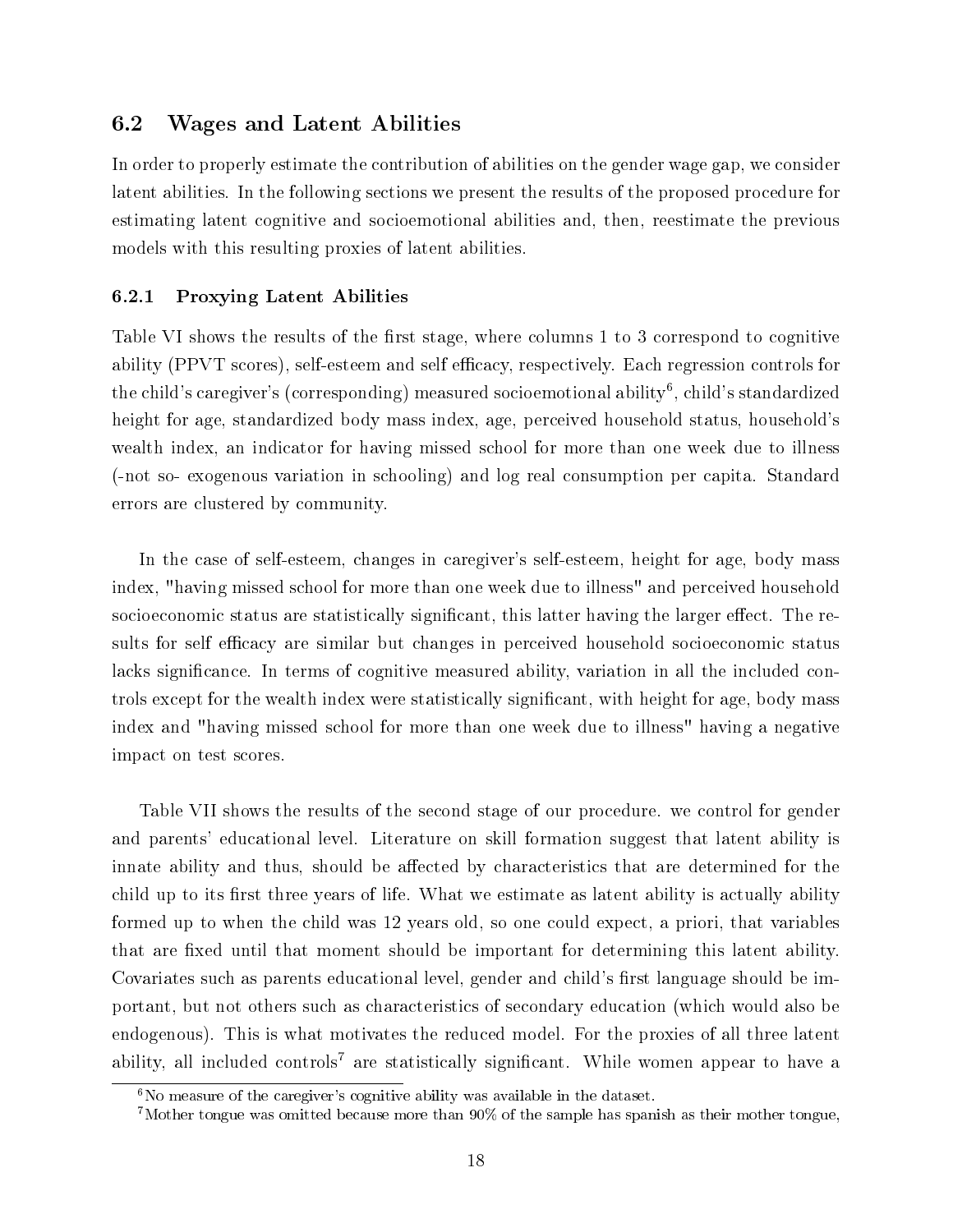higher endowment of self efficacy, the opposite is the case for cognitive abilities. Almost consistently, parent's education has a positive impact on all three proxies.

Since both surveys are nationally representative, the matching procedure applied should be plausible. Table VIII shows descriptive statistics of both fixed effect predictions (for the YL and ENHAB samples) in the full sample and by gender. As can be seen, both predictions share similar characteristics, thus, our procedure seems valid.

Finally, we estimate the effect of latent abilities on wages. Table IX compares the results of the basic Mincer equation obtained by including measured abilities (column 3) and those obtained by controlling, instead, for our predicted latent abilities<sup>8</sup> (column 4). Two results are worth highlighting. First, the return to schooling in column 4 is much larger than that of column 3 and more similar to that of column 2. This is consistent with our previous suspicion that measured abilities capture part of the effect of schooling on wages (the reason behind the drop in returns to schooling from column 2 to column 3). Second, the statistical significance of socioemotional abilities. This evidences that there is an effect of socioemotional abilities on wages, but also that this now captures also the indirect effect of abilities through schooling now that we are able to control for both schooling and latent abilities.

#### 6.2.2 Oaxaca-Blinder Decomposition

This section describes the results obtained after applying the Oaxaca-Blinder Decomposition to the whole sample of working age population<sup>9</sup> but accounting for differences in latent ability (the previously estimated proxies). As stated in the specification with measured abilities, a signicant gender wage gap exists. In contrast to the results obtained in the previous section, the gap found with this specification is not only attributed to differences in returns or endowments in cognitive skills, but in this case socioemotional skills also play an important role in explaining the gender wage gap.

Table X shows the results corresponding to the Oaxaca-Blinder Decomposition for the ENHAB sample accounting for differences in latent cognitive ability as well as latent self

thus, it lacks variation.

 ${}^{8}$ From now on we will use self efficacy as the representative socioemotional ability. This may be debatable, but for the case of self-esteem descriptive statistics on the YL sample and estimated as well as predicted latent abilities showed no relevant gender wage gaps.

<sup>9</sup>The sample size is higher than in the O-B section with measured abilities because we consider also those with no information on measured abilities. We proceed in this way in order to exploit variability in the available data as much as possible.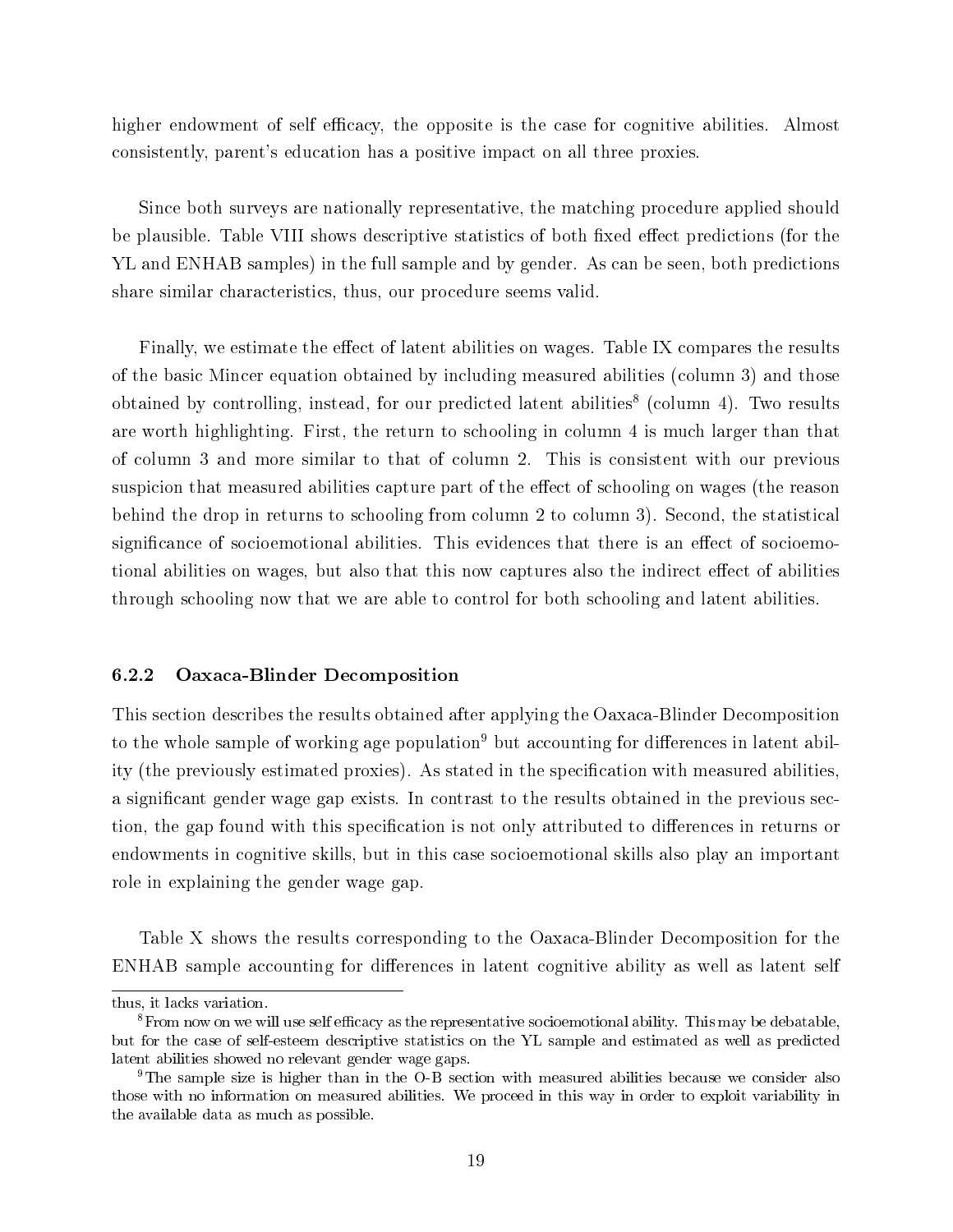efficacy (as proxy of socioemotional latent ability). After applying the two-fold and threefold approximations, data support the fact that the gender wage gap is atributed to group differences in the coefficients and the predictors (after adding standard controls, columns 2 and 4). Regarding differences in returns, we can see that men have a higher return on cognitive skills increasing the gender wage gap but no significant differences in returns to socioemotional skills affect the gender wage gap. In terms of differences in endowment of abilities, table X shows that differences in cognitive and socioemotional ability favor men regarding earnings. While the higher endowment of cognitive ability amongst men contribute to the gender wage gap, it seems to appear that a if women had the same endowment of socioemotional ability as men, they would earn significantly higher wages. At first sight, this seems to contradict what was shown in the initial descriptive statistics where women had higher levels of self efficacy. Nonetheless, this is explained by the fact that the return to socioemotional ability for women is negative (as we would have noticed if we had estimated the Mincer equation with latent abilities by gender). Thus, a higher endowment of a skill that has a negative return in fact impact negatively on women incresing the gender wage gap.

#### 6.2.3 Joint Estimation: Schooling, Employment, Occupation and Wages

Table XI shows the results of the joint estimation considering cognitive and socioemotional latent abilities. Interpreting the role of both abilities in each of the choices considered lead to interesting results. First, cognitive ability is crucial for attaining higher levels of education and this is so for men and women in the same magnitude. Socioemotional abilities don't seem determinant for this choice. The other three choices must be interpreted together. In general we observe that there are statistically significant intergender differences in the returns of cognitive and socioemotional abilities in all three outcomes. This is mainly driven by occupational choice and the negative return to socioemotional abilities combined with the fact that women have higher levels of this ability. We could interpret that men earn higher wages because when employed their equilibrium assignation is towards occupations with higher rewards toward cognitive skill. This, combined with the fact that men have higher cognitive skills, helps explain the gender wage gap. Interestingly enough, it seems to appear that the return to socioemotional ability in terms of employment and wages for socioemotional abilities is higher for men even though they present a lower endowment of this skill, which seems to be reasonable in terms of valuing what is uncommon.

In contrast with the results from the joint estimation using measured abilities, we can observe that intergender differences in cognitive and socioemotional abilities in favor of men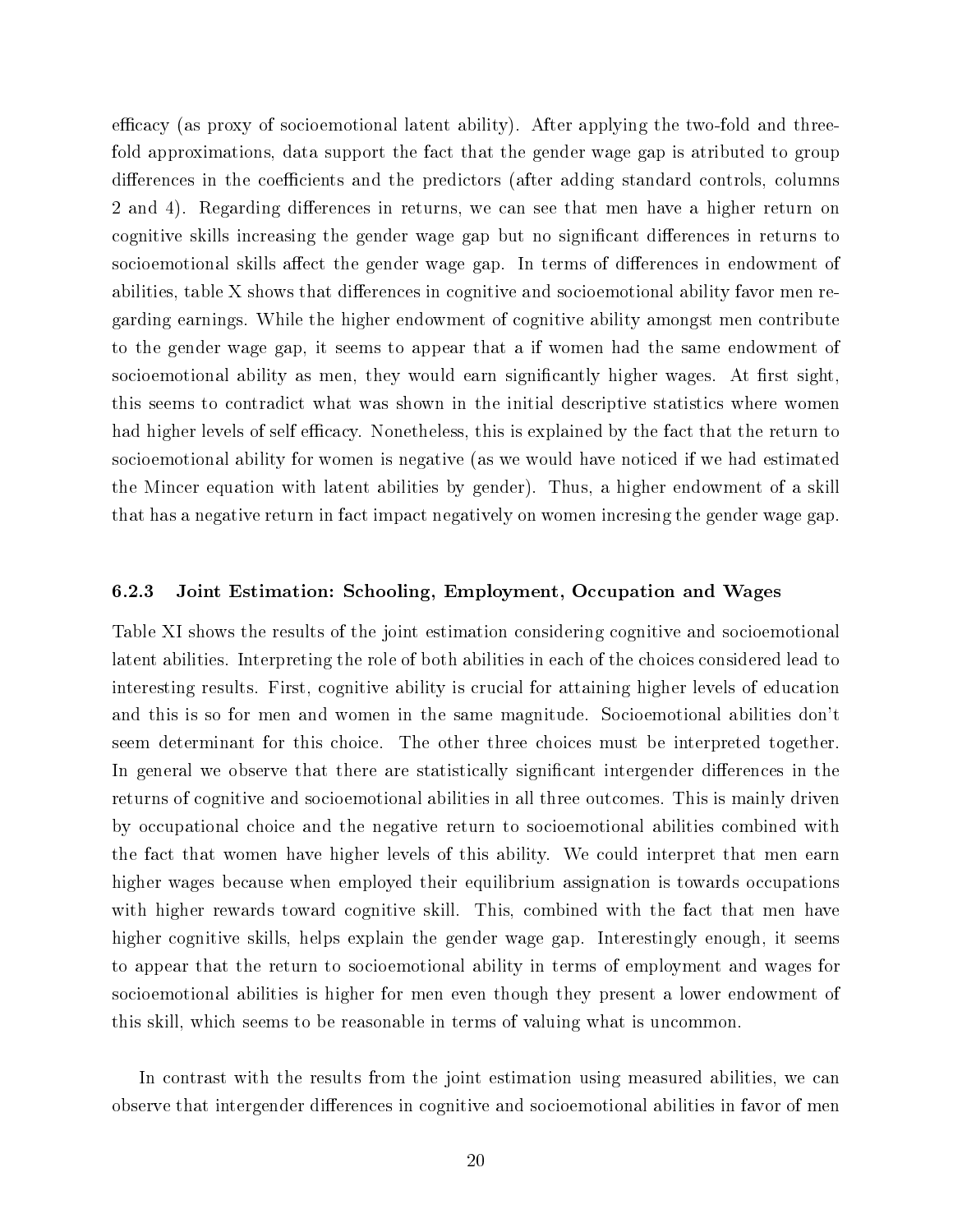drop when considering latent abilities. In the case of cognitive abilities, this gaps even turn significant in favor of women. Moreover, returns to both latent abilities gain significance for the occupational choice outcome. This supports our prior that most differences atributable to abilities occur within occupational choice.

#### 6.3 Robustness Check: Common Support

In order to obtain proxies for latent cognitive and socioemotional abilities, the proposed procedure required an imputation method from an estimation in another database. As much as descriptive statistics were presented regardin the estimated and predicted latent abilities for the YL and ENHAB samples, respectively, empirical literature suggests that one should work with the common support. The common support is determined by the common area of both distributions of estimated/predicted latent abilities.

Figures 1 and 2 in the Appendix show the distributions of cognitive and socioemotional latent abilities, respectively, for the YL and ENHAB samples for women and men. In every case, the YL sample distributions have a higher variance than the ENHAB sample, so the common support bounds only the YL sample. Being such the case, we calculate the higher and lower values of each of the distribution for the ENHAB sample and reestimate the fixed effects with the YL subsample whose initial fixed effect was comprised in the common support. Then, we predict again to the ENHAB sample and compare the distribution of fixed effects for the common support. As figures 3 and 4 (in the Appendix) evidence, there is no important gain of proceding in such a manner. Moreover, this bounding of the YL sample implies dropping a significant amount of observations and thus impacting negatively in the precision of the estimates obtained by means of the common support.

Having observed that slimming the sample to the common support doesn't contribute to better estimations, but does completely the opposite we maintain the analysis so far estimated by means of the whole sample of YL children with available information on the key variables.

# 7 Conclusions

This paper presents preliminary evidence on the role of cognitive and socioemotional skills in closing the gender wage gap. In a first attempt to estimate their effect on wages, we followed the basic empirical approach of modelling wages in terms of measured ability. In addition, we complement my work by applying a procedure that allows to estimate proxies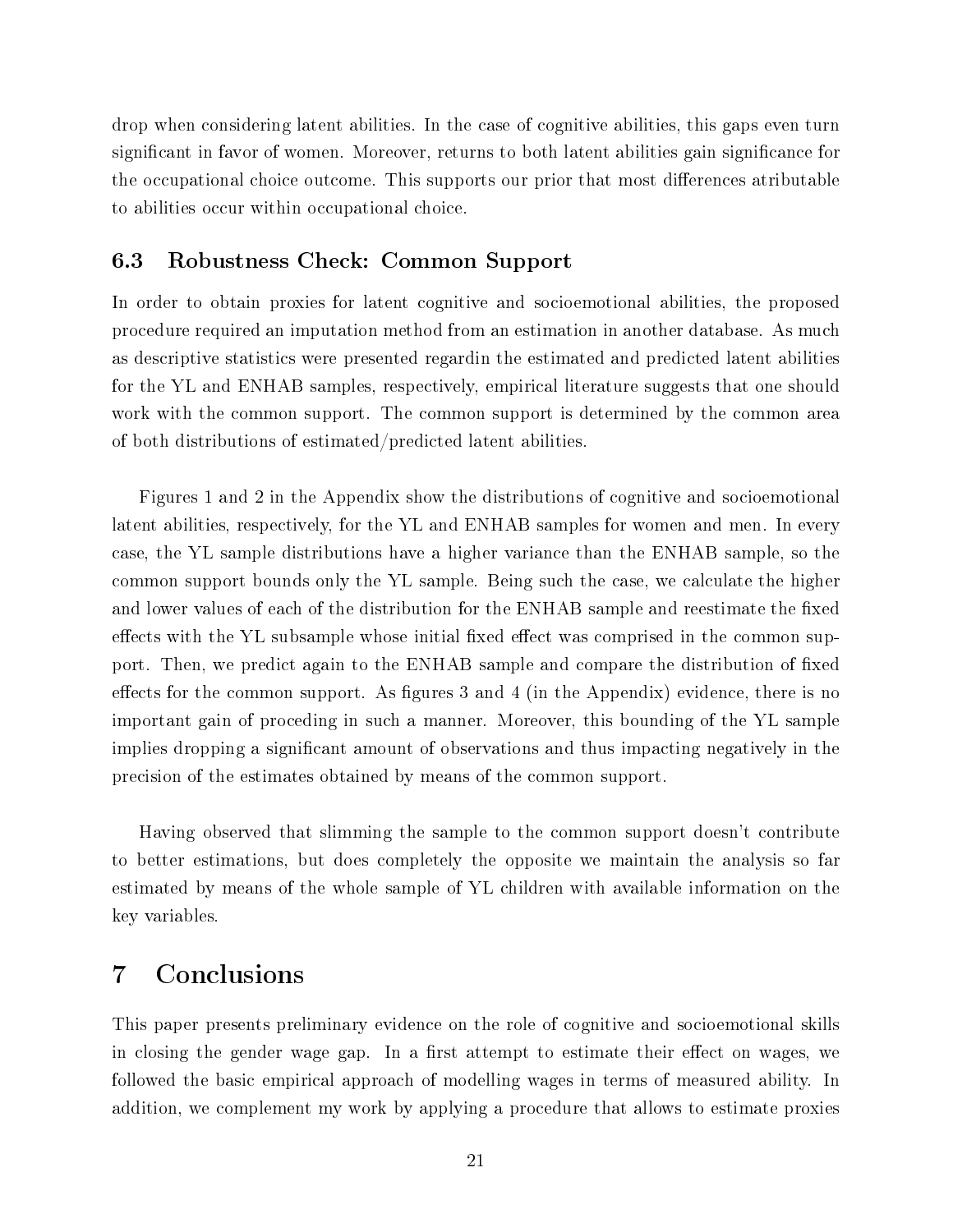of latent abilities, thus being able to estimate a model in terms of latent ability. we base the model on the setting proposed by Heckman et al. (2006). While these authors identify latent abilities based on dependence on different test scores for the same time period, we use variation over time for the same test score. This is possible due to the availability of panel data information on measures of cognitive and socioemotional skills. In addition, we estimate a joint model of schooling, employment, occupational choice and earnings in order to disentangle the effects of latent abilities in the gender wage gap throughout an individual's choices previous to earning a certain wage. My main contribution is analyzing the role of latent socioemotional and cognitive abilities to the gender wage gap in a developing country by estimating and accounting for proxies of latent abilities and disentangling the effect of these abilities by means of a joint model of schooling, employment, occupational choice and earnings.

There is a significant gender wage gap in Peru. Estimations with measured abilities confirm the empirical literature regarding endogeneity issues that result from using test scores as measures of ability. The Oaxaca-Blinder decomposition in a model with measured abilities evidences significant intergender differences in the endowment of cognitive skills but no relevant differences in terms of socioemotional abilities (in endowment or returns). Estimating the joint model evidences that differences in socioemotional abilities between men and women are important but on choices prior to wage determination. Cognitive skills seem to be relevant in determining years of schooling and occupational choice and measured socioemotional ability for wages and employment.

The application of the fixed effect model to identify proxies of latent cognitive and socioemotional abilities leads to a clearer relationship between abilities and wages. As a result of the procedure of estimation of latent abilities we are able to obtain a more precise application of the gender wage gap decomposition. When estimating a wage equation in terms of measured ability (due to the unavailability of actual values for latent ability), one would obtain biased estimates due to the dependance of these on schooling and the endogenous nature of this latter variable. After being able to identify proxies for these latent abilities, one is left with ubiased estimates and thus, the real contribution of skills to wages (so far, conditional on occupational choice). Latent abilities revealed to be highly statistically signicant for mean wages as well as accounting for inter-gender differences. In particular differences in the endowment of socioemotional abilities contribute (negatively) to the gender wage gap. Women appear to be receiving lower wages than men because they have higher endowments of socioemotional skills which are negatively valued (punished) in the labor market. No sig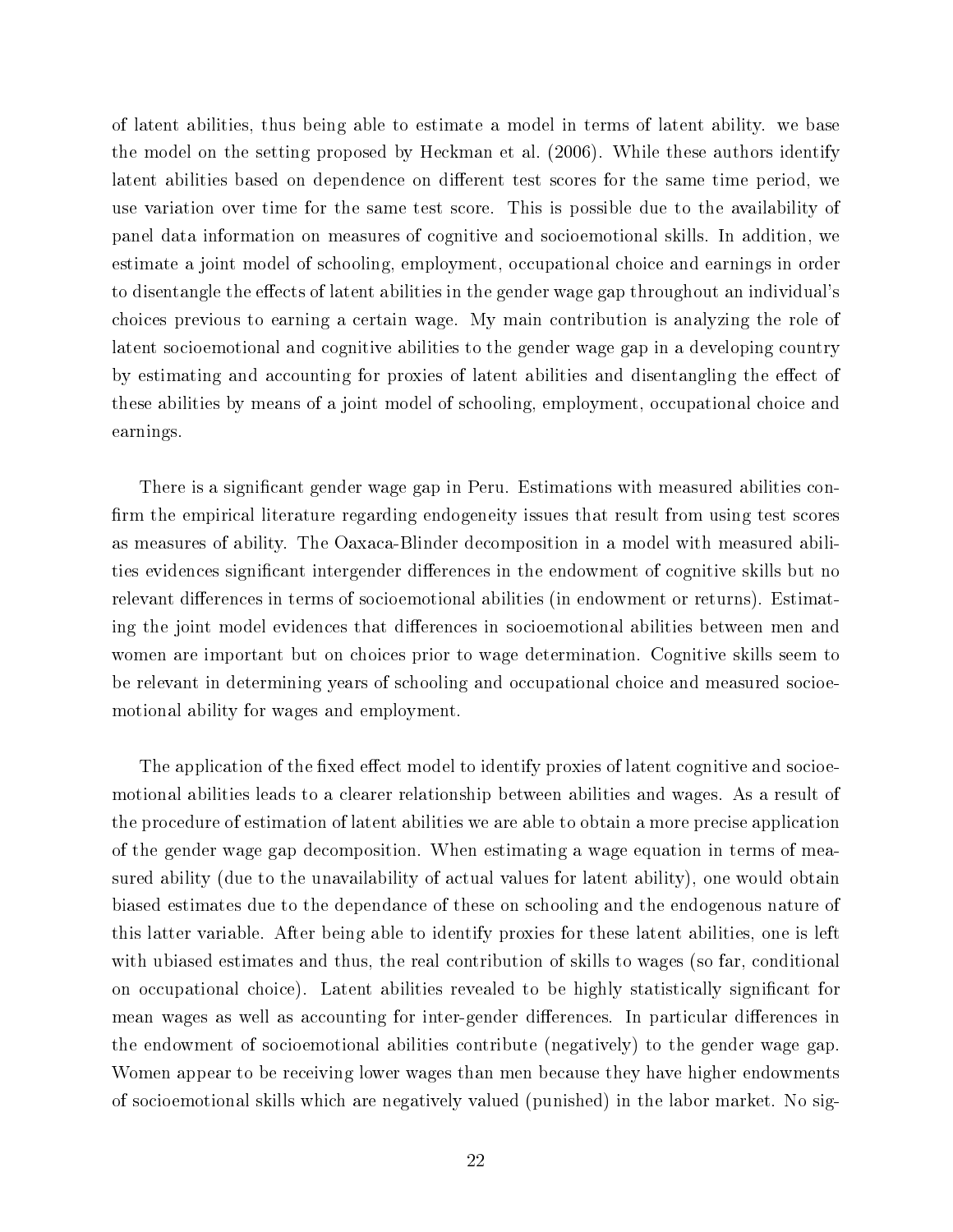nificant intergender differences in the returns to cognitive abilities were found. Moreover, the estimation of the joint model sheds light towards the fact that the observed gender wage gap is mainly attributed to differences within occupational choice. Cognitive and socioemotional abilities are valued differently for men and women in terms of schooling, employment and wages, but basically men seem to earn higher wages because their equilibrium assignation is towards occupations with higher rewards to cognitive skills, which they are most endowed with.

In sum, we are able to conclude that the proposed procedure for estimating latent abilities, not free from numerous limitations, leads to reasonable results in light of related empirical literature on the relationship between wages, schooling and abilities.

Further extensions to this paper include explore deeper into the marginal effects of latent abilities on schooling, employment, occupation effects and wages, explore gender wage gap by income quantiles and compare my results with Heckman et al. (2006) original identification strategy based in different test scores for the same skill in a same time period.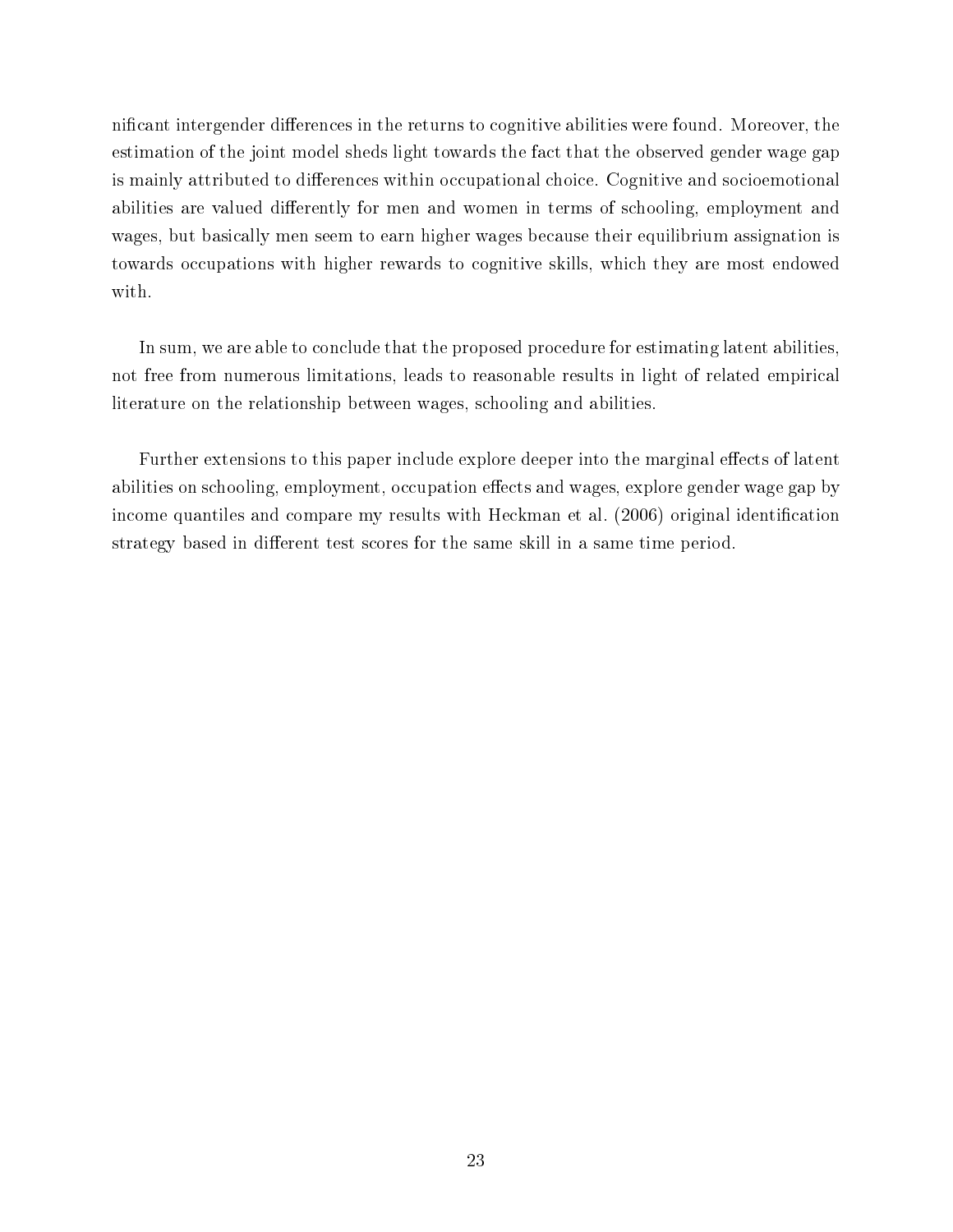# References

- **Bassi, Marisa and Sebastian Galiani**, "Labor Market Insertion of Young Adults in Chile," 2009. Inter Amercian Development Bank, unpublished manuscript.
- Bowles, Samuel and Herbert Gintis, "Schooling in Capitalist America: Educational Reform and the Contradictions of Economic Life," in "New York:Basic Books" 1976.
- Cobb-Clark, Deborah A. and Michelle Tan, "Noncognitive Skills, Occupational Attainment, and Relative Wages," IZA Discussion Papers 4289, Institute for the Study of Labor (IZA) July 2009.
- Cunha, Flavio and James Heckman, "The Technology of Skill Formation," American  $E_{conomic\; Review, 2007, 97 (2), 31-47.$
- $\equiv$  and James J. Heckman, "Formulating, Identifying and Estimating the Technology of Cognitive and Noncognitive Skill Formation," Journal of Human Resources, 2008, 43 (4), 738-782.
- $\sim$ ,  $\sim$ , and Susanne M. Schennach, "Estimating the Technology of Cognitive and Noncognitive Skill Formation,"  $Econometrica$ , 2010, 78 (3), 883-931.
- $, \ldots$ , Lance Lochner, and Dimitriy V. Masterov, "Interpreting the Evidence on Life Cycle Skill Formation," in E. A. Hanushek and F. Welch, eds., *Handbook of the Economics* of Education, 2006.
- Díaz, Juan Jose, Omar Arias, and David Vera Tudela, "Does Perseverance Pay as Much as Being Smart?: The Returns to Cognitive and Non-cognitive Skills in urban Peru, 2012. Mimeo.
- Duckworth, A.L., C. Peterson, M.D. Matthews, and D.R. Kelly, "Grit: Perseverance and passion for long-term goals," Journal of Personality and Social Psychology, 2007,  $92(6), 1087–1101.$
- Edwards, Rick, "Individual Traits and Organizational Incentives: What Makes A 'Good' Worker?," Journal of Human Resources,  $1976, 11(1), 51-68$ .
- Fortin, Nicole M., "The Gender Wage Gap among Young Adults in the United States: The Importance of Money versus People," Journal of Human Resources, 2008,  $43(4)$ , 884–918.
- Goldberg, L. R., "An alternative "description of personality": The Big-Five factor structure," Journal of Personality and Social Psychology, 1990, 59, 1216–1229.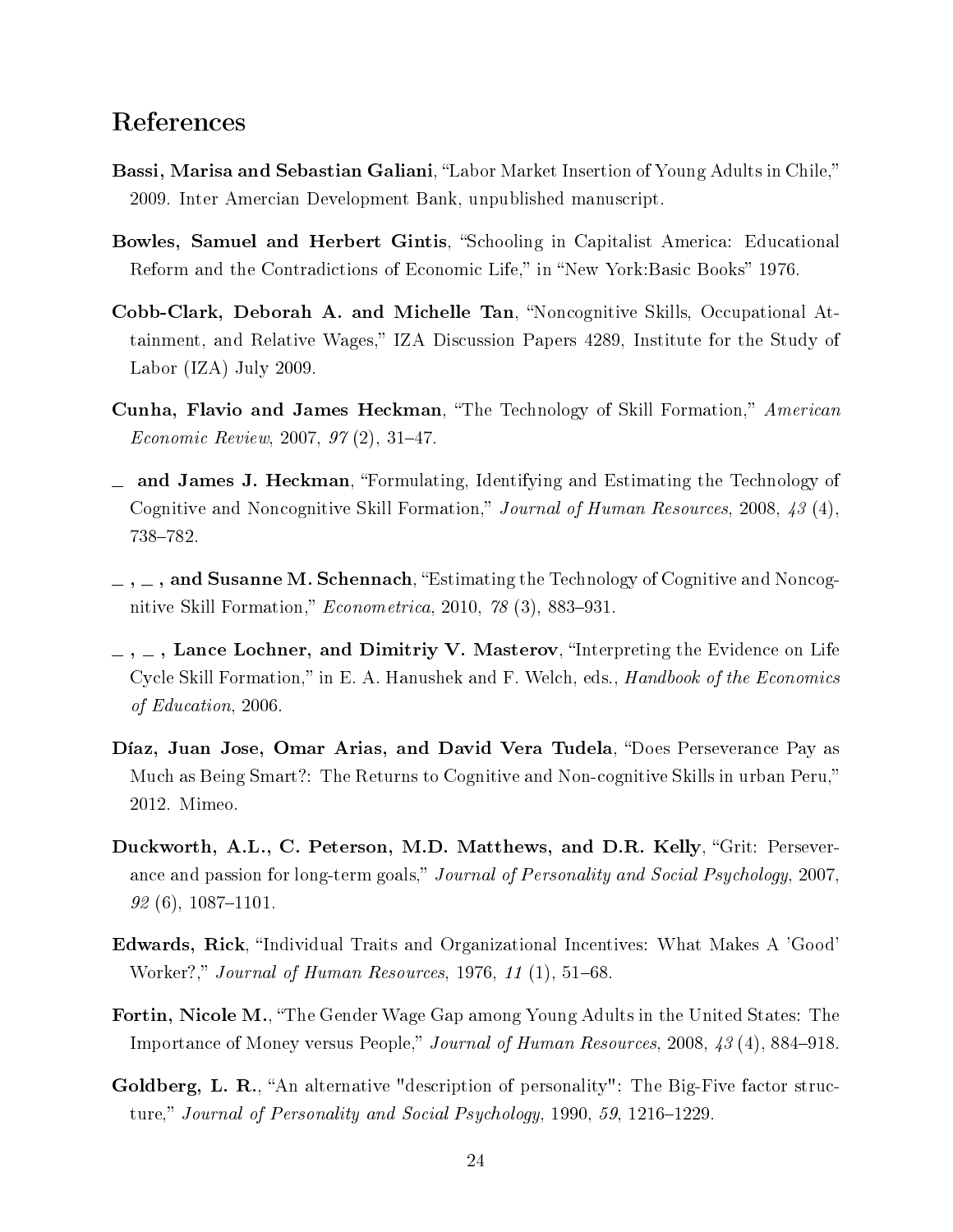- Grove, Wayne A., Andrew Hussey, and Michael Jetter, "The Gender Pay Gap Beyond Human Capital: Heterogeneity in Noncognitive Skills and in Labor Market Tastes, *Journal of Human Resources,* 2011,  $46(4)$ , 827–874.
- Hansen, Karsten T., James J. Heckman, and K.J.Kathleen J. Mullen, "The effect of schooling and ability on achievement test scores," Journal of Econometrics, 2004, 121  $(1-2), 39-98.$
- Heckman, James J., Jora Stixrud, and Sergio Urzúa, "The Effects of Cognitive and Noncognitive Abilities on Labor Market Outcomes and Social Behavior," Journal of Labor Economics, 2006,  $24(3)$ , 411-482.
- Helmers, Christian and Manasa Patnam, "The formation and evolution of childhood skill acquisition: Evidence from India," Journal of Development Economics, 2011, 95  $(2)$ ,  $252 - 266$ .
- Klein, Roger, Richard Spady, and Andrew Weiss, "Factors Affecting the Output and Quit Propensities of Production Workers," Review of Economic Studies, 1991, 58  $(2)$ , 929-954.
- Murnane, Richard J., John B. Willett, and Frank Levy, The Growing Importance of Cognitive Skills in Wage Determination," The Review of Economics and Statistics, MIT *Press*, 1995,  $77(2)$ , 251–266.
- Neal, Derek A. and William R. Johnson, "The role of premarket factors in black-white wage differences," Journal of Political Economy, 1996,  $104$  (5), 869–895.
- Ritter, Joseph A. and Lowell J. Taylor, "Racial Disparity in Unemployment," The Review of Economics and Statistics, 2011, 93  $(1)$ , 30-42.
- Urzúa, Sergio, David Bravo, and Claudia Sanhueza, "Ability, Schooling Choices and Gender Labor Market Discrimination: Evidence for Chile," in Hugo Nopo, Alberto Chong, and Andrea Moro, eds., Discrimination in Latin America: An Economic Perspective, 2009. Inter-american Development Bank.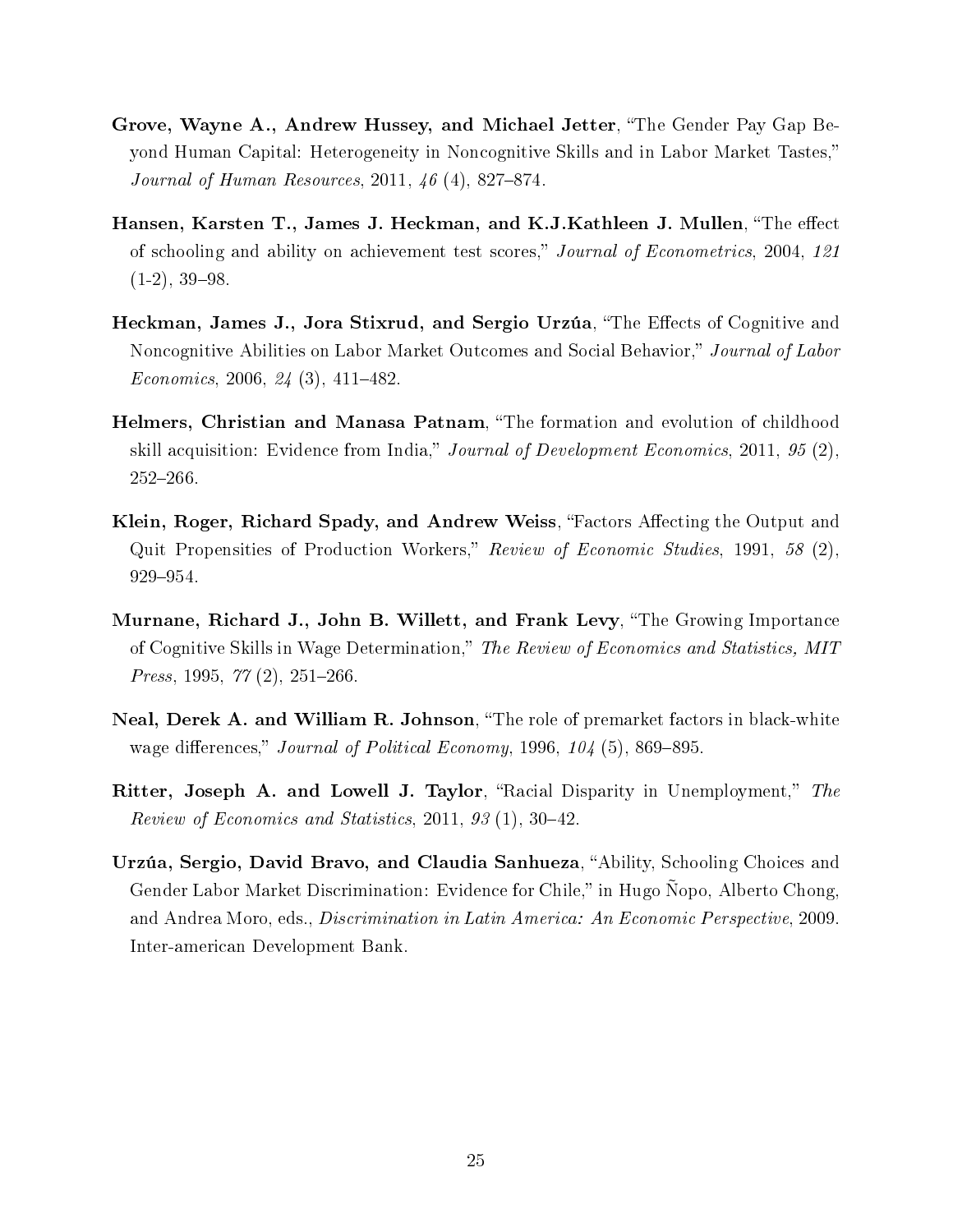|                                                                                         | Table I: Descriptive Statistics: Young Lives Sample |                |                    |                     |                      |                |                    |                     |
|-----------------------------------------------------------------------------------------|-----------------------------------------------------|----------------|--------------------|---------------------|----------------------|----------------|--------------------|---------------------|
|                                                                                         |                                                     |                | Round <sub>2</sub> |                     |                      |                | Round <sub>3</sub> |                     |
|                                                                                         | Whole Sample<br>Mean                                | $\overline{S}$ | Female             | Male                | Whole Sample<br>Mean | $\overline{S}$ | Female             | Male                |
| (PPVT raw score)<br>Cognitive Ability                                                   | 76.920                                              | 13.840         | 75.964             | 77777               | 101.083              | 14.600         | 99.788             | 102.245             |
| Self Efficacy Index<br>Self Esteem Index                                                | 0.139<br>0.101                                      | 0.939<br>0.897 | 0.216<br>0.088     | $-0.003**$<br>0.185 | 0.147<br>$0.101\,$   | 0.969<br>0.940 | $0.295\,$<br>0.208 | $-0.073**$<br>0.093 |
| Caregiver's Self Efficacy                                                               | 0.144                                               | 0.997          | $-0.012$           | $0.284***$          | 0.145                | 0.925          | 0.136              | 0.154               |
| Caregiver's Self-Esteem<br>measure (standarized)                                        | 0.046                                               | $1.003\,$      | 0.058              | 0.036               | 0.044                | 1.028          | 0.130              | $-0.033$            |
| Height-for-age (standarized<br>measure (standarized)                                    | $-1.302$                                            | 1.049          | $-1.337$           | $-1.271$            | $-1.306$             | 0.863          | $-1.502$           | $-1.129***$         |
| $\begin{array}{l} \text{Body Mass Index (standard)}\\ \text{Age in months} \end{array}$ | 0.340                                               | 0.966          | 0.297              | 0.378               | 0.272                | 0.972          | 0.432              | $0.128***$          |
|                                                                                         | 148.867                                             | 5.416          | 148.488            | 149.206             | 179.117              | 4.505          | 178.783            | 179.417             |
| Schooling (years)                                                                       | 6.143                                               | 0.895          | 6.170              | 6.120               | 9.006                | 1.101          | 9.067              | 8.951               |
| Missed school $>1$ week                                                                 | 0.054                                               | $0.227$        | 0.055              | 0.054               | 0.069                | 0.235          | $0.067\,$          | 0.071               |
| due to illness<br>Wealth Index                                                          | 0.602                                               | 0.190          | 0.596              | 0.608               | 0.661                | $0.150\,$      | 0.665              | 0.658               |
| Log household consumption<br>per capita                                                 | 5.191                                               | 0.642          | 5.179              | 5.201               | 5.333                | 0.635          | 5.338              | 5.328               |
|                                                                                         |                                                     |                |                    |                     |                      |                |                    |                     |
| Mother tongue (Spanish)                                                                 | 0.788                                               | 0.409          | 0.794              | 0.783               |                      |                |                    |                     |
| Father's educational level                                                              | 10.481                                              | 3.092          | 10.176             | 10.755              |                      |                |                    |                     |
| Mother's educational level                                                              | 9.602                                               | 3.499          | 9.648              | 9.560               |                      |                |                    |                     |
| Z                                                                                       | 349                                                 |                | 165                | 184                 | 349                  |                | 165                | 184                 |

8 Tables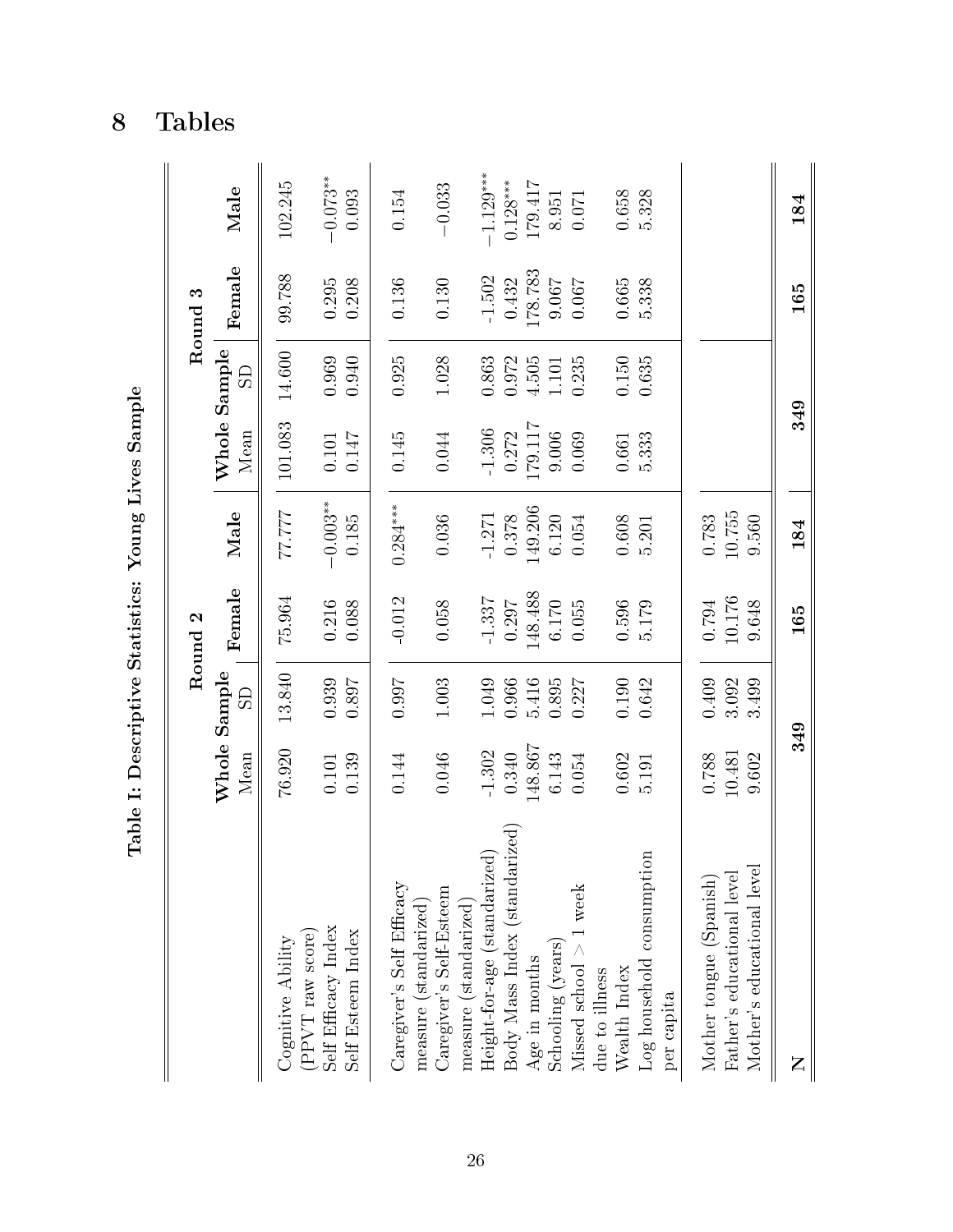|                            |      |           |          | Females  | <b>Males</b>           |
|----------------------------|------|-----------|----------|----------|------------------------|
|                            | N    | Mean      | SD       |          |                        |
| Cognitive Ability          | 2421 | 42.001    | 14.932   | 40.103   | $45.039***$            |
| (PPVT raw score)           |      |           |          |          |                        |
| Consistency / Interest     | 2421 | $-0.004$  | 0.998    | 0.036    | $-0.069**$             |
| Persistance / Effort       | 2421 | 0.001     | 1.001    | $-0.046$ | $0.076***$             |
| Grit (Standardized)        | 2421 | $-0.002$  | 0.997    | $-0.009$ | 0.008                  |
| Extraversion               | 2421 | 0.002     | 1.000    | $-0.047$ | $0.082***$             |
| Kindness                   | 2421 | 0.002     | 1.006    | 0.039    | $-0.058**$             |
| Cooperation                | 2421 | 0.006     | 0.992    | 0.051    | $-0.065***$            |
| Conscientiousness          | 2420 | 0.000     | 1.001    | 0.056    | $-0.092***$            |
| Emotional Stability        | 2415 | $0.013\,$ | 0.997    | $-0.072$ | $0.149***$             |
| Openness                   | 2415 | $-0.004$  | 0.999    | $-0.059$ | $0.085^{***}\,$        |
|                            |      |           |          |          |                        |
| Log Hourly Wages           | 4063 | 1.316     | 0.815    | 1.166    | $1.408***$             |
| Monthly Earnings           | 4063 | 972.155   | 1284.643 | 738.700  | $1116.299***$          |
| Hourly Earnings            | 4063 | 5.264     | 6.550    | 4.638    | $5.651^{\ast\ast\ast}$ |
| Weekly work hours          | 4063 | 51.127    | 18.482   | 46.339   | $54.084***$            |
| Experience                 | 4063 | 25.430    | 13.582   | 25.314   | 25.502                 |
| Age                        | 7499 | 33.514    | 15.282   | 33.305   | 33.736                 |
| Schooling                  | 7457 | 10.701    | 3 3 7 3  | 10.524   | $10.890***$            |
|                            |      |           |          |          |                        |
| Mother tongue (spanish)    | 7499 | 1.008     | 0.142    | 1.007    | 1.009                  |
| Father's educational Level | 7499 | 4.955     | 2.373    | 4.947    | 4.963                  |
| Mother's educational level | 7499 | 4.287     | 2.333    | 4.253    | 4.324                  |

### Table II: Descriptive Statistics for the ENHAB sample

Nоте: \* indicates 10% significance level; \*\* indicates 5% significance level; and \*\*\* indicates 1% significance level of the mean test between males and females.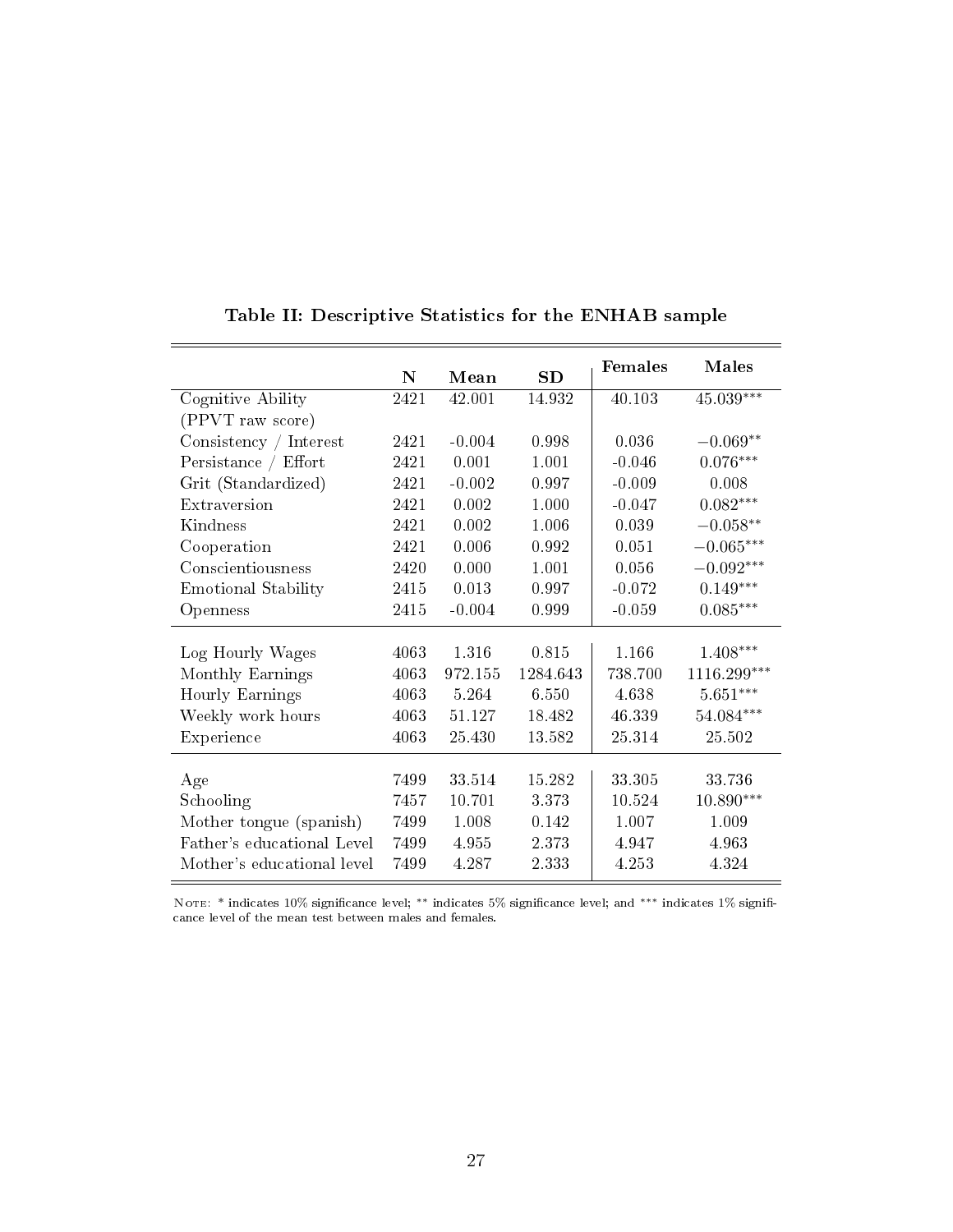|                                       | $\mathbf{1}$ | 2           | $\left\lceil 3 \right\rceil$ |
|---------------------------------------|--------------|-------------|------------------------------|
| Schooling                             | $0.1091***$  | $0.0934***$ | $0.0804***$                  |
| Experience                            | 0.0255       | $0.0318*$   | $0.0329*$                    |
| Experience <sup>2</sup>               | $-0.0003$    | $-0.0004$   | $-0.0004$                    |
| Lives in Lima                         | 0.0397       | 0.0297      | 0.0091                       |
| Mother Tongue (Spanish)               | 0.2675       | 0.4296      | $0.5023**$                   |
| Father's Educational Level            |              | 0.0148      | 0.0097                       |
| Mother's Educational Level            |              | $0.0386**$  | $0.0365**$                   |
| Goldberg, Extraversion                |              |             | 0.0257                       |
| Goldberg, Agreeableness (kindness)    |              |             | $-0.0371$                    |
| Goldberg, Agreeableness (cooperation) |              |             | $-0.0616*$                   |
| Goldberg, Conscientiousness (strong)  |              |             | $-0.005$                     |
| Goldberg, Emotional Stability         |              |             | $0.0810***$                  |
| Goldberg, Openness                    |              |             | $-0.0069$                    |
| Grit 2, Consistency of interest       |              |             | $-0.0453*$                   |
| Grit 2, Persistence effort            |              |             | 0.0031                       |
| Cognitive Test Score                  |              |             | $0.0751***$                  |
| Constant                              | $-0.6028**$  | $-0.9125**$ | $-0.8131***$                 |
| Observations                          | 1079         | 1079        | 1073                         |
| R-squared                             | 0.157        | 0.17        | 0.187                        |

### Table III: Mincer Equation with Measured Abilities

Note: Robust standard errors in parentheses are clustered at a regional level. \* indicates 10% significance level; \*\* indicates 5% significance level; and \*\*\* indicates 1% significance level. Sample is all people who are working at the moment of th interview and has available information on test scores and individual controls.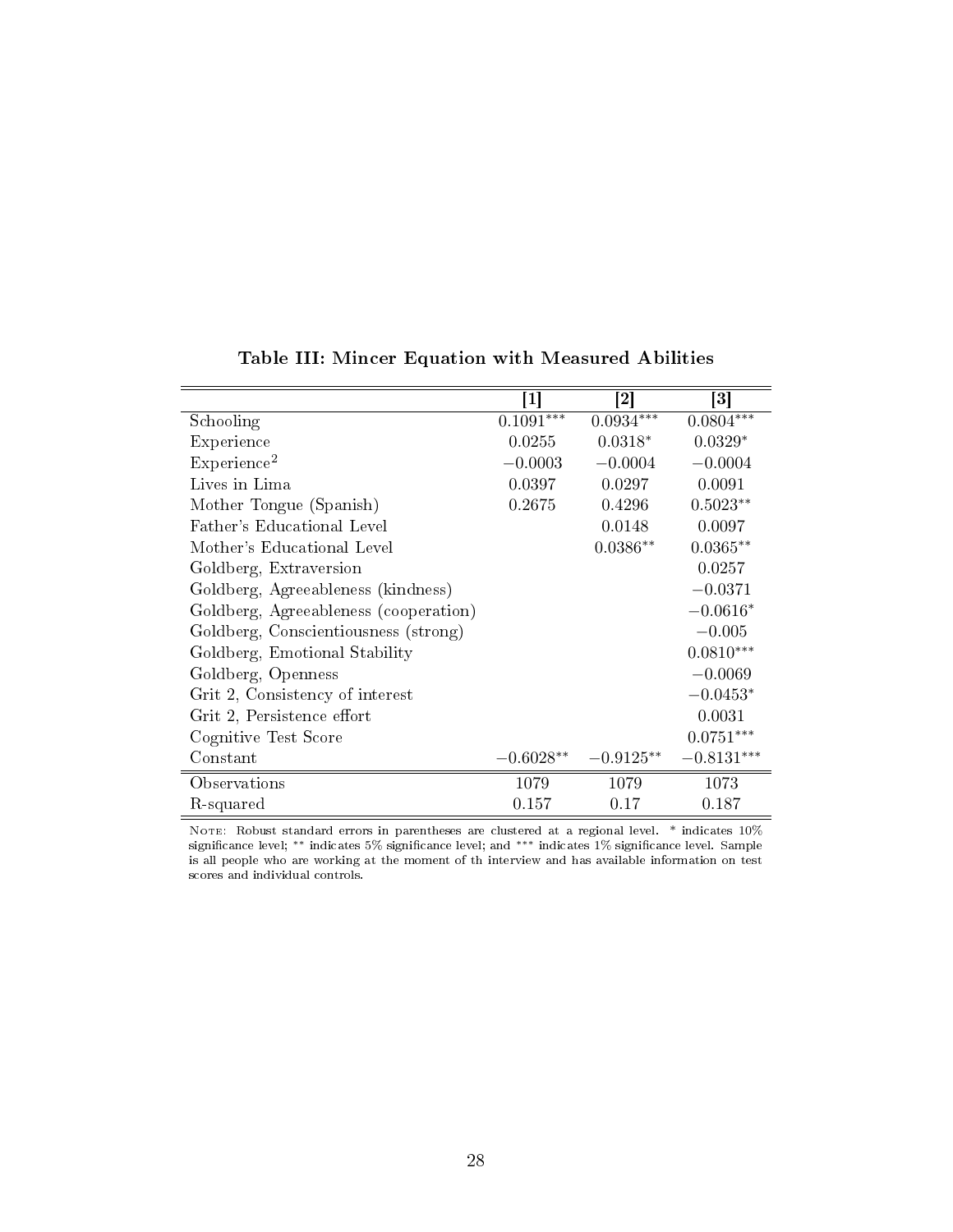|                | $\lceil 1 \rceil$ | $\vert 2 \vert$ | $\lceil 3 \rceil$ | $\left[ 4 \right]$ |
|----------------|-------------------|-----------------|-------------------|--------------------|
| Wage Gap       | $0.276***$        | $0.276***$      | $0.276***$        | $0.276***$         |
|                | (0.065)           | (0.051)         | (0.065)           | (0.067)            |
| Endowment      | $0.059***$        | $0.045***$      | $0.067***$        | $0.058**$          |
|                | (0.019)           | (0.019)         | (0.024)           | (0.028)            |
| Return         | $0.217***$        | $0.231***$      | 0.225             | $0.242***$         |
|                | (0.063)           | (0.048)         | (0.067)           | (0.062)            |
|                |                   |                 | Endowment         |                    |
| Cognitive      | $0.059***$        | $0.058***$      | $0.067***$        | $0.067***$         |
|                | (0.019)           | (0.015)         | (0.023)           | (0.023)            |
| socioemotional | 0.000             | 0.000           | 0.000             | 0.000              |
|                | (0.002)           | (0.001)         | (0.002)           | (0.001)            |
|                |                   |                 | Return            |                    |
| Cognitive      | $-0.171$          | $-0.192$        | $-0.163$          | $-0.184$           |
|                | (0.167)           | (0.130)         | (0.160)           | (0.144)            |
| socioemotional | 0.007             | $-0.017$        | 0.007             | $-0.017$           |
|                | (0.143)           | (0.165)         | (0.144)           | (0.154)            |
| Observations   | 1081              | 1081            | 1081              | 1081               |
| Controls       | No                | Yes             | $\rm No$          | Yes                |
| Interactions   | No                | Nο              | Yes               | Yes                |

Table IV: Oaxaca Decomposition with Measured Abilities

NOTE: Robust standard errors in parentheses are clustered at a regional level. \* indicates 10% signicance level; ∗∗ indicates 5% signicance level; and ∗∗∗ indicates 1% signicance level. Sample is all people who are working at the moment of th interview and has available information on test scores and individual controls. Controls include age (and its square) and residence in Lima.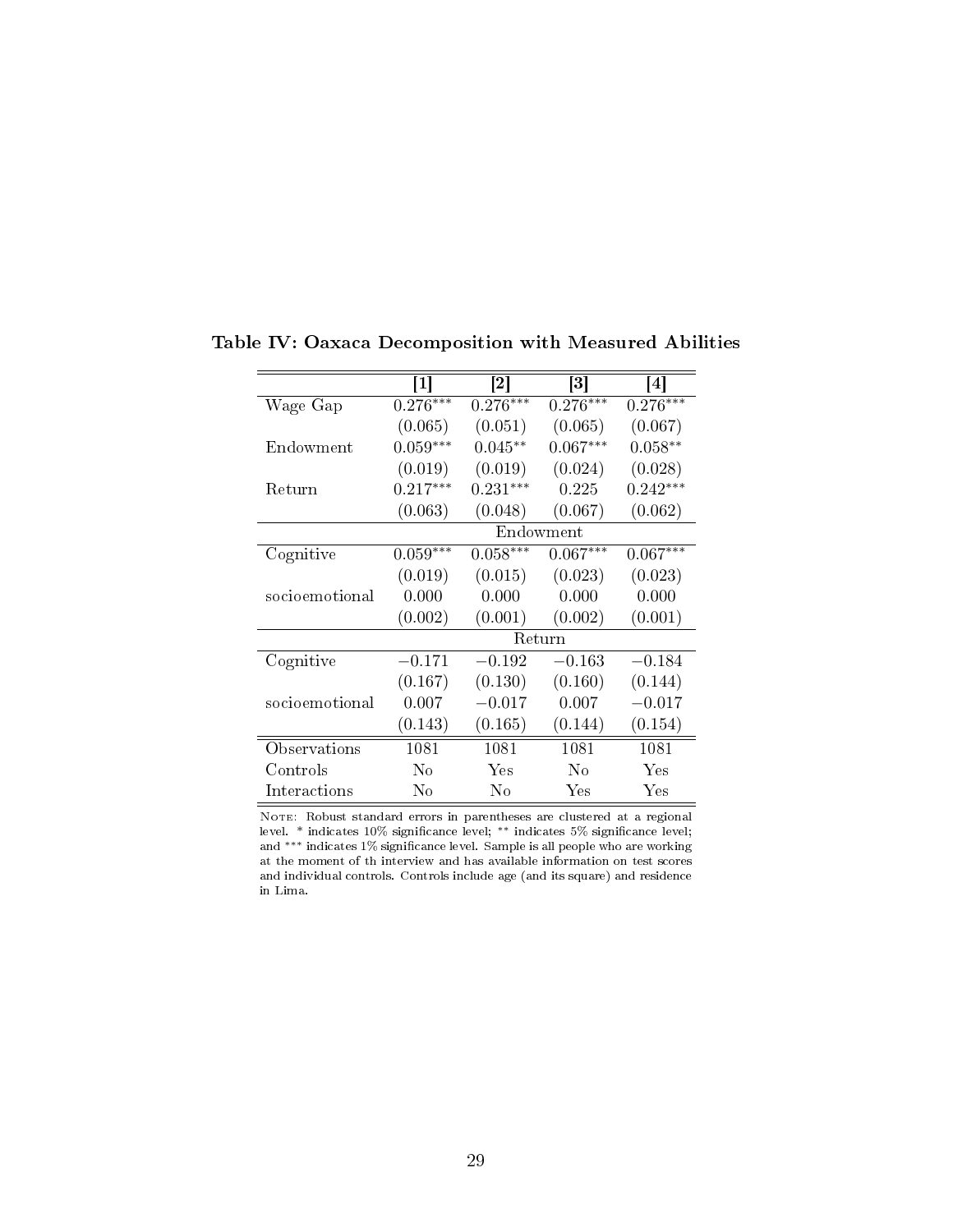| Models                       | Employment | Hourly<br><b>Wages</b> | Schooling  | Occupational<br>Choice |
|------------------------------|------------|------------------------|------------|------------------------|
| Cognitive (Females)          | $-0.004*$  | $-0.030$               | $0.046***$ | $0.043***$             |
| Interaction $w /$ Cognitive  | 0.004      | $0.040*$               | $-0.006*$  | $-0.007$               |
| socioemotional (Females)     | $0.122**$  | $0.996**$              | $0.190***$ | 0.129                  |
| Interaction w/socioemotional | $0.195***$ | $1.335***$             | 0.134      | 0.105                  |
| Observations                 | 2421       |                        |            |                        |

Table V: Joint Likelihood with Measured Abilities

Note: \* indicates 10% signicance level; ∗∗ indicates 5% signicance level; and ∗∗∗ indicates 1% signicance level. The interaction is (Male)\*(Measured Ability).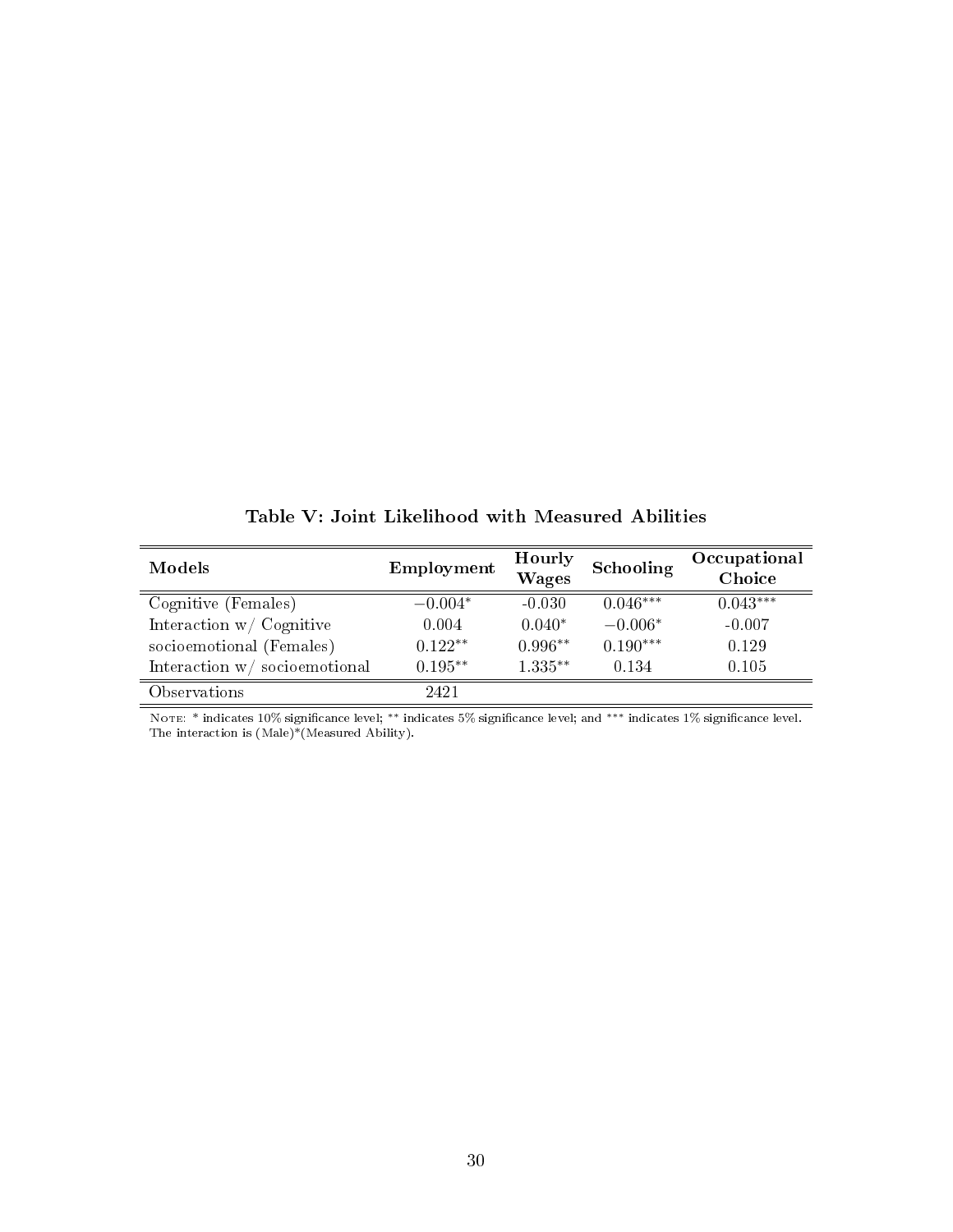|                              | <b>Self Esteem</b> | <b>Self Efficacy</b> | Cognitive Ability |
|------------------------------|--------------------|----------------------|-------------------|
| Caregiver's Ability          | $0.039***$         | $0.099***$           |                   |
|                              | (0.013)            | (0.023)              |                   |
| Wealth index                 | 0.027              | 0.248                | $-2.793$          |
|                              | (0.180)            | (0.261)              | (1.854)           |
| Standardized Height-for-age  | $-0.136***$        | $0.187***$           | $-1.698***$       |
|                              | (0.047)            | (0.038)              | (0.587)           |
| Standardized Body-mass-index | $0.068*$           | 0.097                | $-1.377***$       |
|                              | (0.023)            | (0.075)              | (0.302)           |
| Age in months                | $-0.002$           | 0.001                | $0.793***$        |
|                              | (0.001)            | (0.001)              | (0.013)           |
| (Perceived) Household Status | $0.343***$         | 0.007                | $1.144***$        |
|                              | (0.035)            | (0.039)              | (0.376)           |
| Missed school due to illness | $-0.140***$        | $-0.271***$          | $-1.416***$       |
|                              | (0.048)            | (0.049)              | (0.462)           |
| Log Household Consumption    | 0.087              | $-0.043$             | $-0.363$          |
|                              | (0.060)            | (0.062)              | (0.553)           |
| Observations                 | 349                | 349                  | 349               |
| R-squared                    | 0.035              | 0.025                | 0.820             |

Table VI: First Stage Estimation (Fixed Effect Model of Measured Ability)

Note: Sample of children living in urban area with available information on relevant variables. \* indicates 10% significance level; \*\* indicates 5% significance level; and \*\*\* indicates 1% significance level of the mean test between males and females. Clustered standard errors at community level.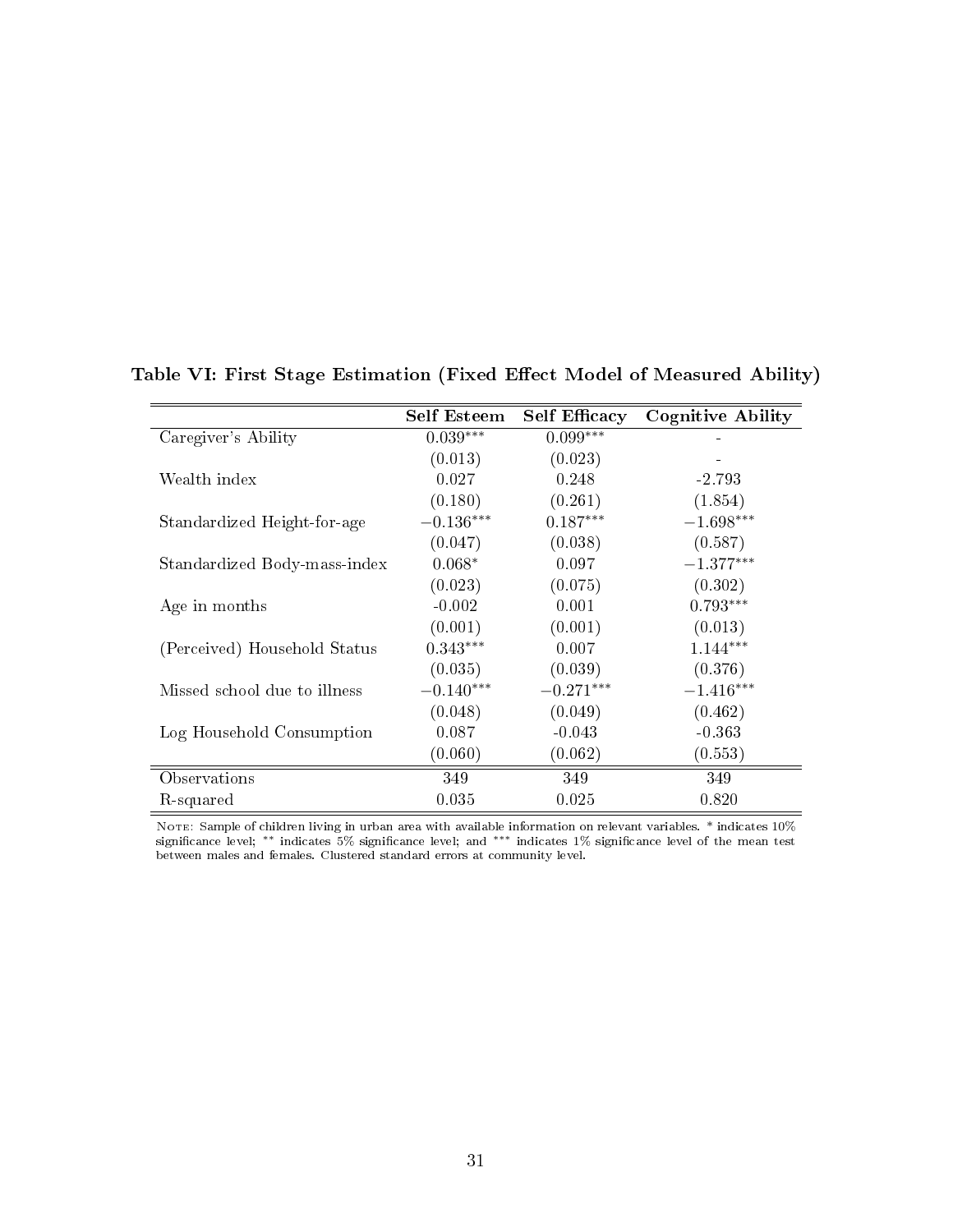Table VII: Second Stage Estimation (Latent Ability on Permanent Characteristics, YL)

|                    | <b>Self Esteem</b> | <b>Self Efficacy</b> | <b>Cognitive Ability</b> |
|--------------------|--------------------|----------------------|--------------------------|
| Male               | 0.012              | $-0.361***$          | $1.026***$               |
|                    | (0.016)            | (0.013)              | (0.361)                  |
| Father's schooling | $0.035***$         | $0.018***$           | $1.442***$               |
|                    | (0.006)            | (0.004)              | (0.075)                  |
| Mother's schooling | $0.016***$         | $-0.008**$           | $0.461***$               |
|                    | (0.002)            | (0.003)              | (0.090)                  |
| Constant           | $-0.581***$        | $0.43***$            | $-61.802***$             |
|                    | (0.071)            | (0.044)              | (1.326)                  |
| Observations       | 349                | 349                  | 349                      |
| R-squared          | 0.048              | 0.067                | 0.169                    |

Note: \* indicates 10% signicance level; ∗∗ indicates 5% signicance level; and ∗∗∗ indicates 1% signicance level of the mean test between males and females. Clustered standard errors at community level.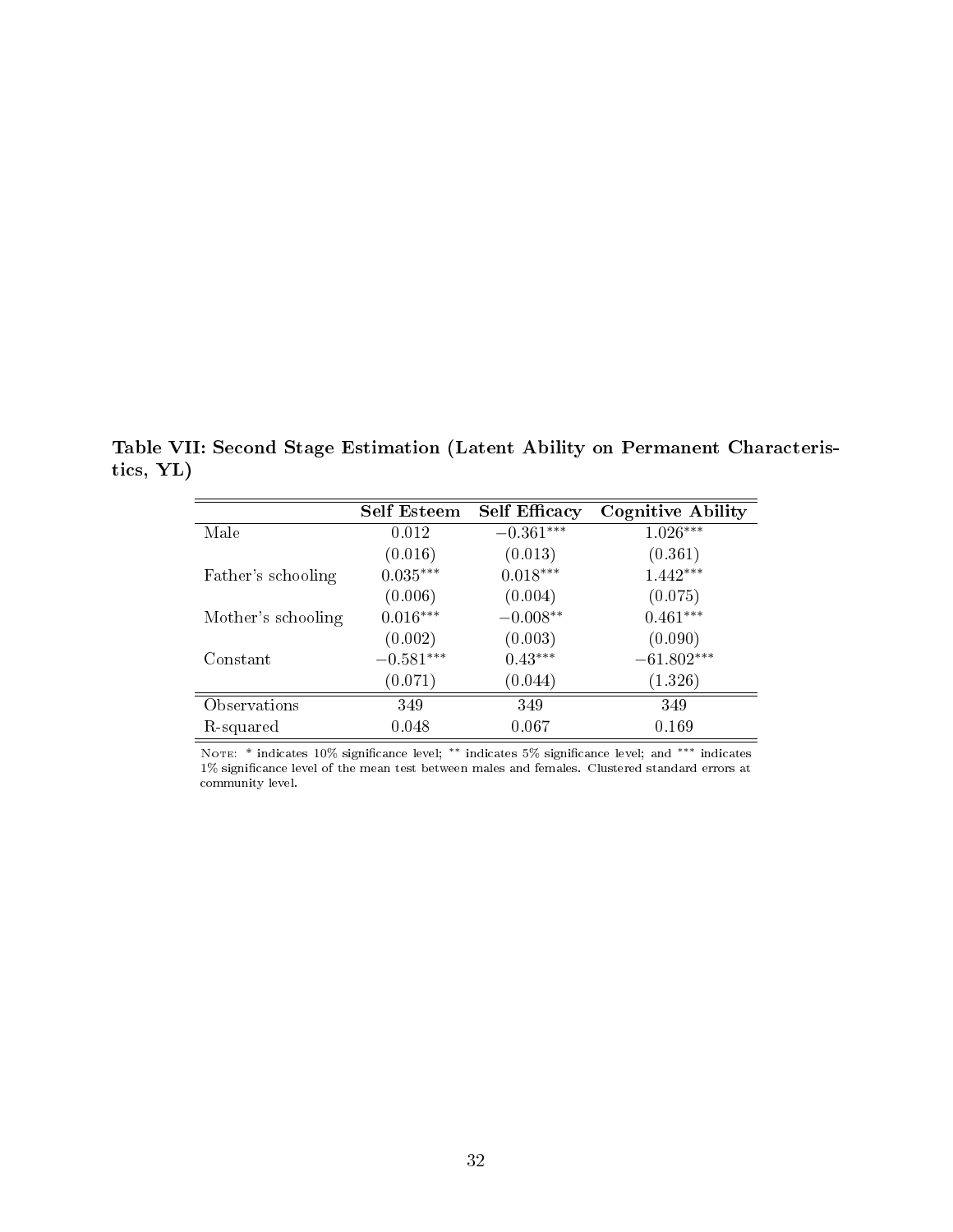| Young Lives Sample       | Female    | Male      | Gender Gap       | Whole Sample |
|--------------------------|-----------|-----------|------------------|--------------|
| Latent Cognitive Ability | $-42.676$ | $-40.854$ | 1.821            | $-41.716$    |
|                          |           |           | (1.462)          |              |
| Latent Self Efficacy     | 0.532     | 0.182     | $-0.350***$      | 0.347        |
| Latent Self Esteem       | $-0.067$  | $-0.036$  | (0.073)<br>0.031 | $-0.050$     |
|                          |           |           | (0.074)          |              |
| Observations             | 165       | 184       |                  | 349          |
|                          |           |           |                  |              |
| <b>ENHAB</b> Sample      | Female    | Male      | Gender Gap       | Whole Sample |
| Latent Cognitive Ability | -47.409   | $-46.209$ | $1.201***$       | $-46.829$    |
|                          |           |           | (0.201)          |              |
| Latent Self Efficacy     | 0.516     | 0.156     | $-0.361***$      | 0.342        |
|                          |           |           | (0.001)          |              |
| Latent Self Esteem       | $-0.198$  | $-0.193$  | 0.005<br>(0.005) | $-0.196$     |

Table VIII: Third Stage Statistics (Predicted Latent Abilities in both databases)

NOTE: Predicted fixed effects for the ENHAB sample were based on YL estimates for the urban subsample. Adjusted standard errors for intra-group correlation are reported in parentheses; \* indicates<br>10% significance level; \*\* indicates 5% significance level; and \*\*\* indicates 1% significance level.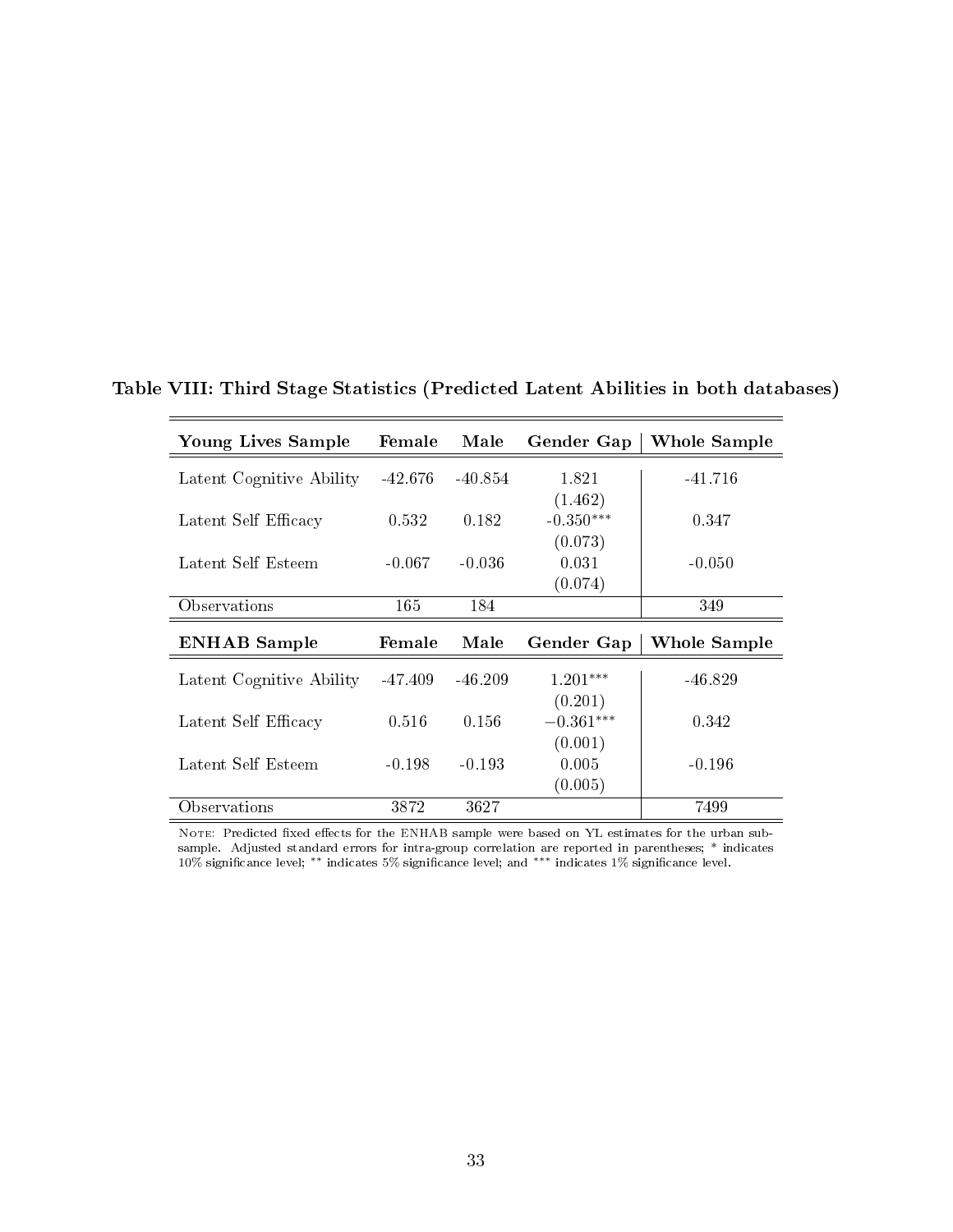|                                           | $\mathbf{ }1\mathbf{ }$ | $\left\lceil 2 \right\rceil$ | $\lceil 3 \rceil$ | $\left[ 4 \right]$ |
|-------------------------------------------|-------------------------|------------------------------|-------------------|--------------------|
| Schooling                                 | $0.1091***$             | $0.0934***$                  | $0.0804***$       | $0.0914***$        |
| Experience                                | 0.0255                  | $0.0318*$                    | $0.0329*$         | $0.0333**$         |
| Experience <sup>2</sup>                   | $-0.0003$               | $-0.0004$                    | $-0.0004$         | $-0.0004$          |
| Lives in Lima                             | 0.0397                  | 0.0297                       | 0.0091            | $0.0606*$          |
| Mother tongue (Spanish)                   | 0.2675                  | 0.4296                       | $0.5023**$        | 0.2975             |
| Father's schooling                        |                         | 0.0148                       | 0.0097            | 0.0507             |
| Mother's schooling                        |                         | $0.0386**$                   | $0.0365**$        | 0.0312             |
| Goldberg, Extraversion                    |                         |                              | 0.0257            |                    |
| Goldberg, Agreeableness (kindness)        |                         |                              | $-0.0371$         |                    |
| Goldberg, Agreeableness (cooperation)     |                         |                              | $-0.0616*$        |                    |
| Goldberg, Conscientiousness (strong)      |                         |                              | $-0.005$          |                    |
| Goldberg, Emotional Stability             |                         |                              | $0.0810***$       |                    |
| Goldberg, Openness                        |                         |                              | $-0.0069$         |                    |
| Grit 2, Consistency of interest           |                         |                              | $-0.0453*$        |                    |
| Grit 2, Persistence effort                |                         |                              | 0.0031            |                    |
| Cognitive Test Score                      |                         |                              | $0.0751***$       |                    |
| Predicted (Latent) socioemotional Ability |                         |                              |                   | $-0.7259***$       |
| Predicted (Latent) Cognitive Ability      |                         |                              |                   | $-0.0044$          |
| Constant                                  | $-0.6028**$             | $-0.9125**$                  | $-0.8131***$      | $-0.8876$          |
| Observations                              | 1079                    | 1079                         | 1073              | 1079               |
| R-squared                                 | 0.157                   | 0.17                         | 0.187             | 0.193              |

Table IX: Mincer Equation with Latent Abilities

Note: Robust standard errors in parentheses are clustered at a regional level. \* indicates 10% significance level; \*\* indicates 5% signicance level; and ∗∗∗ indicates 1% signicance level. Sample is all people who are working at the moment of th interview and have available information on test scores and individual controls.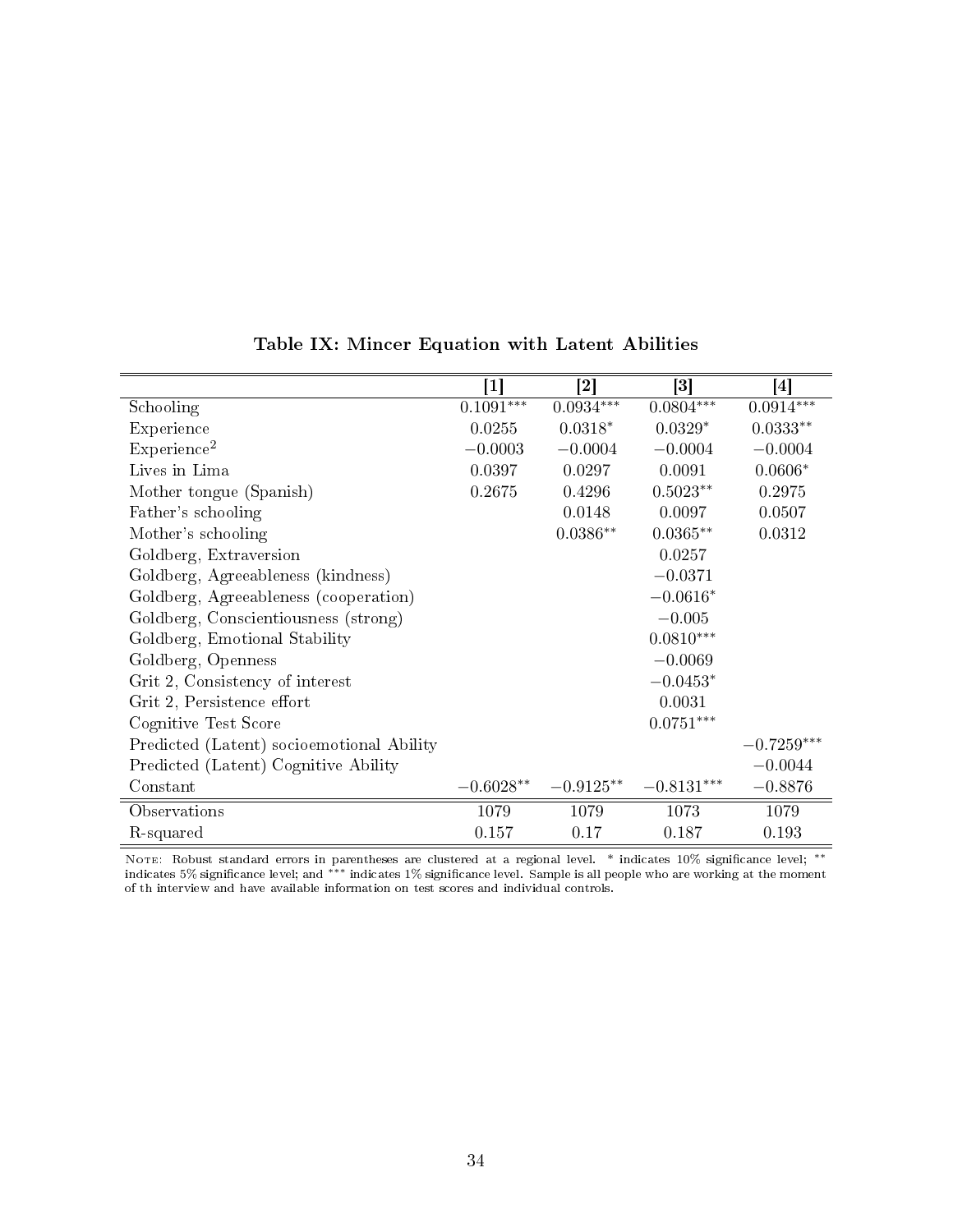|                | 1          | $\left\lceil 2 \right\rceil$ | $\lceil 3 \rceil$ | 4           |
|----------------|------------|------------------------------|-------------------|-------------|
| Wage Gap       | $0.241***$ | $0.241***$                   | $0.241***$        | $0.241***$  |
|                | (0.032)    | (0.027)                      | (0.032)           | (0.035)     |
| Endowment      | $0.419***$ | $0.607***$                   | $0.458***$        | $0.618***$  |
|                | (0.117)    | (0.134)                      | (0.148)           | (0.152)     |
| Return         | $-0.178$   | $-0.366***$                  | $-0.160$          | $-0.367***$ |
|                | (0.124)    | (0.136)                      | (0.157)           | (0.141)     |
|                |            |                              | Endowment         |             |
| Cognitive      | $0.026***$ | $0.037***$                   | $0.034***$        | $0.043***$  |
|                | (0.008)    | (0.010)                      | (0.011)           | (0.013)     |
| socioemotional | $0.393***$ | $0.580***$                   | $0.424***$        | $0.585***$  |
|                | (0.115)    | (0.132)                      | (0.144)           | (0.148)     |
|                |            |                              | Return            |             |
| Cognitive      | $0.540***$ | $0.477*$                     | $0.544***$        | $0.481**$   |
|                | (0.178)    | (0.254)                      | (0.180)           | (0.187)     |
| socioemotional | 0.049      | 0.004                        | 0.063             | $-0.001$    |
|                | (0.186)    | (0.272)                      | (0.265)           | (0.270)     |
| Observations   | 4079       | 4079                         | 4079              | 4079        |
| Controls       | $\rm No$   | Yes                          | No                | Yes         |
| Interactions   | No         | No                           | Yes               | Yes         |

Table X: Oaxaca-Blinder Decomposition with Latent Abilities

NOTE: Robust standard errors in parentheses are clustered at the inividual level. \* indicates 10% signicance level; ∗∗ indicates 5% signicance level; and <sup>∗∗∗</sup> indicates 1% significance level. Sample is all people who are working at the moment of the interview and has available information on individual controls. Controls include age (and its square) and residence in Lima.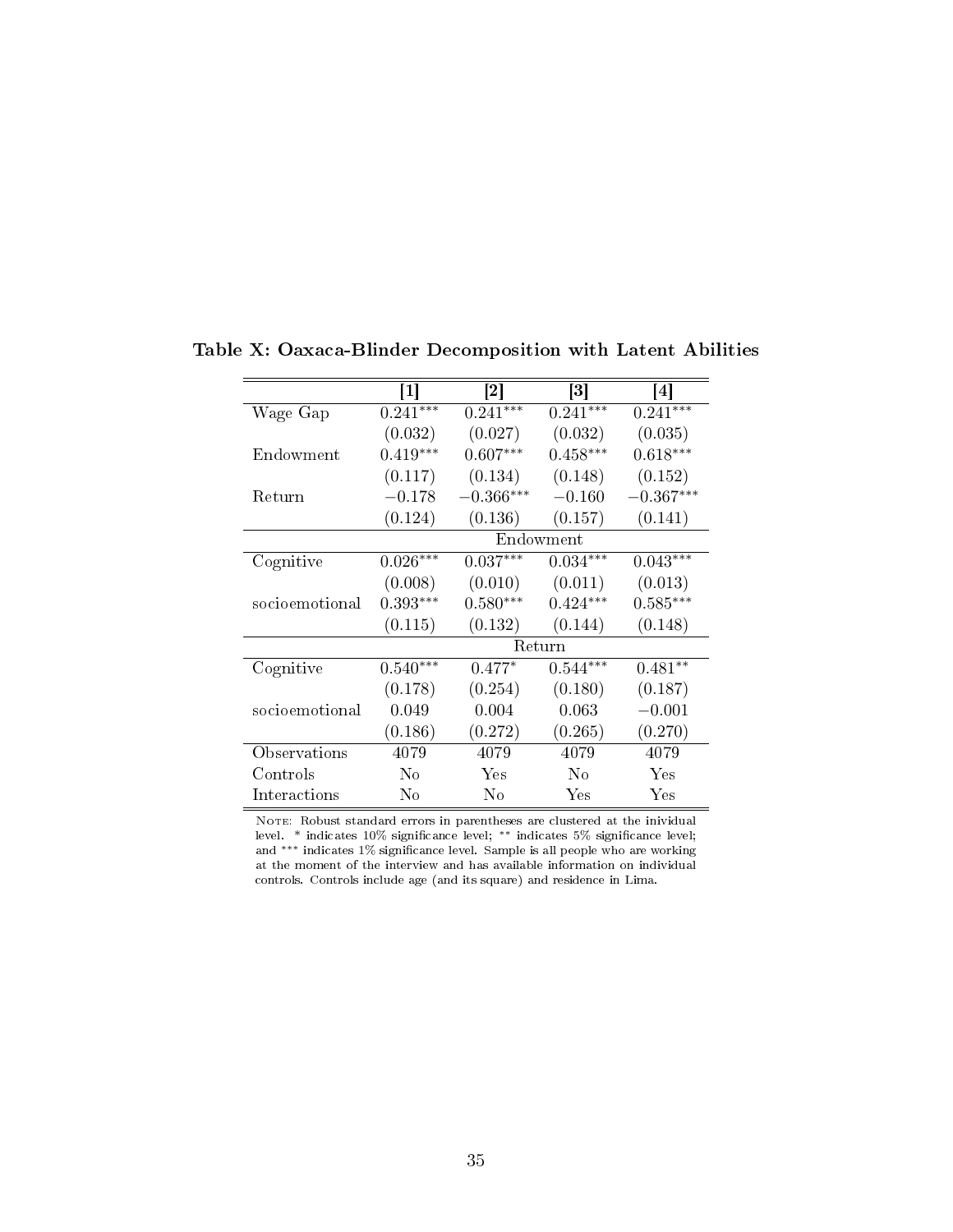| Models                              | Employment  | Hourly<br><b>Wages</b> | Schooling  | Occupational<br>Choice |
|-------------------------------------|-------------|------------------------|------------|------------------------|
| Cognitive (Females)                 | $-0.014***$ | $-0.076***$            | $0.055***$ | $0.065***$             |
|                                     | (0.002)     | (0.018)                | (0.004)    | (0.004)                |
| Interaction $w / \text{ Cognitive}$ | $-0.009***$ | $-0.055***$            | $-0.005$   | $0.014***$             |
|                                     | (0.002)     | (0.017)                | (0.003)    | (0.004)                |
| socioemotional (Females)            | $-0.117$    | $-3.013$               | 0.109      | $-1.539***$            |
|                                     | (0.298)     | (2.314)                | (0.443)    | (0.483)                |
| Interaction $w/$ socioemotional     | $0.817**$   | 5.794**                | $-0.515$   | $-1.347***$            |
|                                     | (0.319)     | (2.463)                | (0.438)    | (0.512)                |
| Observations                        | 7499        |                        |            |                        |

Table XI: Joint Likelihood with Latent Abilities

Note: \* indicates 10% signicance level; ∗∗ indicates 5% signicance level; and ∗∗∗ indicates 1% signicance level. The interaction is (Male)\*(Latent Ability).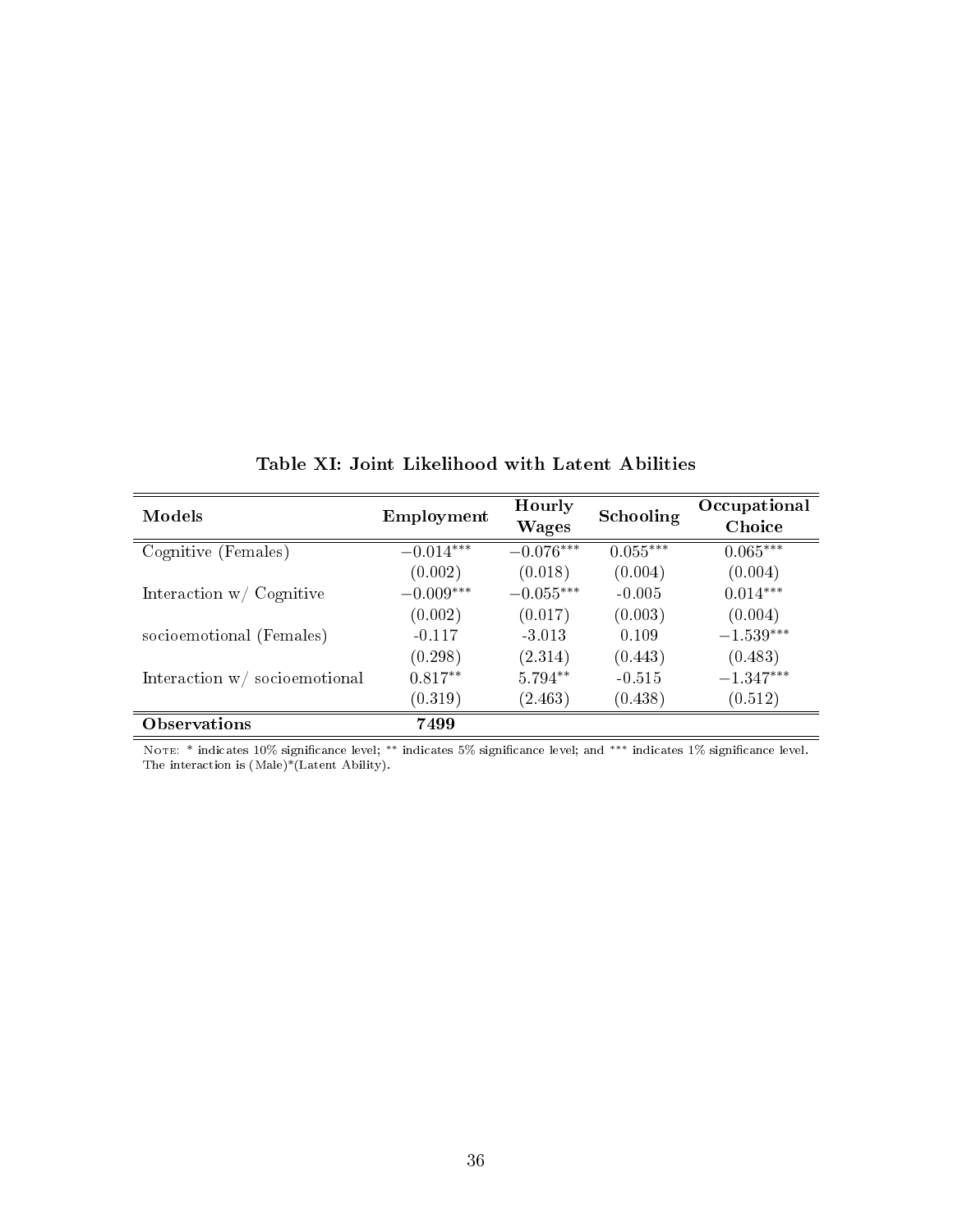| Young Lives Sample (Round 2)<br>Table XII: Psychosocial Components -            |             |                         |       |                |           |           |
|---------------------------------------------------------------------------------|-------------|-------------------------|-------|----------------|-----------|-----------|
|                                                                                 | Sample Mean |                         | Males |                | Females   |           |
| Variables                                                                       | Mean        | $\overline{\mathbf{S}}$ | Mean  | G              | Mean      | සි        |
| Child's self efficacy                                                           |             |                         |       |                |           |           |
| If we try hard we can improve my situation in life                              | 1.987       | 0.157                   | 1.981 | 0.188          | 1.994     | 0.113     |
| Other people in my family make all the decisions about how we spend my time     | 1.267       | 0.941                   | 1.320 | 0.924          | 1.206     | 0.959     |
| I like to make plans for my future studies and work                             | 1.943       | 0.327                   | 1.934 | 0.349          | 1.953     | 0.300     |
| with a better job in the future<br>If we study hard we will be rewarded         | 1.957       | 0.277                   | 1.956 | 0.275          | 1.959     | 0.280     |
| I have no choice about the work we do                                           | 0.859       | 0.976                   | 0.841 | 0.978          | 0.887     | 0.979     |
| Child's self-esteem                                                             |             |                         |       |                |           |           |
| we live<br>I feel proud to show my friends where                                | 1.800       | 0.590                   | 1.800 | 0.585          | 1.801     | 0.597     |
| I am ashamed of my clothes                                                      | 0.257       | 0.664                   | 0.232 | 0.635          | 0.286     | 0.696     |
| am ashamed of my shoes                                                          | 0.188       | 0.581                   | 0.157 | 0.537          | 0.223     | 0.628     |
| I feel proud of the job done by the head of household                           | $1.878$     | 0.468                   | 1.896 | 0.439          | 1.857     | 0.500     |
| am often embarrassed because we do not have the right supplies for school       | 0.453       | 0.829                   | 0.439 | $0.817\,$      | 0.468     | 0.843     |
| I am worried that we don't have the correct uniform                             | 0.698       | 0.951                   | 0.652 | 0.936          | 0.752     | 0.967     |
| I am proud of my achievements at school                                         | 1.928       | 0.356                   | 1.909 | 0.401          | 1.949     | 0.295     |
| I am embarrassed by the work we have to do                                      | 0.196       | 0.587                   | 0.150 | 0.521          | 0.268     | 0.675     |
| The job we do makes me feel proud                                               | 1.826       | 0.555                   | 1.885 | 0.458          | 1.732     | 0.675     |
| Caregiver's self efficacy                                                       |             |                         |       |                |           |           |
| If we try hard we can improve my situation in life                              | 1.942       | 0.315                   | 1.962 | 0.242          | 1.918     | 0.382     |
| I like to make plans for my future                                              | 1.902       | 0.416                   | 1.902 | 0.406          | 1.902     | 0.429     |
| send my child to<br>I have no choice about which school to                      | 0.836       | 0.984                   | 1777  | 0.973<br>0.803 | $0.905\,$ | 0.994     |
| If my child gets sick we can do little to help $\lim/\text{her}$ get better     | 0.456       | 0.836                   | 0.405 |                | 0.516     | $0.871\,$ |
| in school no matter how hard we try<br>I can do little to help my child do well | 0.549       | 188.0                   | 0.472 | 0.842          | 0.637     | 0.930     |
| Caregiver's self-esteem                                                         |             |                         |       |                |           |           |
| er visitors where we live<br>I feel proud to show my friends or oth             | 1.782       | 0.601                   | 1.783 | 0.592          | 1.782     | 0.612     |
| am ashamed of my clothes                                                        | 0.344       | 0.746                   | 0.302 | 0.707          | 0.392     | 1810      |
| head<br>I feel proud of the job done by the hh                                  | 1.896       | 0.429                   | 1.879 | 0.456          | 1.917     | 0.395     |
| The job we do makes me feel proud                                               | 1.939       | 0.328<br>0.231          | 1.943 | 0.313<br>0.237 | 1.934     | 0.346     |
| I feel proud of my children                                                     | 1.972       |                         | 1.970 |                | 1.975     | 0.224     |

 $\tilde{c}$  $\Theta$ è ů Ė  $\overline{\mathbf{v}}$  $\zeta$  $\overline{a}$ j. ¢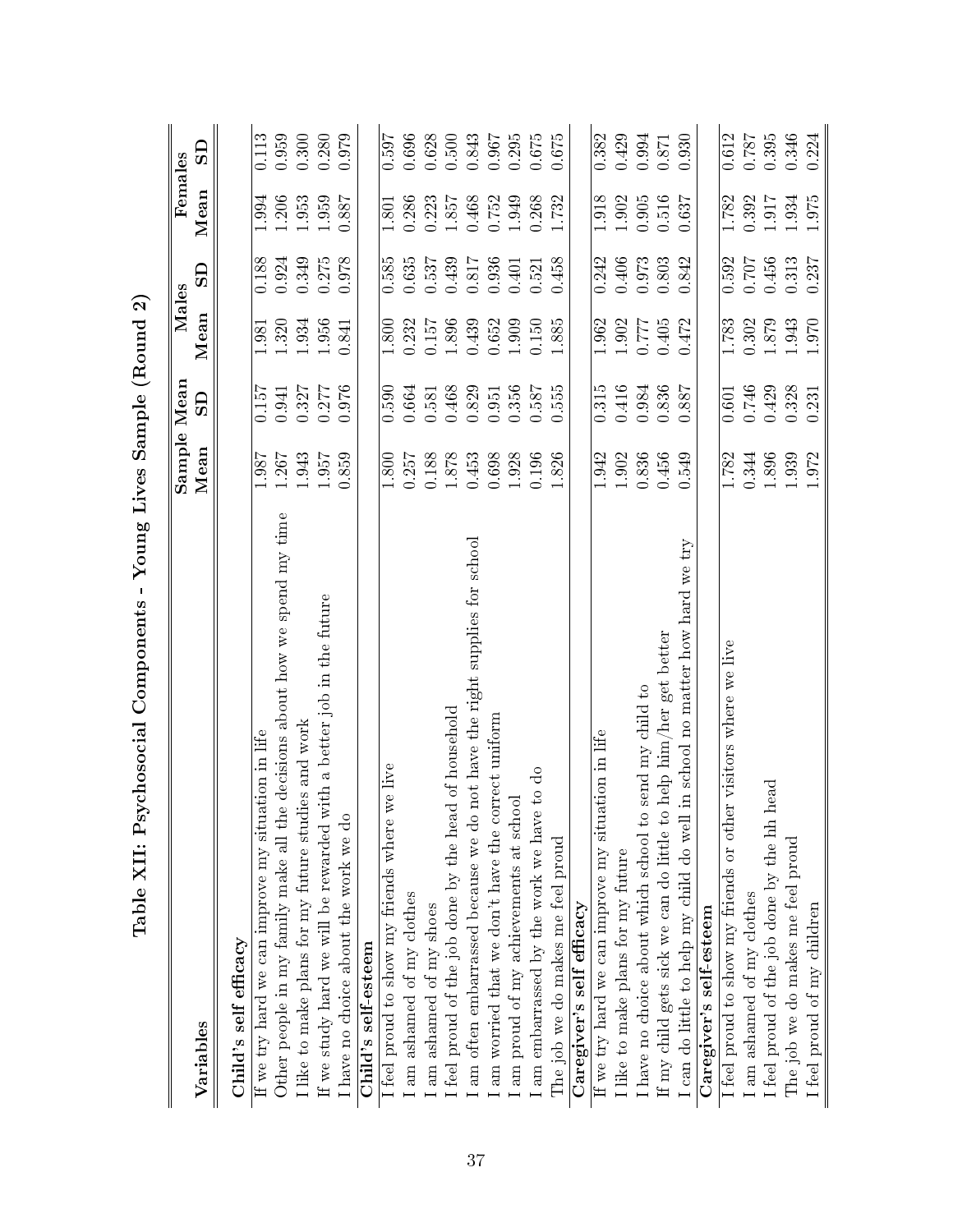| chosocial Components - Young Lives Sample (Round 3)<br>Table XIII: Psy             |             |           |       |           |         |           |
|------------------------------------------------------------------------------------|-------------|-----------|-------|-----------|---------|-----------|
|                                                                                    | Sample Mean |           | Males |           | Females |           |
| Variables                                                                          | Mean        | ဌ         | Mean  | $\Omega$  | Mean    | ဌ         |
|                                                                                    |             |           |       |           |         |           |
| Child's self efficacy                                                              |             |           |       |           |         |           |
| If we try hard we can improve my situation in life                                 | 119         | 0.544     | 1.155 | 0.554     | 1.232   | 0.531     |
| Other people in my family make all the decisions about how we spend my time        | 3.340       | 0.904     | 3.383 | 0.914     | 3.290   | 0.892     |
| and work<br>I like to make plans for my future studies                             | 1.137       | 0.660     | 1.039 | 0.684     | 1.249   | 0.613     |
| a better job in the future<br>If we study hard we will be rewarded with            | 1.359       | 0.588     | 1.330 | $0.608\,$ | 1.392   | 0.564     |
| I have no choice about the work we do                                              | 0.224       | 0.992     | 0.111 | 1.012     | 0.344   | 0.957     |
| Child's self-esteem                                                                |             |           |       |           |         |           |
| am proud of my clothes                                                             | 0.944       | 0.655     | 0.966 | 0.632     | 0.919   | 0.680     |
| am proud of my shoes/chappals or of having shoes/chappals                          | 0.917       | 0.759     | 0.921 | 0.755     | 0.913   | $0.765\,$ |
| have the right books, pencils or other eq<br>am never embarassed because we do not | 0.618       | 0.940     | 0.602 | 0.943     | 0.635   | 0.938     |
| I am proud that we have the correct uniform                                        | 1.099       | $0.605\,$ | 1.060 | 0.584     | 1.144   | 0.626     |
| I am proud of the work I have to do                                                | 1.042       | 0.572     | 1.052 | 0.571     | 1.031   | 0.574     |
| Caregiver's self efficacy                                                          |             |           |       |           |         |           |
| If we try hard we can improve my situation in life                                 | 1.042       | 0.461     | 1.048 | 0.483     | 1.036   | 0.436     |
| I like to make plans for my future                                                 | 0.578       | 0.837     | 0.545 | 0.803     | 0.616   | 0.873     |
| I have no choice about which school to send my child to                            | 0.578       | 0.837     | 0.545 | $0.803\,$ | 0.616   | 0.873     |
| If my child gets sick we can do little to help him/her get better                  | 0.869       | 0.689     | 0.915 | 0.676     | 0.817   | 0.702     |
| no matter how hard we try<br>school<br>can do little to help my child do well in   | 1920        | 0.811     | 0.847 | 0.800     | 0.675   | 0.816     |
| Caregiver's self-esteem                                                            |             |           |       |           |         |           |
| isitors where we live<br>feel proud to show my friends or other vi                 | 0.880       | 0.643     | 0.904 | 0.645     | 0.852   | 0.641     |
| am ashamed of my clothes                                                           | 0.736       | 0.660     | 0.734 | 0.705     | 0.740   | 0.606     |
| I feel proud of the job done by the hh head                                        | 0.965       | 0.688     | 0.943 | 0.726     | 0.990   | 0.644     |
| The job I do makes me feel proud                                                   | 1.030       | 0.556     | 0.997 | 0.618     | 1.068   | 0.474     |
| I feel proud of my children                                                        | 1.439       | 0.581     | 1.398 | 0.575     | 1.486   | 0.584     |

 $\frac{3}{4}$  $\overline{P}$ è  $\dot{q}$  $\ddot{\phantom{0}}$ Ĥ  $\triangleright$ Ĺ,  $\zeta$  $\overline{a}$ è P  $\sqrt{111}$  $\mathbf{T}_\mathbf{a}$ hl $\mathbf{a}$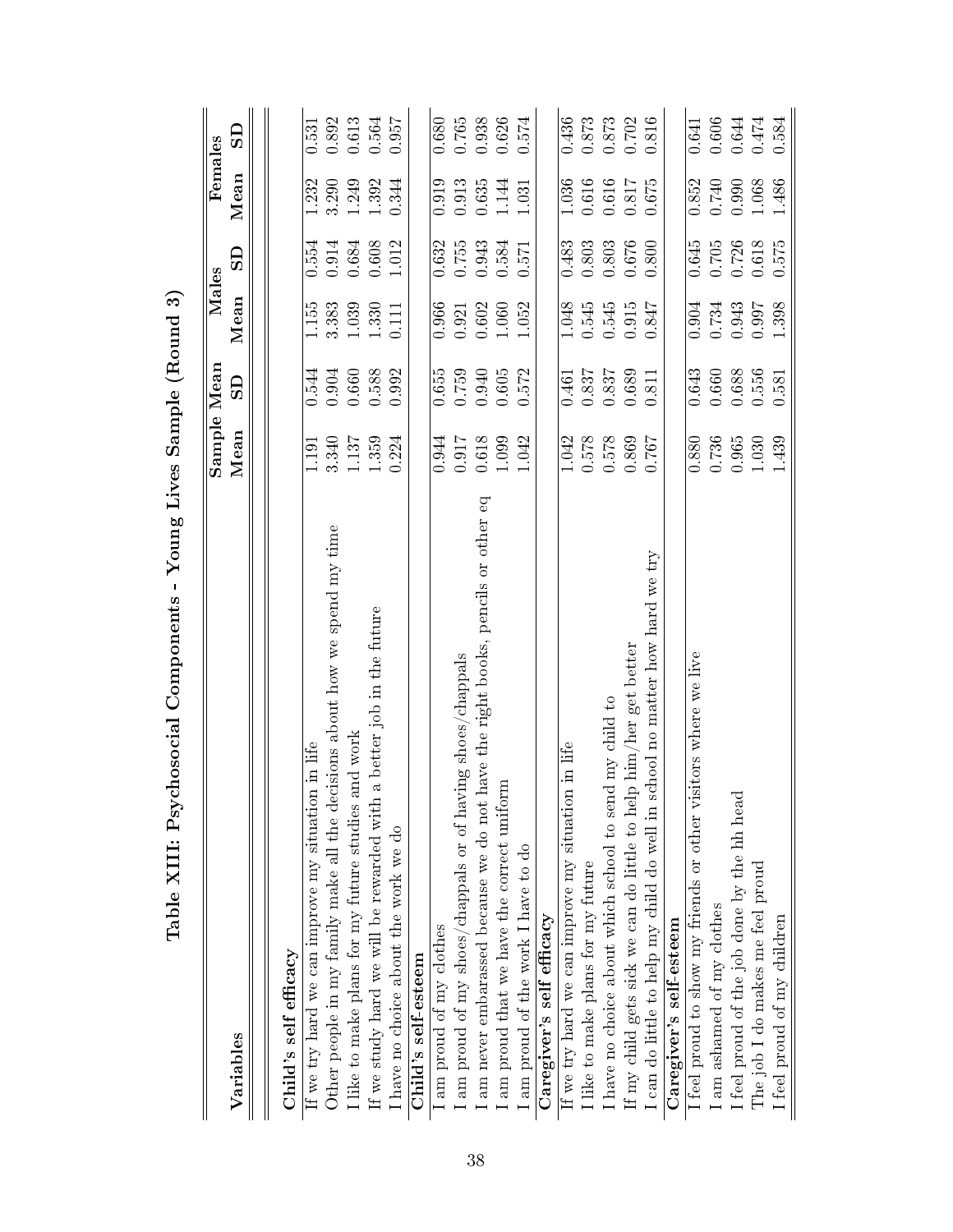# 9 Figures





(b) Males

Figure 1: Cognitive Ability Distribution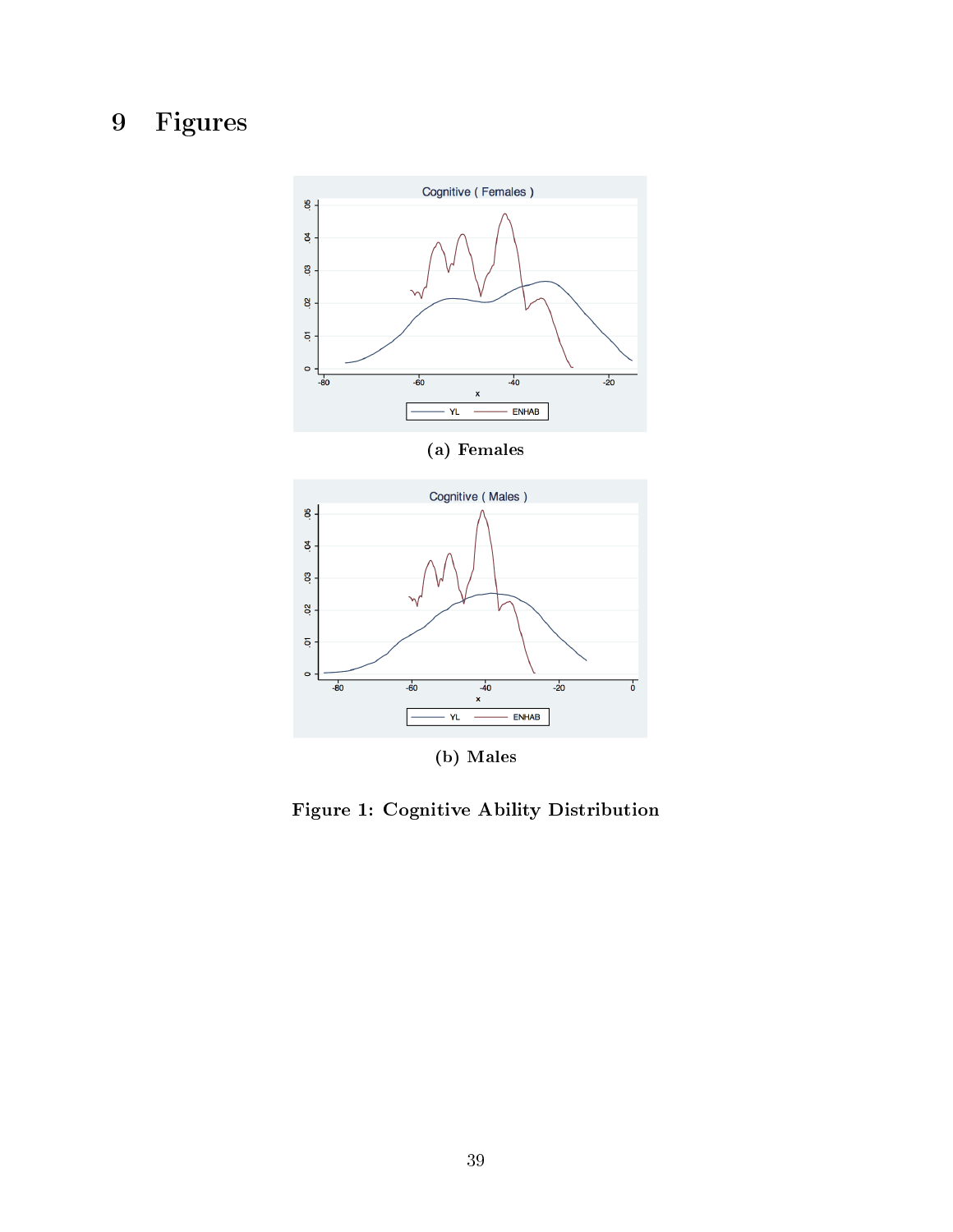

Figure 2: Socioemotional Ability Distribution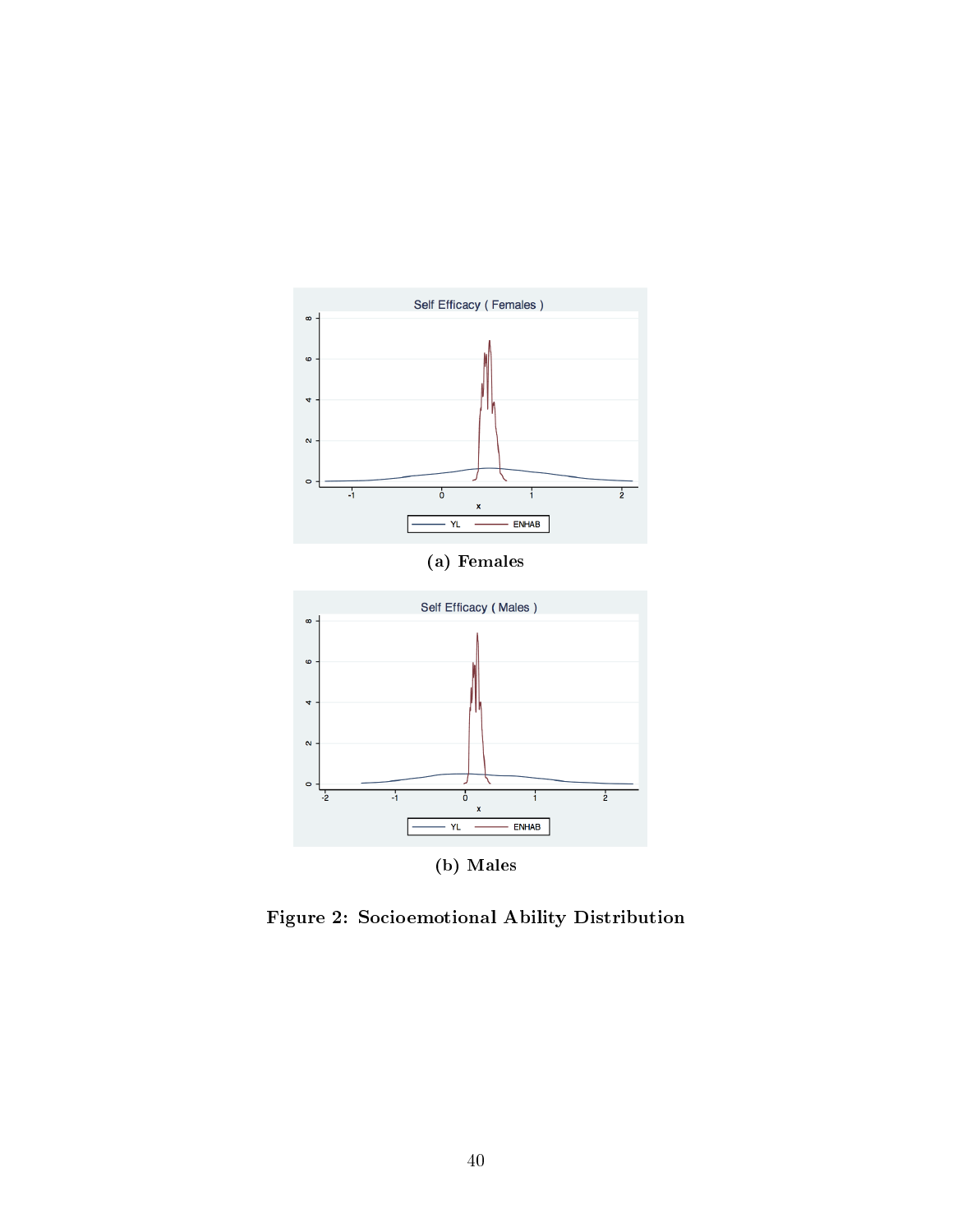

Figure 3: Cognitive Ability Distribution (Common Support)